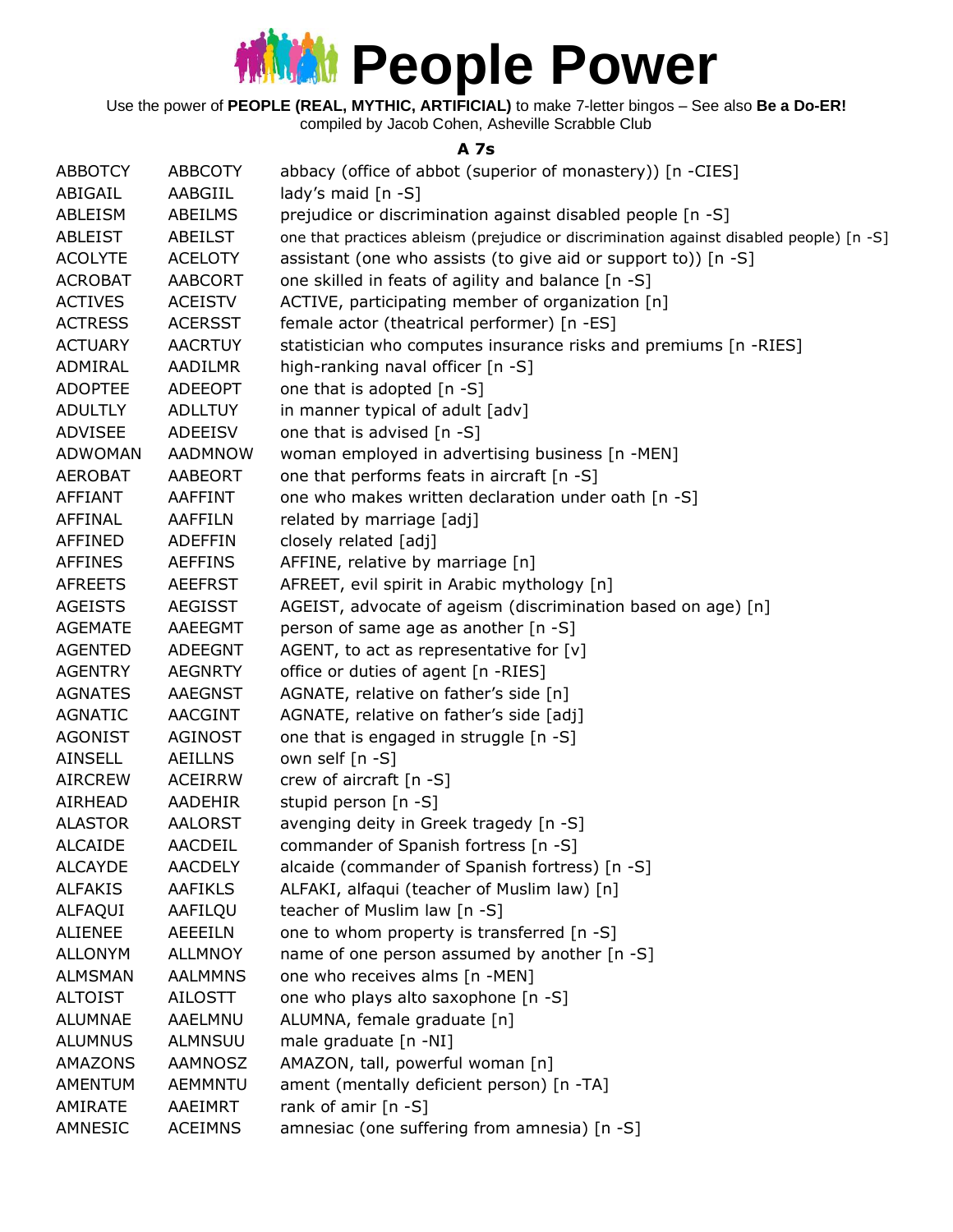| AMORINO        | <b>AIMNOOR</b> | amoretto (cupid (naked, winged representation of Roman god of love)) [n -NI] |
|----------------|----------------|------------------------------------------------------------------------------|
| AMORIST        | AIMORST        | lover (one that loves another) [n -S]                                        |
| <b>AMPUTEE</b> | AEEMPTU        | one that has had limb amputated [n -S]                                       |
| <b>ANALYST</b> | <b>AALNSTY</b> | one that analyzes (to subject to analysis) [n -S]                            |
| <b>ANARCHS</b> | <b>AACHNRS</b> | ANARCH, advocate of anarchy (absence of government) [n]                      |
| <b>ANCIENT</b> | <b>ACEINNT</b> | one who lived in ancient times [n -S]                                        |
| <b>ANCILLA</b> | <b>AACILLN</b> | helper (one that helps (to give assistance to)) [n -S or -E]                 |
| <b>ANCRESS</b> | <b>ACENRSS</b> | female recluse (one who lives in solitude and seclusion) [n -ES]             |
| ANDROID        | ADDINOR        | synthetic human [n -S]                                                       |
| <b>ANGAKOK</b> | <b>AAGKKNO</b> | Inuit medicine man [n -S]                                                    |
| ANGELIC        | <b>ACEGILN</b> | pertaining to angel (winged celestial being) [adj]                           |
| ANILITY        | <b>AIILNTY</b> | state of being anile (resembling old woman) [n -TIES]                        |
| ANIMIST        | <b>AIIMNST</b> | adherent of animism $[n - S]$                                                |
| <b>ANTIFAS</b> | <b>AAFINST</b> | ANTIFA, opposer of fascism [n]                                               |
| <b>ANTIGAY</b> | <b>AAGINTY</b> | opposed to homosexuals (homosexual) [adj]                                    |
| <b>ANTIMAN</b> | AAIMNNT        | antimale (opposed to men (adult human male)) [adj]                           |
| <b>ANYBODY</b> | ABDNOYY        | person of some importance [n -DIES]                                          |
| <b>APACHES</b> | <b>AACEHPS</b> | APACHE, Parisian gangster [n]                                                |
| APHASIC        | <b>AACHIPS</b> | aphasiac (one suffering from aphasia) [n -S]                                 |
| <b>APOLLOS</b> | <b>ALLOOPS</b> | APOLLO, handsome young man [n]                                               |
| <b>APOSTLE</b> | <b>AELOPST</b> | disciple sent forth by Christ to preach gospel [n -S]                        |
| <b>ARCHFOE</b> | <b>ACEFHOR</b> | principal foe [n -S]                                                         |
| <b>ARCHONS</b> | <b>ACHNORS</b> | ARCHON, magistrate of ancient Athens [n]                                     |
| <b>ARISTOS</b> | <b>AIORSST</b> | ARISTO, aristocrat                                                           |
| <b>ARTISAN</b> | AAINRST        | trained or skilled workman [n -S]                                            |
| <b>ARTISTE</b> | AEIRSTT        | skilled public performer [n -S]                                              |
| <b>ARTISTS</b> | <b>AIRSSTT</b> | ARTIST, one who practices one of fine arts [n]                               |
| <b>ARTSIES</b> | <b>AEIRSST</b> | ARTSIE, student in art program [n]                                           |
| <b>ASCETIC</b> | <b>ACCEIST</b> | one who practices extreme self-denial for religious reasons [n -S]           |
| <b>ASKARIS</b> | <b>AAIKRSS</b> | ASKARI, soldier or police officer of eastern Africa [n]                      |
| <b>ASKINGS</b> | <b>AGIKNSS</b> | ASKING, act of one who asks [n]                                              |
| <b>ASOCIAL</b> | <b>AACILOS</b> | one that avoids company of others [n -S]                                     |
| <b>ASSHOLE</b> | <b>AEHLOSS</b> | offensive word [n -S]                                                        |
| <b>ASSURED</b> | <b>ADERSSU</b> | insured person [n -S]                                                        |
| <b>ATAMANS</b> | AAAMNST        | ATAMAN, hetman (cossack leader) [n]                                          |
| <b>ATAVIST</b> | AAISTTV        | individual displaying atavism [n -S]                                         |
| <b>ATAXICS</b> | <b>AACISTX</b> | ATAXIC, one suffering from ataxia [n]                                        |
| <b>ATHEIST</b> | <b>AEHISTT</b> | believer in atheism [n -S]                                                   |
| <b>ATHLETE</b> | <b>AEEHLTT</b> | one skilled in feats of physical strength and agility [n -S]                 |
| <b>ATLASES</b> | <b>AAELSST</b> | ATLAS, male figure used as supporting column [n]                             |
| <b>ATOMIST</b> | <b>AIMOSTT</b> | adherent of atomism [n -S]                                                   |
| <b>ATTACHE</b> | <b>AACEHTT</b> | diplomatic official [n -S]                                                   |
| <b>AUDIENT</b> | ADEINTU        | one that hears (to perceive by ear) [n -S]                                   |
| <b>AUDILES</b> | ADEILSU        | AUDILE, one whose mental imagery is chiefly auditory [n]                     |
| <b>AUDISTS</b> | ADISSTU        | AUDIST, one that engages in audism (anti-deaf discrimination) [n]            |
| <b>AUDITEE</b> | ADEEITU        | one that is audited [n -S]                                                   |
|                |                |                                                                              |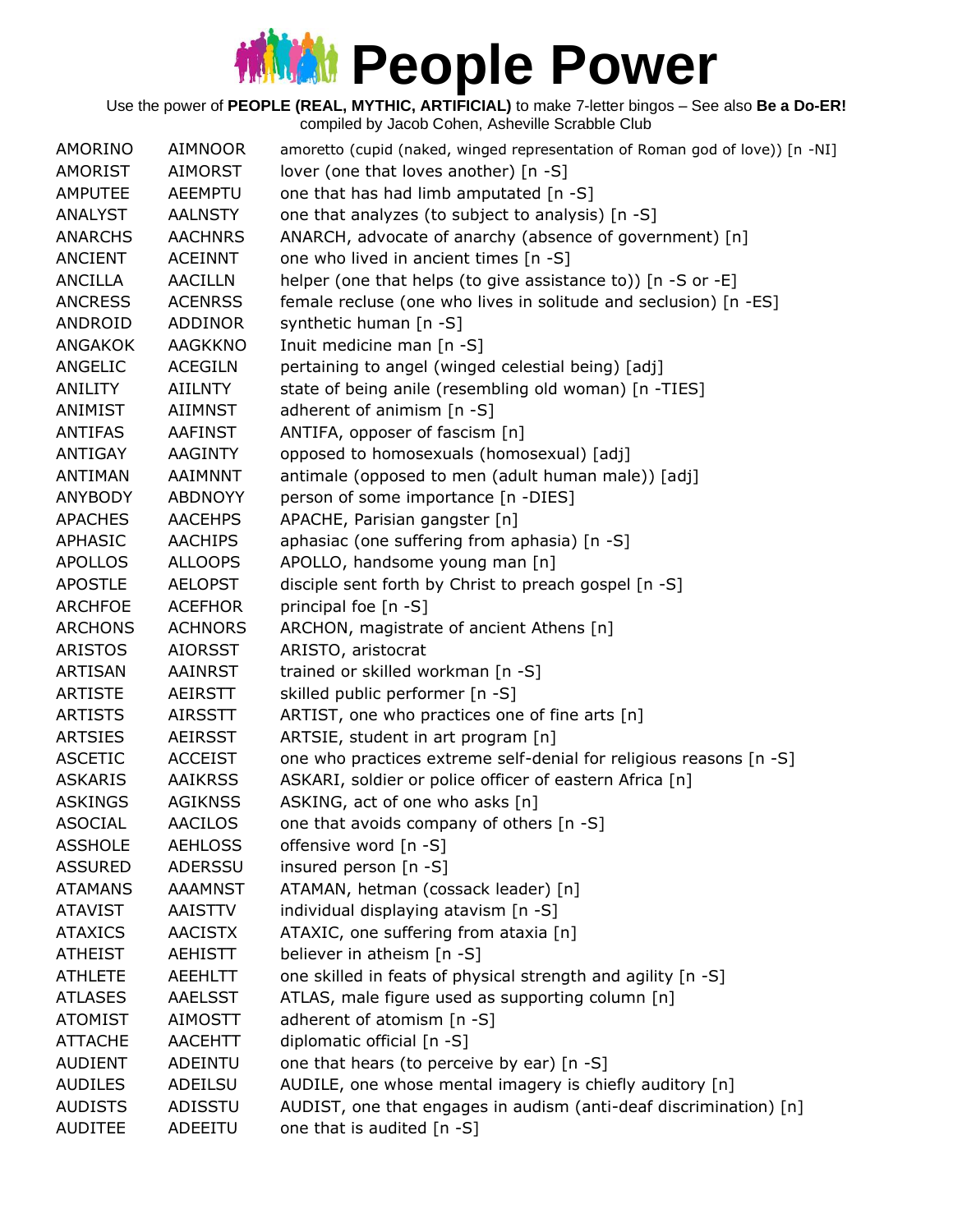| <b>AUNTIES</b> | <b>AEINSTU</b> | AUNTIE, aunt (sister of one's father or mother) [n]                  |
|----------------|----------------|----------------------------------------------------------------------|
| <b>AURISTS</b> | AIRSSTU        | AURIST, specialist in diseases of ear [n]                            |
| <b>AUTARCH</b> | <b>AACHRTU</b> | absolute ruler [n -S]                                                |
| <b>AUTISTS</b> | <b>AISSTTU</b> | AUTIST, autistic (one who is affected with autism) [n]               |
| <b>AUTOMAN</b> | <b>AAMNOTU</b> | automobile maker [n -MEN]                                            |
| <b>AUTONYM</b> | <b>AMNOTUY</b> | name by which people refers to itself [n -S]                         |
| <b>AVATARS</b> | <b>AAARSTV</b> | AVATAR, incarnation of Hindu deity [n]                               |
| <b>AWARDEE</b> | <b>AADEERW</b> | one that is awarded something [n -S]                                 |
|                |                | <b>B</b> 7s                                                          |
| <b>BAASKAP</b> | <b>AAABKPS</b> | policy of domination by white people in South Africa [n -S]          |
| <b>BABIEST</b> | ABBEIST        | BABY, resembling baby (infan) [adj]                                  |
| <b>BABYISH</b> | <b>ABBHISY</b> | resembling baby [adj]                                                |
| <b>BABYSIT</b> | ABBISTY        | to care for child temporarily [v -SAT, -TTING, -S]                   |
| <b>BACHING</b> | <b>ABCGHIN</b> | BACH, to live as bachelor [v]                                        |
| <b>BACKUPS</b> | <b>ABCKPSU</b> | BACKUP, substitute [n]                                               |
| <b>BADDIES</b> | <b>ABDDEIS</b> | BADDIE, bad person [n] / BADDY, baddie (bad person) [n]              |
| <b>BAGNIOS</b> | <b>ABGINOS</b> | BAGNIO, brothel (house of prostitution) [n]                          |
| <b>BAILEES</b> | ABEEILS        | BAILEE, person to whom property is bailed [n]                        |
| <b>BAILIFF</b> | <b>ABFFIIL</b> | court officer [n -S]                                                 |
| <b>BAIRNLY</b> | ABILNRY        | childish [adj -LIER, -LIEST]                                         |
|                |                |                                                                      |
| <b>BALDIES</b> | <b>ABDEILS</b> | BALDY, bald person [n]                                               |
| <b>BALLBOY</b> | ABBLLOY        | boy who retrieves balls during games [n -S]                          |
| <b>BAMBINO</b> | ABBIMNO        | baby [n -S or -NI]                                                   |
| <b>BANDITO</b> | ABDINOT        | bandit (robber (one that robs (rob))) [n -S]                         |
| <b>BANDITS</b> | ABDINST        | BANDIT, robber (one that robs (to take property from illegally)) [n] |
| <b>BANIANS</b> | <b>AABINNS</b> | BANIAN, Hindu merchant [n -S]                                        |
| <b>BANSHEE</b> | <b>ABEEHNS</b> | female spirit [n -S]                                                 |
| <b>BANSHIE</b> | <b>ABEHINS</b> | banshee (female spirit) [n -S]                                       |
| <b>BAPTIST</b> | ABIPSTT        | one who baptizes [n -S]                                              |
| <b>BARGEES</b> | <b>ABEEGRS</b> | BARGEE, bargeman (master or crew member of barge) [n]                |
| <b>BARISTA</b> | AABIRST        | one who makes and serves coffee to public [n -S]                     |
| <b>BARKEEP</b> | <b>ABEEKPR</b> | bartender (one that bartends (to tend barroom)) [n -S]               |
| <b>BARMAID</b> | AABDIMR        | female bartender (one that bartends (to tend barroom)) [n -S]        |
| <b>BARONET</b> | <b>ABENORT</b> | holder of rank below that of baron [n -S]                            |
| <b>BARONNE</b> | <b>ABENNOR</b> | baroness $[n -S]$                                                    |
| <b>BASEMAN</b> | <b>AABEMNS</b> | certain player in baseball [n -MEN]                                  |
| <b>BASHAWS</b> | <b>AABHSSW</b> | BASHAW, pasha (former Turkish high official) [n]                     |
| <b>BASSIST</b> | ABISSST        | person who plays double bass [n -S]                                  |
| <b>BASTARD</b> | <b>AABDRST</b> | illegitimate child [n -S]                                            |
| <b>BATBOYS</b> | <b>ABBOSTY</b> | BATBOY, boy who minds baseball equipment [n]                         |
| <b>BATGIRL</b> | ABGILRT        | girl who minds baseball equipment [n -S]                             |
| <b>BATSMAN</b> | <b>AABMNST</b> | one who bats [n -MEN]                                                |
| <b>BAWCOCK</b> | <b>ABCCKOW</b> | fine fellow $[n -S]$                                                 |
| <b>BAYWOPS</b> | <b>ABOPSWY</b> | BAYWOP, offensive word [n]                                           |
| <b>BEADLES</b> | <b>ABDEELS</b> | BEADLE, parish official [n]                                          |
| <b>BEADMAN</b> | AABDEMN        | beadsman (one who prays for another) [n -MEN]                        |
|                |                |                                                                      |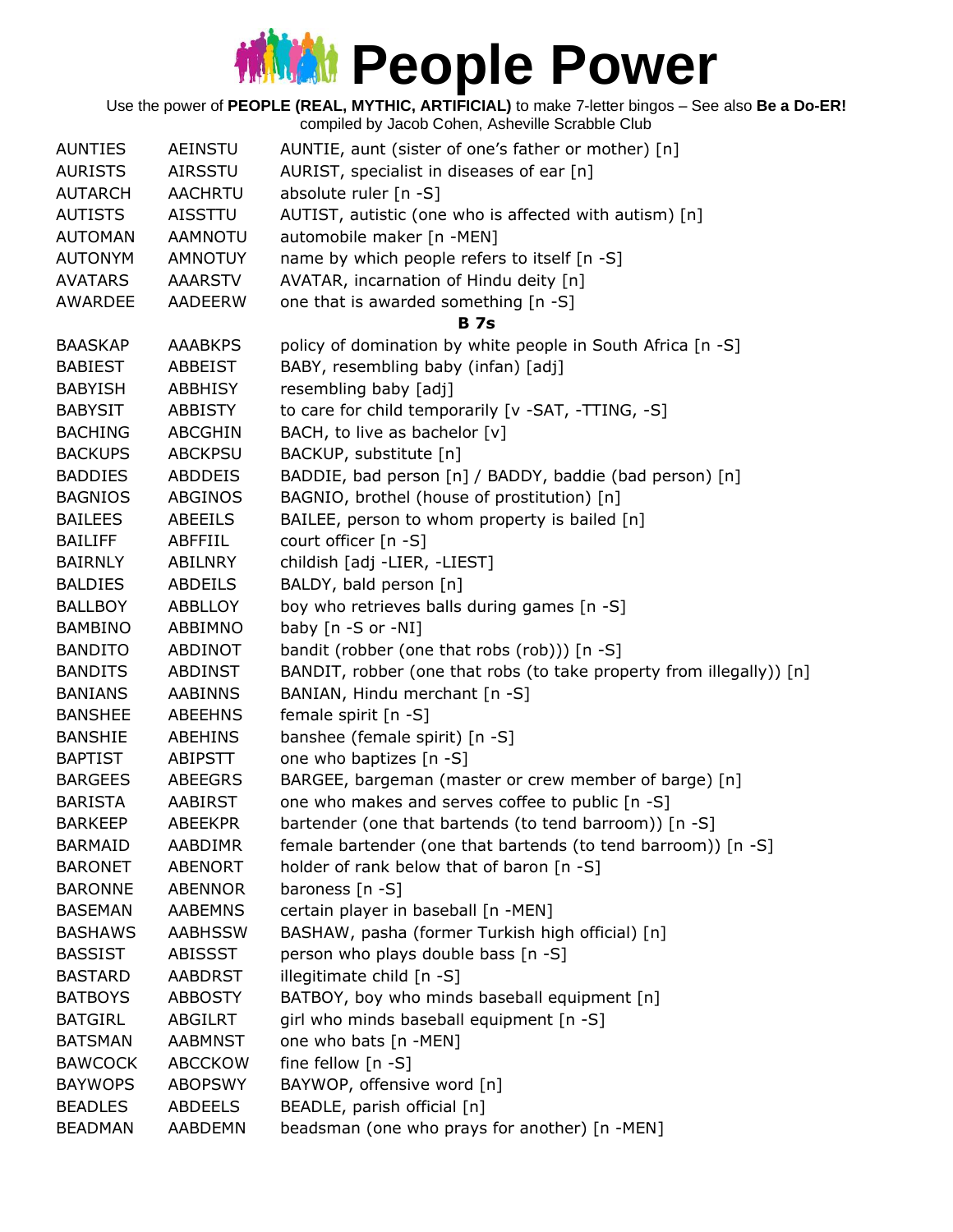| <b>BEATNIK</b> | ABEIKNT        | nonconformist [n -S]                                                           |
|----------------|----------------|--------------------------------------------------------------------------------|
| <b>BEAUISH</b> | ABEHISU        | BEAU, boyfriend [adj]                                                          |
| <b>BEDELLS</b> | <b>BDEELLS</b> | BEDELL, bedel (English university officer) [n]                                 |
| <b>BEDEMAN</b> | ABDEEMN        | beadsman (one who prays for another) [n -MEN]                                  |
| <b>BEDMATE</b> | ABDEEMT        | bed companion [n -S]                                                           |
| <b>BEDOUIN</b> | <b>BDEINOU</b> | nomadic Arab [n -S]                                                            |
| <b>BEDUINS</b> | <b>BDEINSU</b> | BEDUIN, bedouin (nomadic Arab) [n]                                             |
| <b>BELDAME</b> | ABDEELM        | beldam (old woman) [n -S]                                                      |
| <b>BELDAMS</b> | ABDELMS        | BELDAM, old woman [n]                                                          |
| <b>BELLBOY</b> | <b>BBELLOY</b> | hotel's errand boy [n -S]                                                      |
| <b>BELLHOP</b> | <b>BEHLLOP</b> | bellboy (hotel's errand boy) [n -S]                                            |
| <b>BELLING</b> | <b>BEGILLN</b> | mock serenade for newlyweds [n -S]                                             |
| <b>BELLMAN</b> | ABELLMN        | town crier [n -MEN]                                                            |
| <b>BELOVED</b> | <b>BDEELOV</b> | one who is loved [n -S]                                                        |
| <b>BEMADAM</b> | AABDEMM        | to call by title of madam [v -ED, -ING, -S]                                    |
| <b>BERDASH</b> | <b>ABDEHRS</b> | berdache (Native American male transvestite) [n -ES]                           |
| <b>BESTIES</b> | <b>BEEISST</b> | BESTIE, best friend [n]                                                        |
| <b>BHAKTAS</b> | <b>AABHKST</b> | BHAKTA, one who practices bhakti [n]                                           |
| <b>BHEESTY</b> | <b>BEEHSTY</b> | water carrier [ -TIES]                                                         |
| <b>BHISTIE</b> | <b>BEHIIST</b> | bheesty (water carrier) [n -S]                                                 |
| <b>BIBLIST</b> | <b>BBIILST</b> | one who takes words of Bible literally [n -S]                                  |
| <b>BIGFOOT</b> | <b>BFGIOOT</b> | influential person [n -S or -FEET]                                             |
| <b>BIGGIES</b> | <b>BEGGIIS</b> | BIGGY, biggie (one that is big) [n] / BIGGIE, one that is big [n]              |
| <b>BIGWIGS</b> | <b>BGGIISW</b> | BIGWIG, important person [n]                                                   |
| <b>BILLIES</b> | <b>BEIILLS</b> | BILLIE, comrade (close friend) [n]                                             |
| <b>BIMBOES</b> | <b>BBEIMOS</b> | BIMBO, disreputable person [n]                                                 |
| <b>BIOPICS</b> | <b>BCIIOPS</b> | BIOPIC, biographical movie [n]                                                 |
| <b>BIRDMAN</b> | <b>ABDIMNR</b> | one who keeps birds [n -MEN]                                                   |
| <b>BIRKIES</b> | <b>BEIIKRS</b> | BIRKIE, lively person [n]                                                      |
| <b>BISHOPS</b> | <b>BHIOPSS</b> | BISHOP, to appoint as bishop (head of diocese) [v]                             |
| <b>BIZARRO</b> | ABIORRZ        | one that is strikingly unusual [n -S]                                          |
| <b>BLASTIE</b> | ABEILST        | dwarf (extremely small person) [n -S]                                          |
| <b>BLELLUM</b> | <b>BELLLMU</b> | babbler (one that babbles (to talk idly or excessively)) [n -S]                |
| <b>BLOKIER</b> | <b>BEIKLOR</b> | BLOKEY, blokeish (resembling typical behavior of bloke) [adj]                  |
| <b>BLONDES</b> | <b>BDELNOS</b> | BLONDE, blond (person with blond hair) [n]                                     |
| <b>BOATMAN</b> | AABMNOT        | one who works on boats [n -MEN]                                                |
| <b>BOBBIES</b> | <b>BBBEIOS</b> | BOBBY, police officer [n]                                                      |
| <b>BODYMAN</b> | <b>ABDMNOY</b> | one who repairs auto bodies [n -MEN]                                           |
| <b>BOFFINS</b> | <b>BFFINOS</b> | BOFFIN, scientific expert [n]                                                  |
| <b>BOGYISM</b> | <b>BGIMOSY</b> | behavior characteristic of bogy (goblin (evil or mischievous creature)) [n -S] |
| <b>BOGYMAN</b> | <b>ABGMNOY</b> | bogeyman (terrifying creature) [n -MEN]                                        |
| <b>BOHEMIA</b> | ABEHIMO        | community of bohemians (unconventional person) [n -S]                          |
| <b>BOLSHIE</b> | <b>BEHILOS</b> | Bolshevik [n -S]                                                               |
| <b>BONDAGE</b> | <b>ABDEGNO</b> | slavery (ownership of one person by another) [n -S]                            |
| <b>BONDMAN</b> | <b>ABDMNNO</b> | male slave [n -MEN]                                                            |
| <b>BONNIES</b> | <b>BEINNOS</b> | BONNY, person that one loves [n]                                               |
|                |                |                                                                                |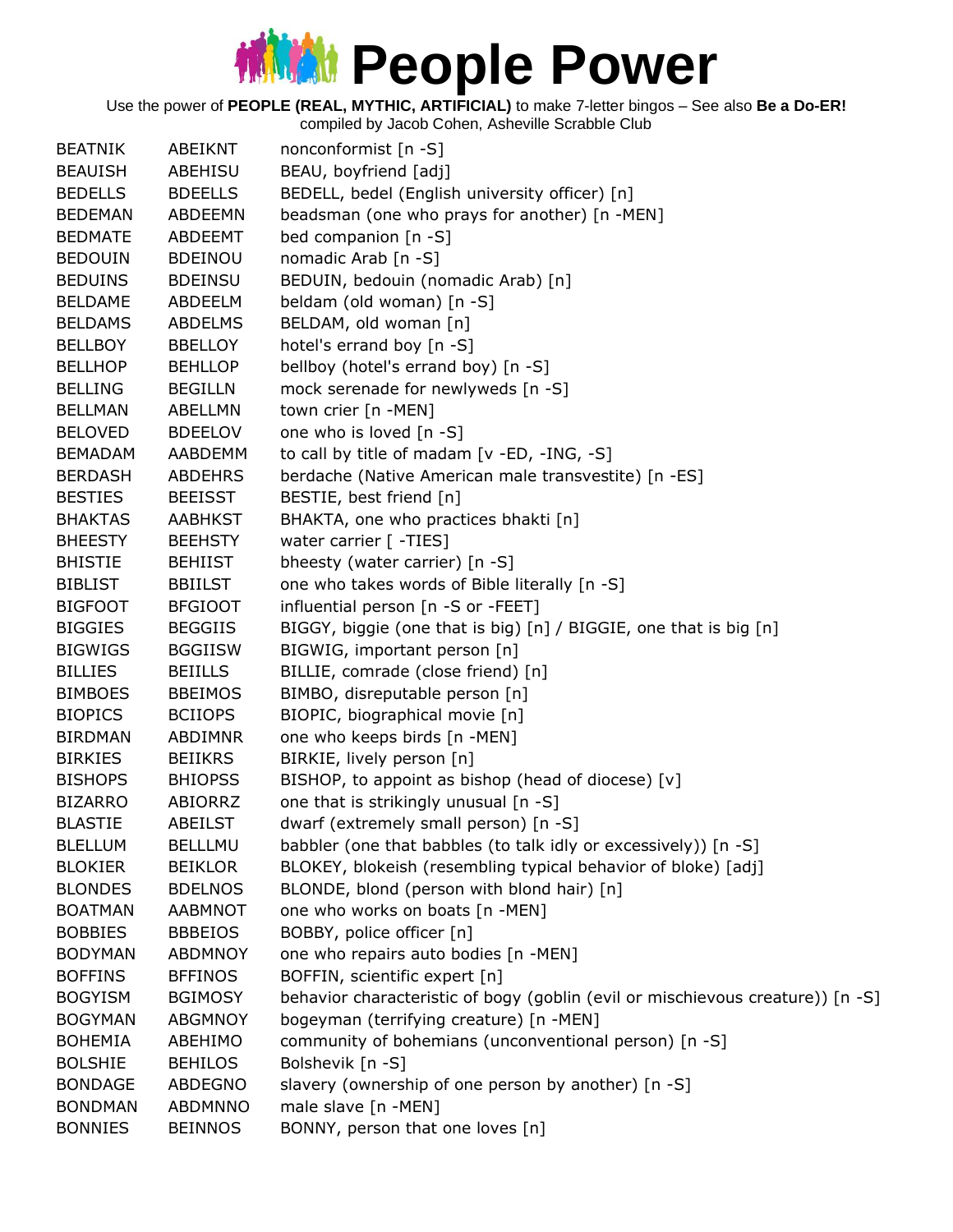Use the power of **PEOPLE (REAL, MYTHIC, ARTIFICIAL)** to make 7-letter bingos – See also **Be a Do-ER!**

| <b>BOOBIES</b> | <b>BBEIOOS</b> | BOOBY, dolt (stupid person) [n]                                                    |
|----------------|----------------|------------------------------------------------------------------------------------|
| <b>BOOBIRD</b> | <b>BBDIOOR</b> | fan who boos players of home team [n -S]                                           |
| <b>BOOBISH</b> | <b>BBHIOOS</b> | doltish (stupid person) [adj]                                                      |
| <b>BOOKMAN</b> | ABKMNOO        | scholar (learned person) [n -MEN]                                                  |
| <b>BORDELS</b> | <b>BDELORS</b> | BORDEL, brothel (house of prostitution) [n]                                        |
| <b>BOSSDOM</b> | <b>BDMOOSS</b> | domain of political boss [n -S]                                                    |
| <b>BOSSIER</b> | <b>BEIORSS</b> | BOSSY, domineering [adj]                                                           |
| <b>BOSSIES</b> | <b>BEIOSSS</b> | BOSSY, cow [n]                                                                     |
| <b>BOSSILY</b> | <b>BILOSSY</b> | BOSSY, domineering [adv]                                                           |
| <b>BOSSING</b> | <b>BGINOSS</b> | BOSS, to supervise [v]                                                             |
| <b>BOSSISM</b> | <b>BIMOSSS</b> | control by political bosses [n -S]                                                 |
| <b>BOWSMAN</b> | ABMNOSW        | bowman (archer (one that shoots with bow and arrow)) [n -MEN]                      |
| <b>BOYARDS</b> | <b>ABDORSY</b> | BOYARD, boyar (former Russian aristocrat) [n]                                      |
| <b>BOYCHIK</b> | <b>BCHIKOY</b> | young man [n -S]                                                                   |
| <b>BOYHOOD</b> | <b>BDHOOOY</b> | state of being boy [n -S]                                                          |
| <b>BRACERO</b> | <b>ABCEORR</b> | Mexican laborer [n -S]                                                             |
| <b>BRAHMAN</b> | <b>AABHMNR</b> | member of highest Hindu caste [n -S]                                               |
| <b>BRAVOES</b> | <b>ABEORSV</b> | BRAVO, hired killer [n]                                                            |
| <b>BRIBEES</b> | <b>BBEEIRS</b> | BRIBEE, one that is bribed [n]                                                     |
| <b>BRIGAND</b> | ABDGINR        | bandit (robber (one that robs (rob))) [n -S]                                       |
| <b>BROTHEL</b> | <b>BEHLORT</b> | house of prostitution [n -S]                                                       |
| <b>BROWNIE</b> | <b>BEINORW</b> | small sprite [n -S]                                                                |
| <b>BRUNETS</b> | <b>BENRSTU</b> | BRUNET, dark-haired male [n]                                                       |
| <b>BUBBIES</b> | <b>BBBEISU</b> | BUBBIE, bubbe (Jewish grandmother) [n]                                             |
| <b>BUCKEEN</b> | <b>BCEEKNU</b> | poor man who acts as if wealthy [n -S]                                             |
| <b>BUCKISH</b> | <b>BCHIKSU</b> | foppish (characteristic of dandy (man overly concerned with his appearance)) [adj] |
| <b>BUDDHAS</b> | <b>ABDDHSU</b> | BUDDHA, person who has attained Buddhahood [n]                                     |
| <b>BUDDIED</b> | <b>BDDDEIU</b> | BUDDY, to become close friends [v]                                                 |
| <b>BUDDIES</b> | <b>BDDEISU</b> | BUDDY, to become close friends [v]                                                 |
| <b>BUFFOON</b> | <b>BFFNOOU</b> | clown [n -S]                                                                       |
| <b>BUGOUTS</b> | <b>BGOSTUU</b> | BUGOUT, one that leaves hurriedly [n]                                              |
| <b>BULIMIC</b> | <b>BCIILMU</b> | one who is affected with bulimia [n -S]                                            |
| <b>BUMBOYS</b> | <b>BBMOSUY</b> | BUMBOY, offensive word [n]                                                         |
| <b>BUMPKIN</b> | <b>BIKMNPU</b> | unsophisticated rustic [n -S]                                                      |
| <b>BUNDIST</b> | <b>BDINSTU</b> | member of bund [n -S]                                                              |
| <b>BUNHEAD</b> | ABDEHNU        | female ballet dancer [n -S]                                                        |
| <b>BUPPIES</b> | <b>BEIPPSU</b> | BUPPIE, black professional person working in city [n] / BUPPY, buppie [n]          |
| <b>BURDIES</b> | <b>BDEIRSU</b> | BURDIE, burd (maiden (young unmarried woman)) [n]                                  |
| <b>BURGESS</b> | <b>BEGRSSU</b> | citizen of English borough [n -ES]                                                 |
| <b>BURKITE</b> | <b>BEIKRTU</b> | burker (one that burkes (to murder by suffocation)) [n -S]                         |
| <b>BURSARS</b> | <b>ABRRSSU</b> | BURSAR, college treasurer [n]                                                      |
| <b>BUSBOYS</b> | <b>BBOSSUY</b> | BUSBOY, boy or man who is server's assistant in restaurant [n]                     |
| <b>BUSGIRL</b> | <b>BGILRSU</b> | girl or woman who is server's assistant in restaurant [n -S]                       |
| <b>BUSHIES</b> | <b>BEHISSU</b> | BUSHY, person who lives in bush (wilderness) [n]                                   |
| <b>BUSHMAN</b> | <b>ABHMNSU</b> | woodsman (one who works or lives in forest) [n -MEN]                               |
| <b>BUTCHES</b> | <b>BCEHSTU</b> | BUTCH, offensive word [n]                                                          |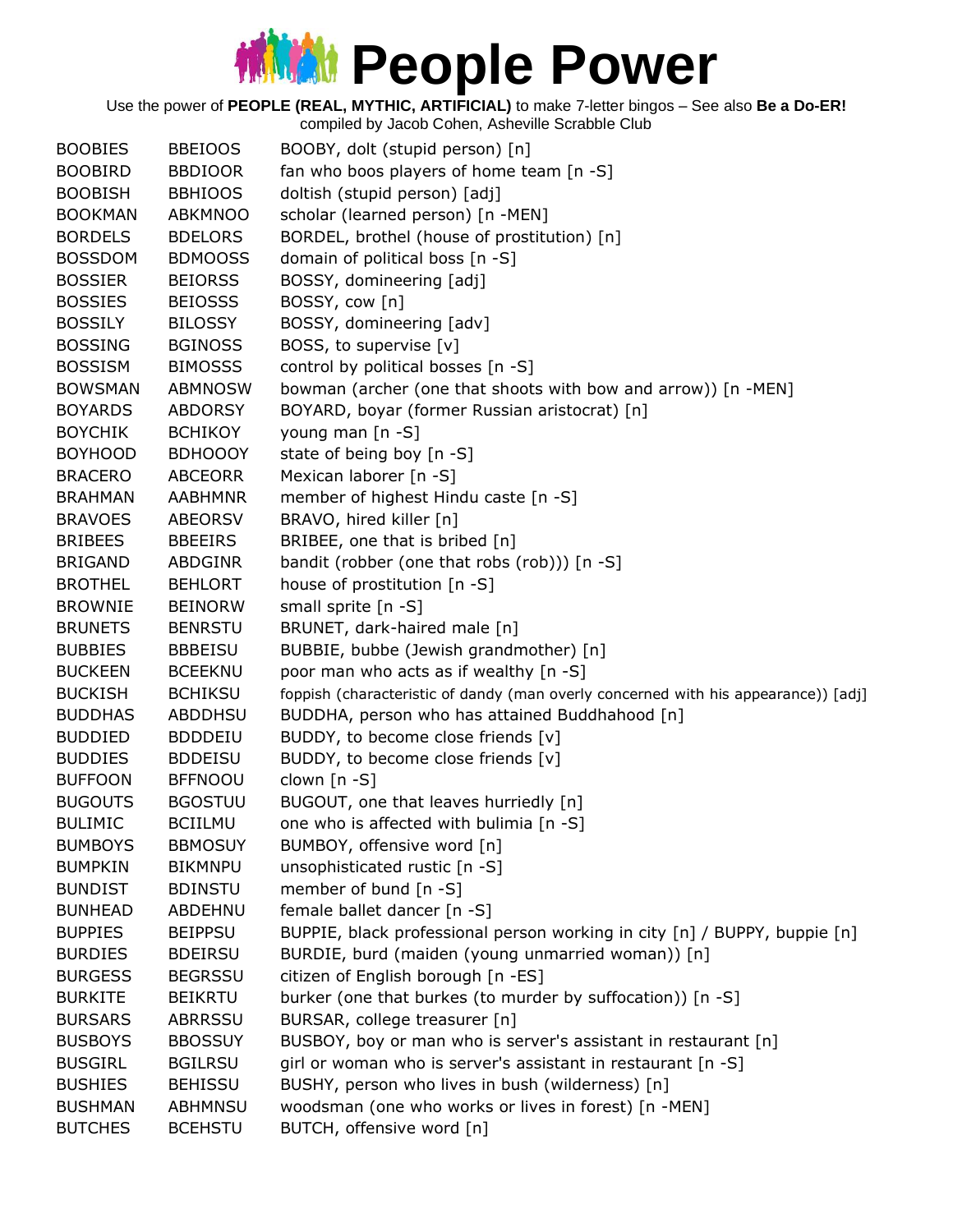Use the power of **PEOPLE (REAL, MYTHIC, ARTIFICIAL)** to make 7-letter bingos – See also **Be a Do-ER!**

| <b>BUTTIES</b>  | <b>BEISTTU</b>  | BUTTY, fellow workman [n]                                           |
|-----------------|-----------------|---------------------------------------------------------------------|
|                 |                 | C <sub>7s</sub>                                                     |
| <b>CABBIES</b>  | <b>ABBCEIS</b>  | CABBIE, cabby (driver of cab) [n] / CABBY, driver of cab [n]        |
| <b>CABILDO</b>  | ABCDILO         | town council [n -S]                                                 |
| <b>CADDISH</b>  | <b>ACDDHIS</b>  | resembling cad (ungentlemanly man) [adj]                            |
| <b>CAESARS</b>  | <b>AACERSS</b>  | CAESAR, emperor [n]                                                 |
| <b>CAITIFF</b>  | <b>ACFFIIT</b>  | despicable person [n -S]                                            |
| <b>CALIPHS</b>  | <b>ACHILPS</b>  | CALIPH, Muslim leader [n]                                           |
| <b>CALLANS</b>  | <b>AACLLNS</b>  | CALLAN, callant (lad (boy or youth)) [n]                            |
| <b>CALLANT</b>  | <b>AACLLNT</b>  | lad (boy or youth) $[n - S]$                                        |
| <b>CALLBOY</b>  | <b>ABCLLOY</b>  | bellboy (hotel's errand boy) [n -S]                                 |
| <b>CALLEES</b>  | <b>ACEELLS</b>  | CALLEE, one that is called [n]                                      |
| <b>CALLETS</b>  | <b>ACELLST</b>  | CALLET, prostitute [n]                                              |
| <b>CALOYER</b>  | <b>ACELORY</b>  | monk of Eastern Church [n -S]                                       |
| <b>CAMBIST</b>  | <b>ABCIMST</b>  | dealer in bills of exchange [n -S]                                  |
| <b>CAPCOMS</b>  | <b>ACCMOPS</b>  | CAPCOM, ground operator who communicates with astronaut [n]         |
| <b>CAPTAIN</b>  | <b>AACINPT</b>  | to lead or command [v -ED, -ING, -S]                                |
| <b>CAPTIVE</b>  | <b>ACEIPTV</b>  | prisoner (one that is imprisoned) [n -S]                            |
| CARDIAC         | AACCDIR         | person with heart disorder [n -S]                                   |
| <b>CARHOPS</b>  | <b>ACHOPRS</b>  | CARHOP, to serve customers at drive-in restaurant [v]               |
| <b>CARINGS</b>  | <b>ACGINRS</b>  | CARING, work of looking after someone [n]                           |
| <b>CARITAS</b>  | <b>AACIRST</b>  | love for all people [n -ES]                                         |
| <b>CARLINS</b>  | <b>ACILNRS</b>  | CARLIN, old woman [n]                                               |
| <b>CARLISH</b>  | <b>ACHILRS</b>  | resembling carl (peasant (person of inferior social rank)) [adj]    |
| <b>CARPING</b>  | <b>ACGINPR</b>  | act of one who carps [n -S]                                         |
| <b>CASTOFF</b>  | <b>ACFFOST</b>  | discarded person or thing [n -S]                                    |
| <b>CASUALS</b>  | <b>AACLSSU</b>  | CASUAL, one who works occasionally [n]                              |
| <b>CASUIST</b>  | <b>ACISSTU</b>  | one who resolves ethical problems [n -S]                            |
| <b>CATERAN</b>  | <b>AACENRT</b>  | brigand (bandit (robber (one that robs))) [n -S]                    |
| <b>CATFISH</b>  | <b>ACFHIST</b>  | to deceive using false online persona [v -ED, -ING, -ES]            |
| <b>CAVEMAN</b>  | <b>AACEMNV</b>  | cave dweller [n -MEN]                                               |
| <b>CELIACS</b>  | <b>ACCEILS</b>  | CELIAC, one that has chronic nutritional disturbance [n]            |
| <b>CELLIST</b>  | <b>CEILLST</b>  | one who plays cello [n -S]                                          |
| <b>CENTAUR</b>  | <b>ACENRTU</b>  | mythological creature [n -S]                                        |
| <b>CENTRIST</b> | <b>CEINRSTT</b> | advocate of centrism (moderate political philosophy) [n -S]         |
| <b>CHALUTZ</b>  | <b>ACHLTUZ</b>  | Israeli farmer [n -IM]                                              |
| <b>CHAPMAN</b>  | <b>AACHMNP</b>  | peddler (one that peddles (to travel about selling wares)) [n -MEN] |
| <b>CHAPPIE</b>  | <b>ACEHIPP</b>  | fellow $[n - S]$                                                    |
| <b>CHARLEY</b>  | <b>ACEHLRY</b>  | charlie (fool) [n -S]                                               |
| <b>CHARLIE</b>  | <b>ACEHILR</b>  | fool $[n - S]$                                                      |
| <b>CHARROS</b>  | <b>ACHORRS</b>  | CHARRO, cowboy [n]                                                  |
| <b>CHATTEL</b>  | <b>ACEHLTT</b>  | slave [n -S]                                                        |
| <b>CHAZANS</b>  | <b>AACHNSZ</b>  | CHAZAN, cantor (religious singer) [n]                               |
| CHAZZEN         | <b>ACEHNZZ</b>  | chazan (cantor (religious singer)) [n -S]                           |
| <b>CHEAPIE</b>  | ACEEHIP         | one that is cheap [n -S]                                            |
| <b>CHEAPOS</b>  | <b>ACEHOPS</b>  | CHEAPO, cheapie (one that is cheap) [n]                             |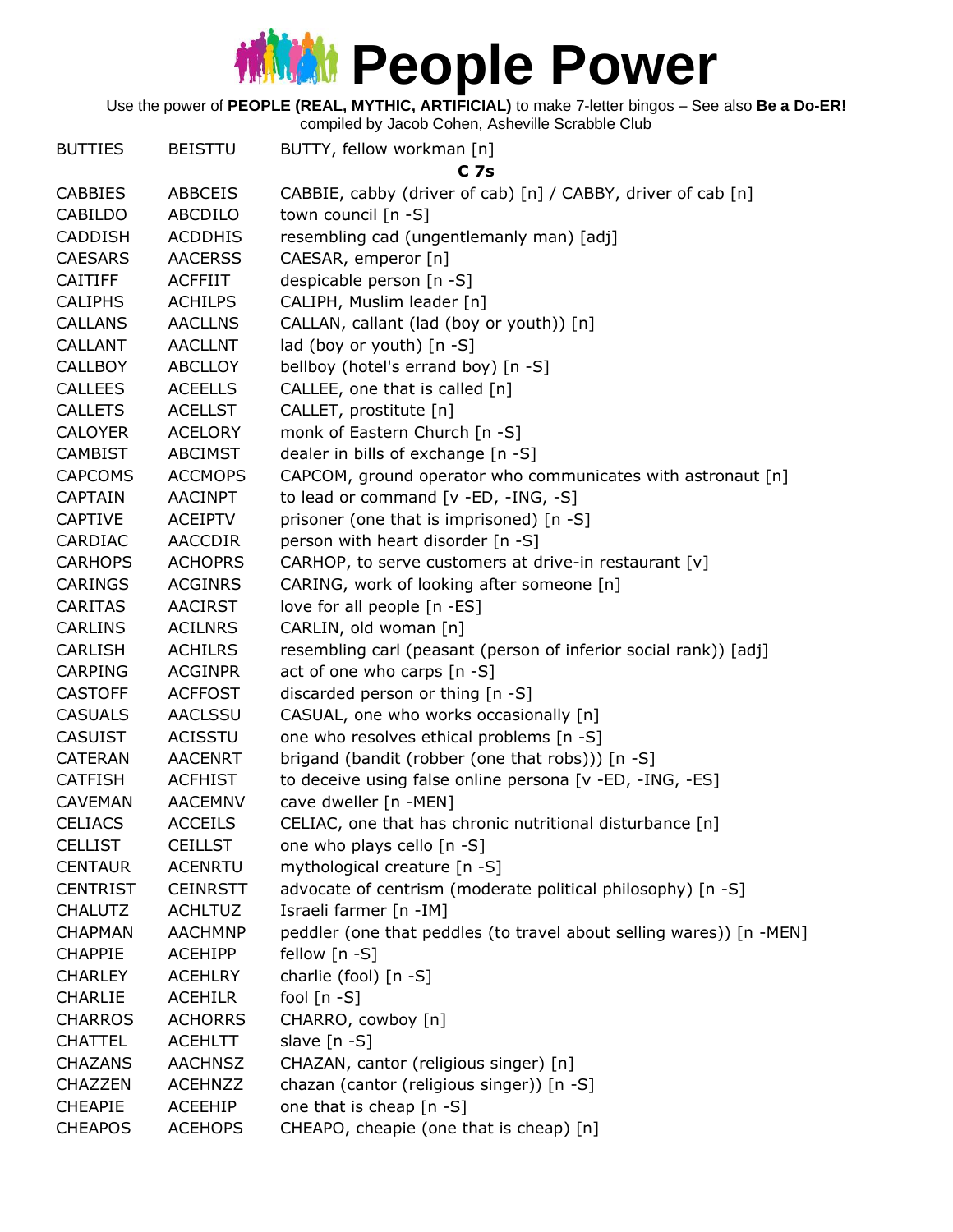Use the power of **PEOPLE (REAL, MYTHIC, ARTIFICIAL)** to make 7-letter bingos – See also **Be a Do-ER!**

| <b>CHEFDOM</b> | <b>CDEFHMO</b> | status of chef [n -S]                                        |
|----------------|----------------|--------------------------------------------------------------|
| <b>CHEFFED</b> | <b>CDEEFFH</b> | CHEF, to work as chef (chief cook) [v]                       |
| <b>CHEFING</b> | <b>CEFGHIN</b> | CHEF, to work as chef (chief cook) [v]                       |
| <b>CHEMICS</b> | <b>CCEHIMS</b> | CHEMIC, chemist (one versed in chemistry) [n]                |
| <b>CHEMIST</b> | <b>CEHIMST</b> | one versed in chemistry [n -S]                               |
| <b>CHERUBS</b> | <b>BCEHRSU</b> | CHERUB, angel [n]                                            |
| <b>CHICANO</b> | <b>ACCHINO</b> | American of Mexican descent [n -S]                           |
| <b>CHIELDS</b> | <b>CDEHILS</b> | CHIELD, young man [n]                                        |
| <b>CHILDES</b> | <b>CDEHILS</b> | CHILDE, youth of noble birth [n]                             |
| <b>CHILDLY</b> | <b>CDHILLY</b> | resembling child (young person) [adj -LIER, -LIEST]          |
| <b>CHIPPIE</b> | <b>CEHIIPP</b> | chippy (prostitute) [n -S]                                   |
| <b>CHIRREN</b> | <b>CEHINRR</b> | children (young person) [n]                                  |
| <b>CHOICES</b> | <b>CCEHIOS</b> | CHOICE, one that is chosen [n]                               |
| <b>CHORINE</b> | <b>CEHINOR</b> | chorus girl [n -S]                                           |
| <b>CHRONIC</b> | <b>CCHINOR</b> | one that suffers from long-lasting disease [n -S]            |
| <b>CHUTIST</b> | <b>CHISTTU</b> | parachutist [n -S]                                           |
| <b>CHYMICS</b> | <b>CCHIMSY</b> | CHYMIC, chemic (chemist (one versed in chemistry)) [n]       |
| <b>CHYMIST</b> | <b>CHIMSTY</b> | chemist (one versed in chemistry) [n -S]                     |
| <b>CINEAST</b> | <b>ACEINST</b> | devotee of motion pictures [n -S]                            |
| <b>CISSIES</b> | <b>CEIISSS</b> | CISSY, sissy (effeminate man or boy) [n]                     |
| <b>CITIZEN</b> | <b>CEIINTZ</b> | resident of city or town [n -S]                              |
| <b>CIVVIES</b> | <b>CEIISVV</b> | CIVVY, civilian (nonmilitary person) [n]                     |
| <b>CLADIST</b> | <b>ACDILST</b> | taxonomist who uses clades in classifying life-forms [n -S]  |
| <b>CLAQUES</b> | <b>ACELQSU</b> | CLAQUE, group of hired applauders [n]                        |
| <b>CLERICS</b> | <b>CCEILRS</b> | CLERIC, member of clergy [n]                                 |
| <b>CLERISY</b> | <b>CEILRSY</b> | well-educated class [n -SIES]                                |
| <b>CLERKED</b> | <b>CDEEKLR</b> | CLERK, to serve as clerk (office worker) [v]                 |
| <b>CLERKLY</b> | <b>CEKLLRY</b> | pertaining to clerk [adj]                                    |
| <b>CLIENTS</b> | <b>CEILNST</b> | CLIENT, customer (one who buys something) [n]                |
| <b>CLIQUED</b> | CDEILQU        | CLIQUE, to form clique (exclusive group of persons) [v]      |
| <b>CLIQUES</b> | CEILQSU        | CLIQUE, to form clique (exclusive group of persons) [v]      |
| <b>CLIQUEY</b> | CEILQUY        | inclined to form cliques (exclusive group of persons) [adj]  |
| <b>CLUBBED</b> | <b>BBCDELU</b> | CLUB, to form club (organized group of persons) [v]          |
| <b>CLUBMAN</b> | <b>ABCLMNU</b> | male member of club [n -MEN]                                 |
| <b>COAEVAL</b> | <b>AACELOV</b> | coeval (of same period or era of another) [n -S]             |
| <b>COAGENT</b> | <b>ACEGNOT</b> | person, force, or agent working together with or [n -S]      |
| <b>COCHAIR</b> | <b>ACCHIOR</b> | to serve jointly as chairman of [v -ED, -ING, -S]            |
| <b>COCKNEY</b> | <b>CCEKNOY</b> | resident of East End of London [n -S]                        |
| <b>COCOTTE</b> | <b>CCEOOTT</b> | prostitute [n -S]                                            |
| <b>COEDITS</b> | <b>CDEIOST</b> | COEDIT, to edit with another person [v]                      |
| <b>COELIAC</b> | <b>ACCEILO</b> | celiac (one that has chronic nutritional disturbance) [n -S] |
| COEQUAL        | ACELOQU        | one who is equal with another [n -S]                         |
| <b>COEVALS</b> | <b>ACELOSV</b> | COEVAL, one of same era or period as [n]                     |
| <b>COFFLED</b> | <b>CDEFFLO</b> | COFFLE, to chain slaves together [v]                         |
| <b>COFFLES</b> | <b>CEFFLOS</b> | COFFLE, to chain slaves together [v]                         |
| <b>COHEADS</b> | <b>ACDEHOS</b> | COHEAD, to head jointly [v]                                  |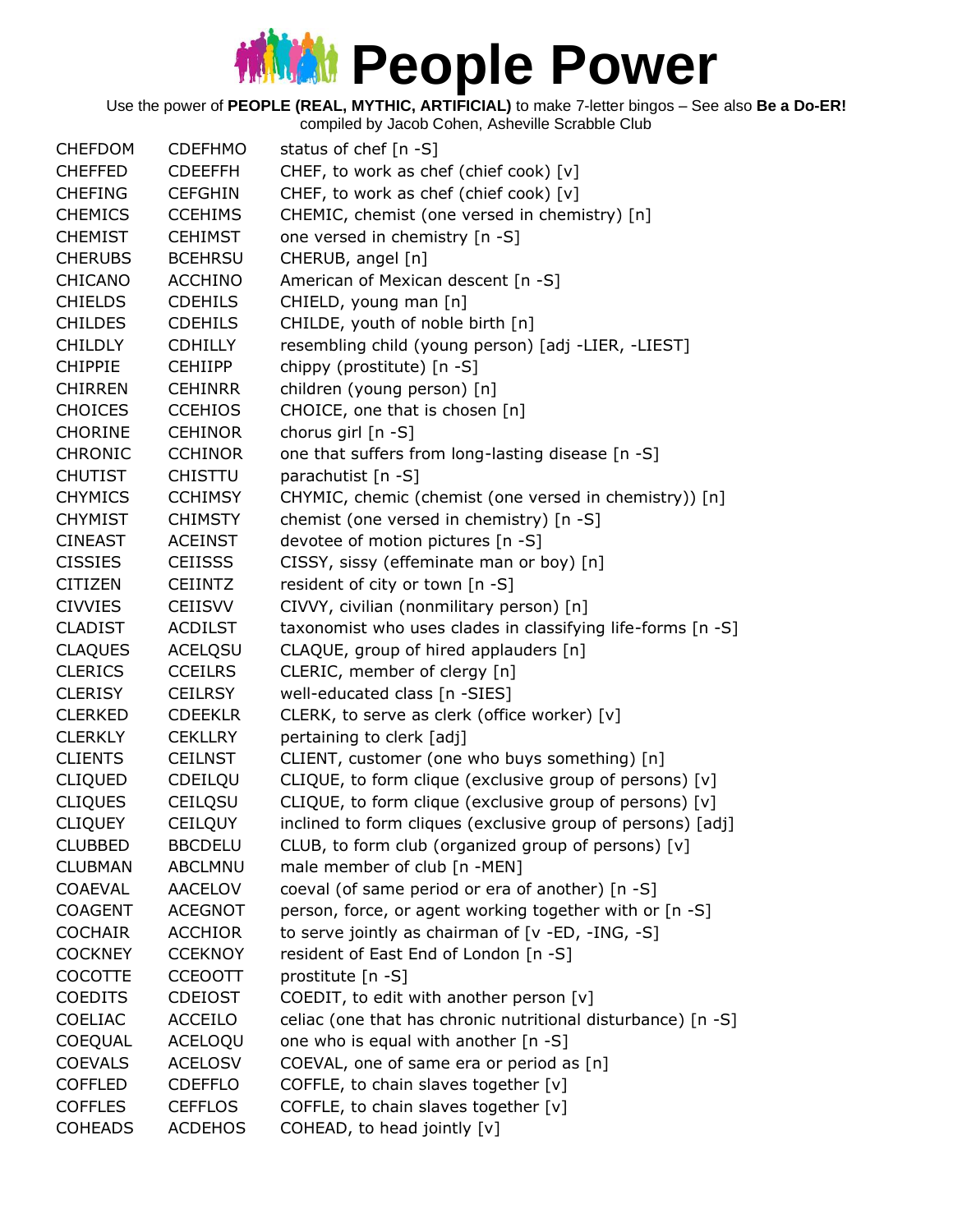Use the power of **PEOPLE (REAL, MYTHIC, ARTIFICIAL)** to make 7-letter bingos – See also **Be a Do-ER!**

| <b>COHEIRS</b> | <b>CEHIORS</b> | COHEIR, joint heir [n]                                         |
|----------------|----------------|----------------------------------------------------------------|
| <b>COHORTS</b> | <b>CHOORST</b> | COHORT, companion or associate [n]                             |
| <b>COLLEEN</b> | <b>CEELLNO</b> | Irish girl [n -S]                                              |
| COLONEL        | CELLNOO        | military officer [n -S]                                        |
| <b>COLONUS</b> | <b>CLNOOSU</b> | freeborn serf [n -NI]                                          |
| <b>COMATES</b> | <b>ACEMOST</b> | COMATE, companion [n]                                          |
| <b>COMITIA</b> | <b>ACIIMOT</b> | public assembly in ancient Rome [n COMITIA]                    |
| <b>COMMIES</b> | <b>CEIMMOS</b> | COMMIE, Communist [n]                                          |
| <b>COMMISH</b> | <b>CHIMMOS</b> | commissioner [n -ES]                                           |
| <b>COMPERE</b> | <b>CEEMOPR</b> | to act as master of ceremonies $(v - D, -RING, -S)$            |
| <b>COMRADE</b> | <b>ACDEMOR</b> | close friend [n -S]                                            |
| <b>COMSYMP</b> | <b>CMMOPSY</b> | offensive word [n -S]                                          |
| <b>CONCHIE</b> | <b>CCEHINO</b> | conscientious objector [n -S]                                  |
| <b>CONSULS</b> | <b>CLNOSSU</b> | CONSUL, official serving abroad [n]                            |
| <b>COOLIES</b> | <b>CEILOOS</b> | COOLIE, laborer in or from Far East [n]                        |
| <b>COPILOT</b> | <b>CILOOPT</b> | assistant pilot [n -S]                                         |
| <b>COPYBOY</b> | <b>BCOOPYY</b> | boy who runs errands in newspaper office [n -S]                |
| <b>COPYIST</b> | <b>CIOPSTY</b> | imitator (one that imitates (to behave in same way as)) [n -S] |
| <b>CORNUTO</b> | <b>CNOORTU</b> | husband of unfaithful wife [n -S]                              |
| <b>CORONER</b> | <b>CENOORR</b> | officer who investigates questionable deaths [n -S]            |
| <b>CORPORA</b> | <b>ACOOPRR</b> | CORPUS, human or animal body [n]                               |
| <b>CORSAIR</b> | <b>ACIORRS</b> | pirate $[n]$                                                   |
| <b>CORTEGE</b> | <b>CEEGORT</b> | retinue (group of attendants) [n -S]                           |
| <b>COSMIST</b> | <b>CIMOSST</b> | supporter of cosmism [n -S]                                    |
| <b>COSSACK</b> | <b>ACCKOSS</b> | Russian cavalryman [n -S]                                      |
| <b>COSTARS</b> | <b>ACORSST</b> | COSTAR, to star with another [v]                               |
| <b>COTERIE</b> | <b>CEEIORT</b> | clique (exclusive group of persons) [n -S]                     |
| <b>COTTARS</b> | <b>ACORSTT</b> | COTTAR, tenant farmer [n]                                      |
| <b>COTTIER</b> | <b>CEIORTT</b> | cottar (tenant farmer) [n -S]                                  |
| COUNCIL        | CCILNOU        | group of persons appointed for certain function [n -S]         |
| <b>COUSINS</b> | <b>CINOSSU</b> | COUSIN, child of one's aunt or uncle [n]                       |
| <b>COWARDS</b> | <b>ACDORSW</b> | COWARD, one who lacks courage [n]                              |
| COWGIRL        | <b>CGILORW</b> | female ranch worker [n -S]                                     |
| <b>COWHAND</b> | <b>ACDHNOW</b> | ranch worker [n -S]                                            |
| <b>COWHERD</b> | <b>CDEHORW</b> | one who tends cattle [n -S]                                    |
| <b>COWPOKE</b> | <b>CEKOOPW</b> | cowhand (ranch worker) [n -S]                                  |
| COXCOMB        | <b>BCCMOOX</b> | conceited dandy [n -S]                                         |
| <b>COXLESS</b> | <b>CELOSSX</b> | having no coxswain (director of crew of racing boat) [adj]     |
| <b>CRAZIES</b> | <b>ACEIRSZ</b> | CRAZY, crazy person [n]                                        |
| <b>CRETINS</b> | <b>CEINRST</b> | CRETIN, idiot (mentally deficient person) [n]                  |
| <b>CREWING</b> | <b>CEGINRW</b> | CREW, to serve aboard ship [v]                                 |
| <b>CREWMAN</b> | <b>ACEMNRW</b> | one who serves on ship [n -MEN]                                |
| CRIOLLO        | <b>CILLOOR</b> | person of Spanish ancestry [n -S]                              |
| <b>CRITICS</b> | <b>CCIIRST</b> | CRITIC, one who judges merits of something [n]                 |
| <b>CRONIES</b> | <b>CEINORS</b> | CRONY, close friend [n]                                        |
| <b>CRONISH</b> | <b>CHINORS</b> | CRONE, withered old woman [adj]                                |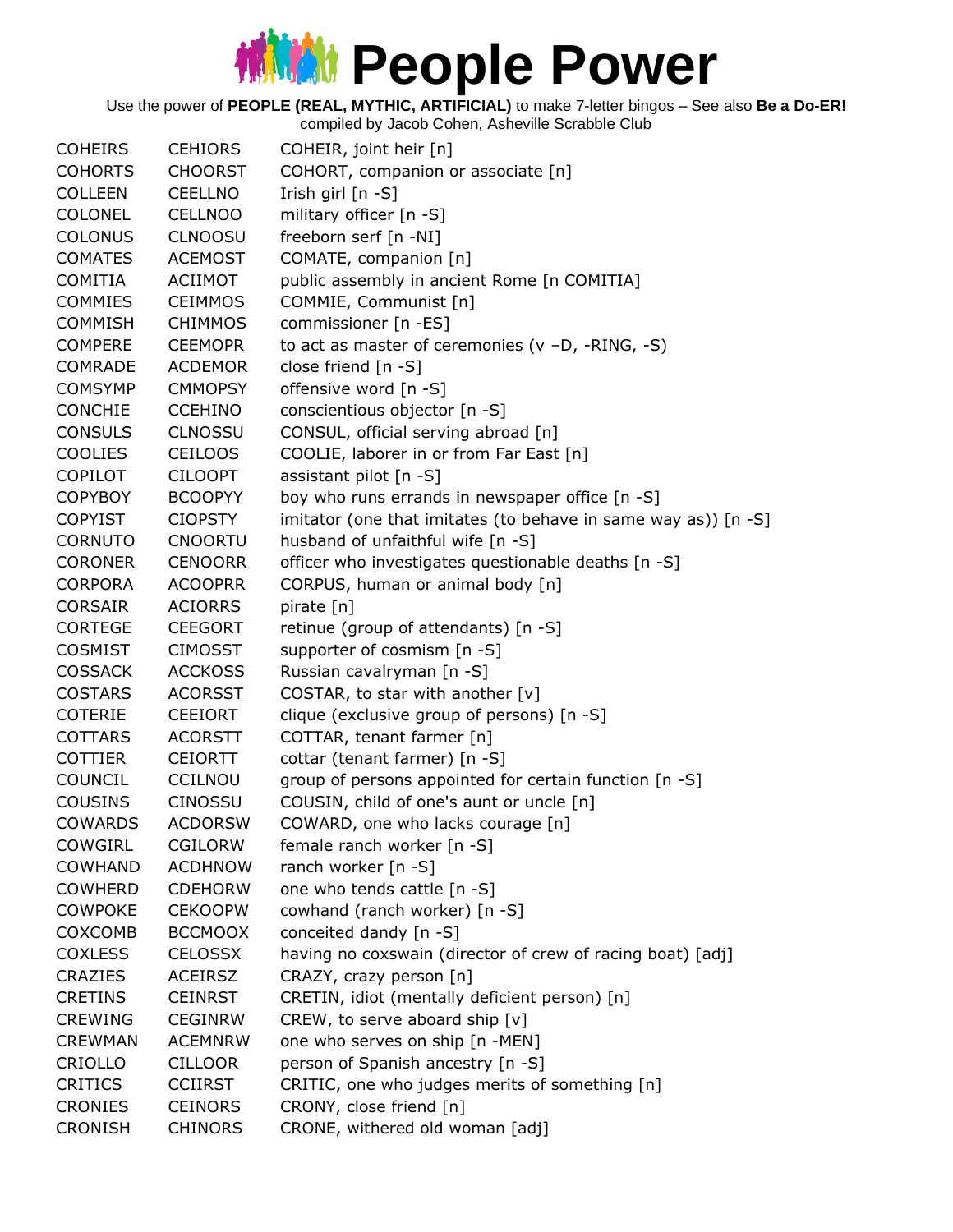Use the power of **PEOPLE (REAL, MYTHIC, ARTIFICIAL)** to make 7-letter bingos – See also **Be a Do-ER!**

| <b>CRUMBUM</b> | <b>BCMMRUU</b> | despicable person [n -S]                                                   |
|----------------|----------------|----------------------------------------------------------------------------|
| <b>CRYBABY</b> | <b>ABBCRYY</b> | person who cries easily [n -BIES]                                          |
| <b>CRYPTOS</b> | <b>COPRSTY</b> | CRYPTO, one who belongs secretly to group [n]                              |
| <b>CUBISTS</b> | <b>BCISSTU</b> | CUBIST, adherent of cubism [n]                                             |
| <b>CUCKOLD</b> | <b>CCDKLOU</b> | to make cuckold (cornuto (husband of unfaithful wife) of [v -ED, -ING, -S] |
| <b>CUEISTS</b> | <b>CEISSTU</b> | CUEIST, one that uses cue (straight tapering rod) in billiards [n]         |
| <b>CULCHIE</b> | <b>CCEHILU</b> | culshie (offensive word) [n -S]                                            |
| <b>CULLION</b> | <b>CILLNOU</b> | vile fellow [n -S]                                                         |
| <b>CULPRIT</b> | <b>CILPRTU</b> | one that is guilty [n -S]                                                  |
| <b>CULSHIE</b> | <b>CEHILSU</b> | offensive word [n -S]                                                      |
| <b>CULTISH</b> | <b>CHILSTU</b> | pertaining to cult (group of zealous devotees) [adj]                       |
| <b>CULTIST</b> | <b>CILSTTU</b> | member of cult [n -S]                                                      |
| <b>CUMMERS</b> | <b>CEMMRSU</b> | CUMMER, godmother [n]                                                      |
| <b>CUTTIES</b> | CEISTTU        | CUTTY, thickset girl [n]                                                   |
| <b>CYBORGS</b> | <b>BCGORSY</b> | CYBORG, human linked to mechanical device for life support [n]             |
| <b>CYCLIST</b> | <b>CCILSTY</b> | one who rides bicycle [n -S]                                               |
| <b>CYPRIAN</b> | <b>ACINPRY</b> | prostitute [n -S]                                                          |
| <b>CZARINA</b> | <b>AACINRZ</b> | wife of $czar$ [n -S]                                                      |
| <b>CZARIST</b> | <b>ACIRSTZ</b> | supporter of czarism [n -S]                                                |
|                |                | <b>D</b> 7s                                                                |
| <b>DACOITS</b> | <b>ACDIOST</b> | DACOIT, bandit in India [n]                                                |
| <b>DACOITY</b> | <b>ACDIOTY</b> | robbery by dacoits (bandit in India) [n -TIES]                             |
| <b>DADAIST</b> | <b>AADDIST</b> | follower of dadaism [n -S]                                                 |
| <b>DADDIES</b> | <b>ADDDEIS</b> | DADDY, father [n]                                                          |
| <b>DAEMONS</b> | <b>ADEMNOS</b> | DAEMON, demon (evil spirit) [n]                                            |
| <b>DAIMIOS</b> | ADIIMOS        | DAIMIO, former Japanese nobleman [n]                                       |
| <b>DAIMONS</b> | ADIMNOS        | DAIMON, attendant spirit [n]                                               |
| <b>DAIMYOS</b> | <b>ADIMOSY</b> | DAIMYO, daimio (former Japanese nobleman) [n]                              |
| <b>DAKOITS</b> | ADIKOST        | DAKOIT, dacoit (bandit in India) [n]                                       |
| <b>DAMFOOL</b> | <b>ADFLMOO</b> | stupid or foolish person [n -S]                                            |
| <b>DAMOSEL</b> | <b>ADELMOS</b> | damsel (maiden (young unmarried woman)) [n -S]                             |
| <b>DAMOZEL</b> | <b>ADELMOZ</b> | damsel (maiden (young unmarried woman)) [n S]                              |
| <b>DAMSELS</b> | <b>ADELMSS</b> | DAMSEL, maiden (young unmarried woman) [n]                                 |
| <b>DANDIES</b> | <b>ADDEINS</b> | DANDY, man who is overly concerned about his appearance [n]                |
| <b>DARBARS</b> | <b>AABDRRS</b> | DARBAR, durbar (court of native ruler in India) [n]                        |
| <b>DARLING</b> | <b>ADGILNR</b> | much-loved person [n -S]                                                   |
| <b>DASTARD</b> | <b>AADDRST</b> | base coward [n -S]                                                         |
| <b>DAUPHIN</b> | ADHINPU        | eldest son of French king [n -S]                                           |
| <b>DAYSMAN</b> | <b>AADMNSY</b> | arbiter (one chosen or appointed to judge disputed issue) [n -MEN]         |
| <b>DEADEYE</b> | <b>ADDEEEY</b> | expert marksman [n -S]                                                     |
| <b>DEADMAN</b> | <b>AADDEMN</b> | anchor for securing rope in mountain climbing [n -MEN]                     |
| <b>DEANING</b> | <b>ADEGINN</b> | DEAN, to serve as dean (head of faculty) [v]                               |
| <b>DEAREST</b> | <b>ADEERST</b> | much-loved person [n -S]                                                   |
| <b>DEARIES</b> | <b>ADEEIRS</b> | DEARY, darling (much-loved person) [n] / DEARIE, deary [n]                 |
| <b>DECANAL</b> | <b>AACDELN</b> | pertaining to dean (head of faculty) [adj]                                 |
| <b>DEEJAYS</b> | <b>ADEEJSY</b> | DEEJAY, to work as disc jockey [v]                                         |
|                |                |                                                                            |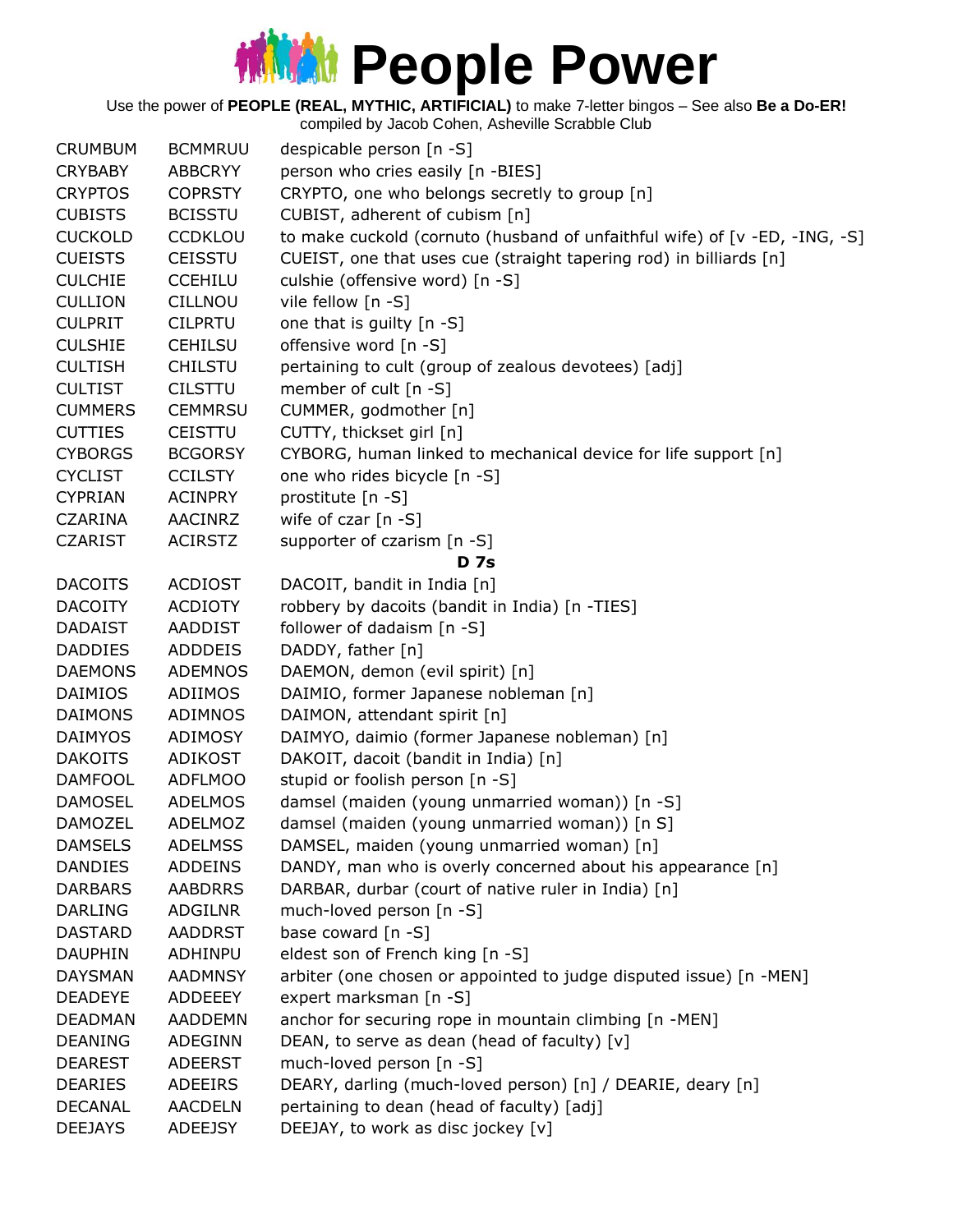Use the power of **PEOPLE (REAL, MYTHIC, ARTIFICIAL)** to make 7-letter bingos – See also **Be a Do-ER!**

| <b>DEEWANS</b> | <b>ADEENSW</b> | dewan (official in India) [n]                                                                              |
|----------------|----------------|------------------------------------------------------------------------------------------------------------|
| <b>DEICIDE</b> | <b>CDDEEII</b> | killing of god $[v -D, -DING, -S]$                                                                         |
| <b>DEIFIED</b> | <b>DDEEFII</b> | DEIFY, to make god of [v]                                                                                  |
| <b>DEIFIER</b> | <b>DDEEFII</b> | one that deifies (to make god of) [n -S]                                                                   |
| <b>DEIFIES</b> | <b>DEEFIIS</b> | DEIFY, to make god of [v]                                                                                  |
| <b>DEIFORM</b> | <b>DEFIMOR</b> | having form of god [adj]                                                                                   |
| <b>DEISTIC</b> | <b>CDEIIST</b> | DEIST, adherent of deism [adj]                                                                             |
| <b>DEMAGOG</b> | <b>ADEGGMO</b> | to behave like demagog (leader who appeals to emotions and prejudices) [v -ED, -ING, -S]                   |
| <b>DEMIGOD</b> | <b>DDEGIMO</b> | lesser god [n -S]                                                                                          |
| <b>DEMIREP</b> | <b>DEEIMPR</b> | prostitute [n -S]                                                                                          |
| <b>DEMONIC</b> | CDEIMNO        | characteristic of demon [adj]                                                                              |
| <b>DEMOSES</b> | <b>DEEMOSS</b> | DENOS, people of ancient Greek state [n]                                                                   |
| <b>DENIZEN</b> | <b>DEEINNZ</b> | to make citizen of [v -ED, -ING, -S]                                                                       |
| <b>DENTIST</b> | <b>DEINSTT</b> | one who treats teeth [n -S]                                                                                |
| <b>DEPUTED</b> | <b>DDEEPTU</b> | DEPUTE, to delegate (to appoint as one's representative) [v]                                               |
| <b>DEPUTES</b> | <b>DDEEPTU</b> | DEPUTE, to delegate (to appoint as one's representative) [v]                                               |
| <b>DERVISH</b> | <b>EDHIRSV</b> | member of Muslim religious order [n -ES]                                                                   |
| <b>DESKMAN</b> | <b>ADEKMNS</b> | one who works at desk [n -MEN]                                                                             |
| <b>DESPOTS</b> | <b>DEOPSST</b> | DESPOT, tyrant (absolute ruler) [n]                                                                        |
| <b>DEVIANT</b> | <b>ADEINTV</b> | one that deviates from norm [n -S]                                                                         |
| <b>DEVISEE</b> | <b>DEEEISV</b> | one to whom will is made [n -S]                                                                            |
| <b>DEVOTEE</b> | <b>DEEEOTV</b> | ardent follower or supporter [n -S]                                                                        |
| <b>DEXTRAL</b> | <b>ADELRTX</b> | right-handed person [n -S]                                                                                 |
| <b>DIALIST</b> | ADIILST        | dialer (one that dials (to manipulate calibrated disk)) [n -S]                                             |
| <b>DIARIST</b> | ADIIRST        | one who keeps diary [n -S]                                                                                 |
| <b>DIBBUKS</b> | <b>BBDIKSU</b> | DIBBUK, dybbuk (wandering soul in Jewish folklore) [n]                                                     |
| <b>DICASTS</b> | <b>ACDISST</b> | DICAST, judge in ancient Athens [n]                                                                        |
| <b>DICKENS</b> | <b>CDEIKNS</b> | devil [n -ES]                                                                                              |
| <b>DICTIER</b> | <b>CDEIIRT</b> | DICTY snobbish (characteristic of snob (one who tends to avoid or rebuff those regarded as inferior) [adj] |
| <b>DICYCLY</b> | <b>CCDILYY</b> | state of being dicyclic (having two maxima of population each year) [adj]                                  |
| <b>DIDACTS</b> | <b>ACDDIST</b> | DIDACT, didactic person [n]                                                                                |
| <b>DIEHARD</b> | <b>ADDEHIR</b> | stubborn person [n -S]                                                                                     |
| <b>DIGNIFY</b> | <b>DFGIINY</b> | to add dignity (stateliness and nobility of manner) to [v -FIED, -ING, -FIES]                              |
| <b>DIGNITY</b> | <b>DGIINTY</b> | stateliness and nobility of manner [n -TIES]                                                               |
| <b>DIMWITS</b> | <b>DIIMSTW</b> | DIMWIT, dunce [n]                                                                                          |
| <b>DIPSHIT</b> | <b>DHIIPST</b> | offensive word [n -S]                                                                                      |
| <b>DIRTBAG</b> | ABDGIRT        | dirty or contemptible person [n -S]                                                                        |
| <b>DISEUSE</b> | <b>DEEISSU</b> | female entertainer [n -S]                                                                                  |
| <b>DOBBIES</b> | <b>BBDEIOS</b> | DOBBY, fool [n]                                                                                            |
| <b>DOCENTS</b> | <b>CDENOST</b> | DOCENT, college or university lecturer [n]                                                                 |
| <b>DOGFACE</b> | <b>ACDEFGO</b> | soldier in U.S. Army [n -S]                                                                                |
| <b>DOLTISH</b> | <b>DHILOST</b> | DOLT, stupid person [adj]                                                                                  |
| <b>DOMINES</b> | <b>DEIMNOS</b> | DOMINE, master [n]                                                                                         |
| <b>DOMINIE</b> | <b>DEIIMNO</b> | clergyman [n -S]                                                                                           |
| <b>DONNISH</b> | <b>DHINNOS</b> | scholarly (resembling scholar (learned person)) [adj]                                                      |
| <b>DONSHIP</b> | <b>DHINOPS</b> | position of don (senior member of British university) [n -S]                                               |
|                |                |                                                                                                            |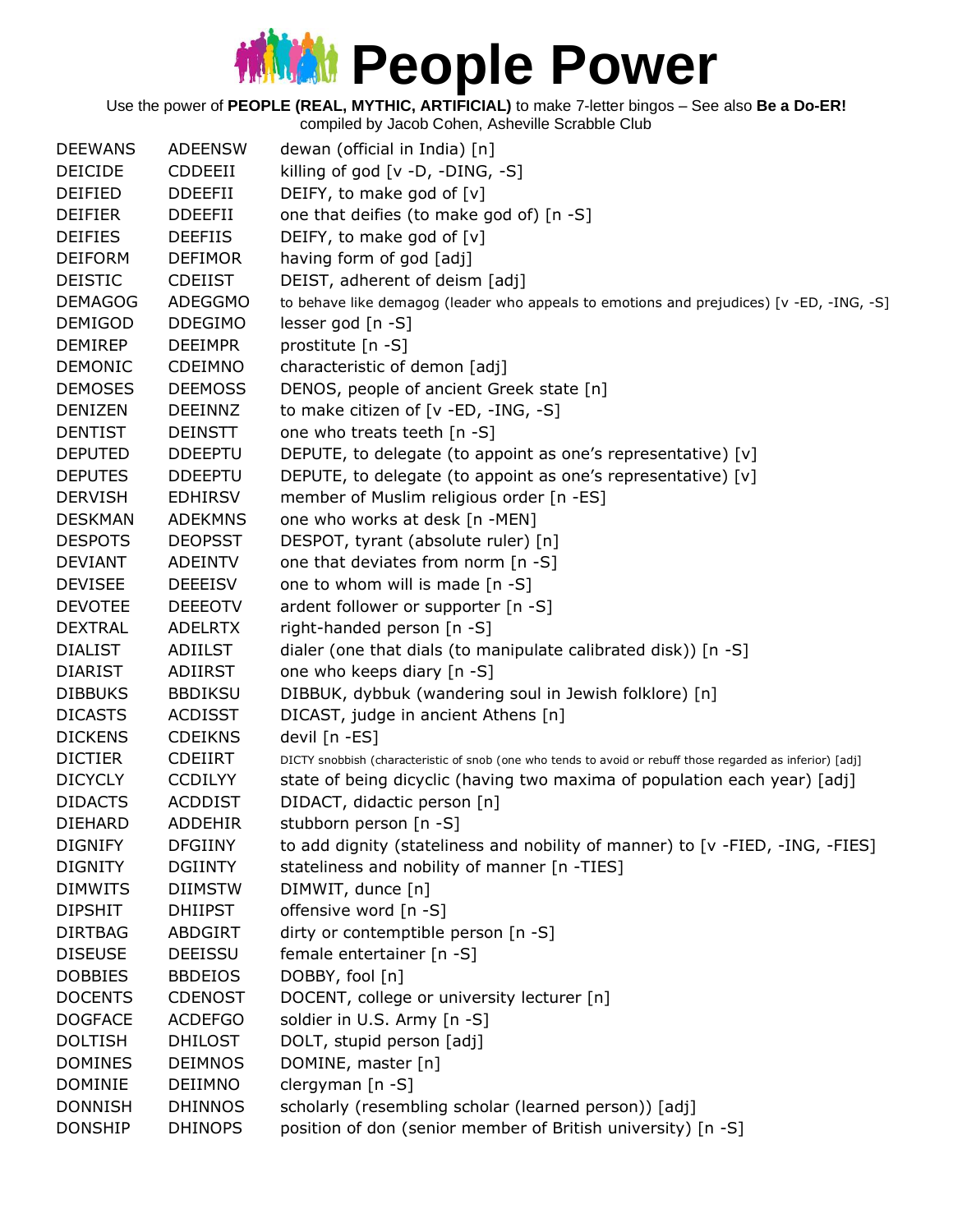Use the power of **PEOPLE (REAL, MYTHIC, ARTIFICIAL)** to make 7-letter bingos – See also **Be a Do-ER!**

| <b>DONZELS</b> | <b>DELNOSZ</b> | DONZEL, young squire [n]                                                                 |
|----------------|----------------|------------------------------------------------------------------------------------------|
| <b>DOORMAN</b> | <b>ADMNOOR</b> | door attendant of building [n -MEN]                                                      |
| <b>DORKIER</b> | <b>DEIKORR</b> | DORKY, stupid, foolish [adj]                                                             |
| <b>DORYMAN</b> | <b>ADMNORY</b> | one that fishes from dory [n -MEN]                                                       |
| <b>DOTARDS</b> | <b>ADDORST</b> | DOTARD, senile person [n]                                                                |
| <b>DOWDIES</b> | <b>DDEIOSW</b> | DOWDY, dowdy woman [n]                                                                   |
| <b>DOYENNE</b> | <b>DEENNOY</b> | female doyen (senior member of group) [n -S]                                             |
| <b>DRABBED</b> | <b>ABBDDER</b> | DRAB, to consort with prostitutes [v]                                                    |
| <b>DRAFTEE</b> | ADEEFRT        | one that is drafted [n -S]                                                               |
| <b>DRAWEES</b> | <b>ADEERSW</b> | DRAWEE, person on whom bill of exchange is drawn [n]                                     |
| <b>DRAYMAN</b> | <b>AADMNRY</b> | one who drives dray [n -MEN]                                                             |
| <b>DROPOUT</b> | <b>DOOPRTU</b> | one who quits school prematurely [n -S]                                                  |
| <b>DRUGGIE</b> | DEGGIRU        | drug addict $[n - S]$                                                                    |
| <b>DRYADES</b> | <b>ADDERSY</b> | DRYAD, nymph of woods [n]                                                                |
| <b>DRYADIC</b> | <b>ACDDIRY</b> | DRYAD, nymph of woods [adj]                                                              |
| <b>DUALIST</b> | <b>ADILSTU</b> | adherent of dualism [n -S]                                                               |
| <b>DUBBERS</b> | <b>BBDERSU</b> | DUBBER, one that dubs (to confer knighthood on) [n]                                      |
| <b>DUBBING</b> | <b>BBDGINU</b> | DUB, to confer knighthood on [v]                                                         |
| <b>DUCALLY</b> | <b>ACDLLUY</b> | DUCAL, pertaining to duke (high-ranking nobleman) [adv]                                  |
| <b>DUCHESS</b> | <b>CDEHSSU</b> | wife or widow of duke [n -ES]                                                            |
| <b>DUCKIES</b> | <b>CDEIKSU</b> | DUCKY, darling (much-loved person) [n]                                                   |
| <b>DUDETTE</b> | <b>DDEETTU</b> | dudish female [n -S]                                                                     |
| <b>DUELIST</b> | <b>DEILSTU</b> | dueler (one that duels (to fight formally)) [n -S]                                       |
| <b>DUENNAS</b> | <b>ADENNSU</b> | DUENNA, governess [n]                                                                    |
| <b>DUFUSES</b> | <b>DEFSSUU</b> | DUFUS, doofus (stupid or foolish person) [n]                                             |
| <b>DULLARD</b> | ADDLLRU        | dolt [n -S]                                                                              |
| <b>DUNCISH</b> | <b>CDHINSU</b> | DUNCE, stupid person [adj]                                                               |
| <b>DURBARS</b> | <b>ABDRRSU</b> | DURBAR, court of native ruler of India [n]                                               |
| <b>DUSTMAN</b> | ADMNSTU        | trashman (person who removes trash) [n -MEN]                                             |
| <b>DWARVES</b> | <b>ADERSVW</b> | DWARF, extremely small person [n]                                                        |
| <b>DYBBUKS</b> | <b>BBDKSUY</b> | DYBBUK, wandering soul in Jewish folklore [n]                                            |
| <b>DYNASTS</b> | <b>ADNSSTY</b> | DYNAST, ruler [n]                                                                        |
| <b>DYNASTY</b> | <b>ADNSTYY</b> | succession of rulers from same line of descent [n -TIES]                                 |
|                |                | <b>E</b> 7s                                                                              |
| <b>EARLDOM</b> | <b>ADELMOR</b> | rank of earl $[n - S]$                                                                   |
| <b>EARTHLY</b> | <b>AEHLRTY</b> | worldly (pertaining to world (earth and all its inhabitants) [adj -IER, -LIEST]          |
| <b>EDITRIX</b> | <b>DEIIRTX</b> | female editor (one that edits (to correct and prepare for publication)) [n -ES or -ICES] |
| <b>EGGHEAD</b> | <b>ADEEGGH</b> | intellectual [n -S]                                                                      |
| <b>EGOISTS</b> | <b>EGIOSST</b> | EGOIST, one who practices egoism [n]                                                     |
| <b>EGOTIST</b> | <b>EGIOSTT</b> | conceited person [n -S]                                                                  |
| <b>EIDETIC</b> | <b>CDEEIIT</b> | person able to recall vivid images [n -S]                                                |
| <b>EIDOLIC</b> | CDEIILO        | pertaining to eidolon (phantom) [adj]                                                    |
| <b>EIDOLON</b> | DEILNOO        | phantom [n -S]                                                                           |
| <b>ELDERLY</b> | <b>DEELLRY</b> | rather old person [n -LIES]                                                              |
| <b>ELDESTS</b> | <b>DEELSST</b> | ELDEST, oldest one of three or more [n]                                                  |
| <b>ELDRESS</b> | <b>DEELRSS</b> | female elder (church officer) [n -ES]                                                    |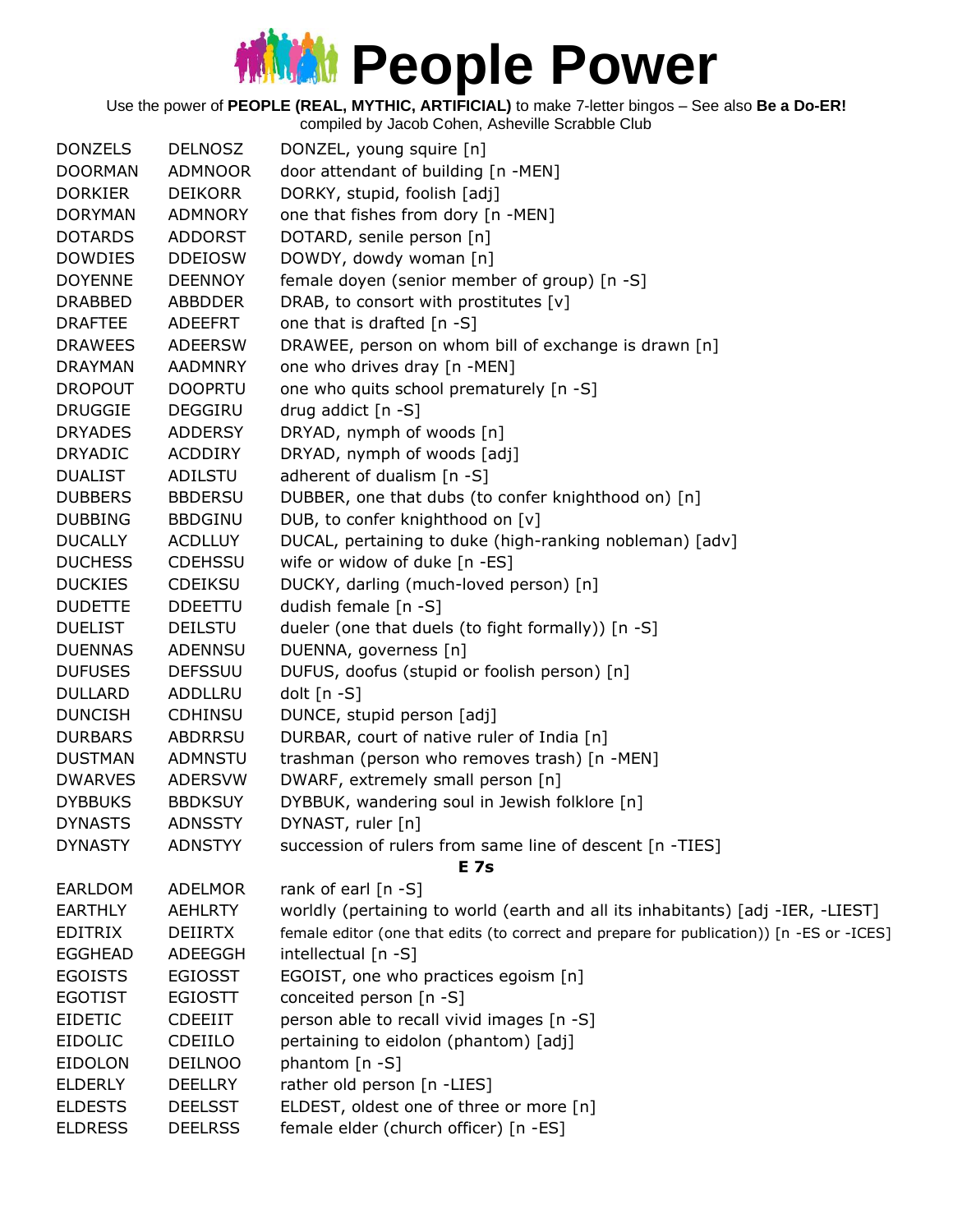Use the power of **PEOPLE (REAL, MYTHIC, ARTIFICIAL)** to make 7-letter bingos – See also **Be a Do-ER!**

| <b>ELECTEE</b> | <b>CEEEELT</b> | person who has been elected [n -S]                                                              |
|----------------|----------------|-------------------------------------------------------------------------------------------------|
| <b>ELEGIES</b> | <b>EEEGILS</b> | ELEGY, mournful poem for one who is dead [n]                                                    |
| <b>ELEGIST</b> | <b>EEGILST</b> | one that writes elegies [n -S]                                                                  |
| <b>ELFLIKE</b> | <b>EEFIKLL</b> | ELF, small, often mischievous fairy [adj]                                                       |
| <b>ELFLOCK</b> | <b>CEFKLLO</b> | lock of tangled hair [n -S]                                                                     |
| <b>ELITIST</b> | <b>EIILSTT</b> | adherent of elitism [n -S]                                                                      |
| <b>EMERITA</b> | AEEIMRT        | retired woman who retains honorary title [n -S or -E]                                           |
| <b>EMIGRES</b> | <b>EEGIMRS</b> | EMIGRE, emigrant (one that emigrates (to leave one country or region to settlse in another) [n] |
| <b>EMIRATE</b> | AEEIMRT        | rank of emir [n -S]                                                                             |
| <b>EMPIRIC</b> | <b>CEIIMPR</b> | one who relies on practical experience [n -S]                                                   |
| <b>EMPLOYE</b> | <b>EELMOPY</b> | employee (person who is employed) [n -S]                                                        |
| <b>EMPRESS</b> | <b>EEMPRSS</b> | female ruler of empire [n -ES]                                                                  |
| <b>ENEMIES</b> | <b>EEEIMNS</b> | ENEMY, one that is antagonistic toward or [n]                                                   |
| <b>ENSERFS</b> | <b>EEFNRSS</b> | ENSERF, to make serf (feudal slave) of [v]                                                      |
| <b>ENSIGNS</b> | <b>EGINNSS</b> | ENSIGN, navy officer [n]                                                                        |
| <b>ENTRANT</b> | <b>AENNRTT</b> | one that enters (to come or go into) [n -S]                                                     |
| <b>ENVIROS</b> | <b>EINORSV</b> | ENVIRO, advocate for preservation of natural environment [n]                                    |
| <b>EPARCHS</b> | <b>ACEHPRS</b> | EPARCH, head of eparchy [n]                                                                     |
| <b>EPEEIST</b> | <b>EEEIPST</b> | one who fences with epee [n -S]                                                                 |
| <b>EPHEBES</b> | <b>BEEEHPS</b> | EPHEBE, ephebus (young man of ancient Greece) [n]                                               |
| <b>EPHEBIC</b> | <b>BCEEHIP</b> | EPHEBE, ephebus (young man of ancient Greece) [adj]                                             |
| <b>EPHEBOS</b> | <b>BEEHOPS</b> | ephebus (young man of ancient Greece) [n -OI]                                                   |
| <b>EPHEBUS</b> | <b>BEEHPSU</b> | young man of ancient Greece [n -BI]                                                             |
| <b>EPICENE</b> | <b>CEEEINP</b> | one having both male and female characteristics [n -S]                                          |
| <b>EPICURE</b> | <b>CEEIPRU</b> | gourmet (connoisseur of fine food and drink) [n -S]                                             |
| <b>EPITHET</b> | <b>EEHIPTT</b> | term used to characterize person or thing [n -S]                                                |
| <b>EPONYMS</b> | <b>EMNOPSY</b> | EPONYM, person for whom something is named [n]                                                  |
| <b>EPONYMY</b> | <b>EMNOPYY</b> | derivation of eponymic name [n -MIES]                                                           |
| <b>EQUERRY</b> | EEQRRUY        | officer in charge of horses [n -RIES]                                                           |
| <b>EQUITES</b> | EEIQSTU        | privileged military class of ancient Rome [n]                                                   |
| <b>EREMITE</b> | <b>EEEIMRT</b> | hermit (recluse (one who lives in solitude and seclusion)) [n -S]                               |
| <b>ERGATES</b> | <b>AEEGRST</b> | ERGATE, worker ant [n]                                                                          |
| <b>ERISTIC</b> | <b>CEIIRST</b> | expert in debate [n -S]                                                                         |
| <b>ERLKING</b> | <b>EGIKLNR</b> | evil spirit of Germanic folklore [n -S]                                                         |
| <b>ERRANTS</b> | <b>AENRRST</b> | ERRANT, wanderer (one that wanders (to move about with no destination or purpose)) [n]          |
| <b>ERRATIC</b> | <b>ACEIRRT</b> | eccentric person [n -S]                                                                         |
| <b>ERUDITE</b> | <b>DEEIRTU</b> | scholarly (resembling scholar (learned person)) [adj]                                           |
| <b>ESCAPEE</b> | <b>ACEEEPS</b> | one that has escaped [n -S]                                                                     |
| <b>ESPANOL</b> | <b>AELNOPS</b> | native of Spain [n -S]                                                                          |
| <b>ESPRITS</b> | <b>EIPRSST</b> | ESPRIT, spirit [n]                                                                              |
| <b>ESTHETE</b> | <b>EEEHSTT</b> | esthetic person [n -S]                                                                          |
| <b>ETHNICS</b> | <b>CEHINST</b> | ETHNIC, member of particular ethnos [n]                                                         |
| <b>EUDEMON</b> | <b>DEEMNOU</b> | good spirit [n -S]                                                                              |
| <b>EUNUCHS</b> | <b>CEHNSUU</b> | EUNUCH, castrated man [n]                                                                       |
| <b>EVACUEE</b> | <b>ACEEEUV</b> | one that is evacuated [n -S]                                                                    |
| <b>EVANGEL</b> | <b>AEEGLNV</b> | EVANGEL, preacher of gospel [n -S]                                                              |
|                |                |                                                                                                 |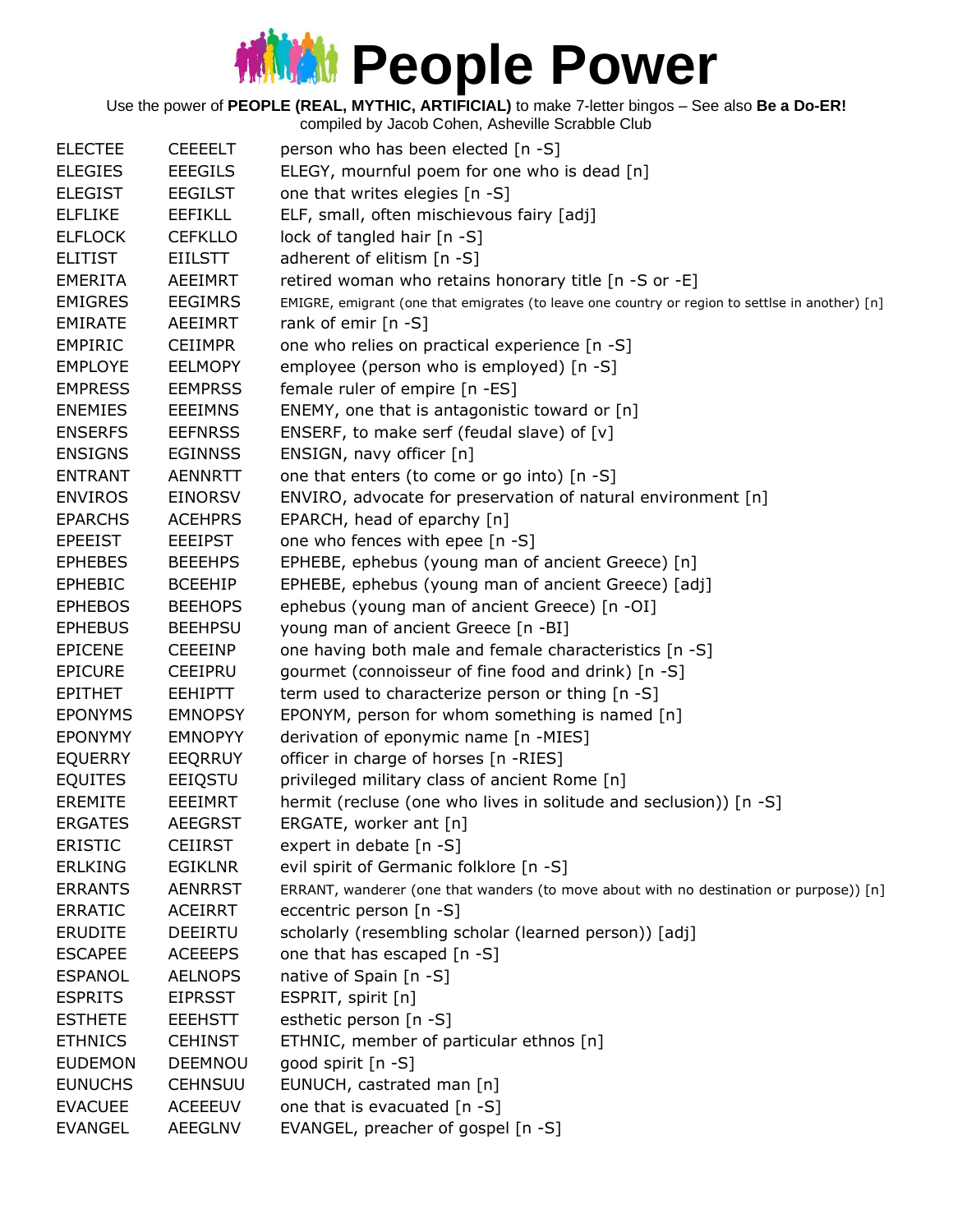Use the power of **PEOPLE (REAL, MYTHIC, ARTIFICIAL)** to make 7-letter bingos – See also **Be a Do-ER!**

|                |                | compiled by Jacob Cohen, Asheville Scrabble Club                                                 |
|----------------|----------------|--------------------------------------------------------------------------------------------------|
| <b>EVICTEE</b> | <b>CEEEITV</b> | one that is evicted $[n - S]$                                                                    |
| <b>EVZONES</b> | <b>EENOSVZ</b> | EVZONE, Greek soldier [n]                                                                        |
| <b>EXARCHS</b> | <b>ACEHRSX</b> | EXARCH, ruler of province in Byzantine Empire [n]                                                |
| <b>EXEGETE</b> | <b>EEEEGTX</b> | one skilled in exegesis (critical explanation or analysis) [n -S]                                |
| <b>EXONYMS</b> | <b>EMNOSXY</b> | EXONYM, name for people used by outsiders and not by people themselves [n]                       |
| <b>EXPERTS</b> | <b>EEPRSTX</b> | EXPERT, to serve as authority $[v]$                                                              |
| <b>EXTERNS</b> | <b>EENRSTX</b> | EXTERN, nonresident of institution [n]                                                           |
|                |                | <b>F</b> 7s                                                                                      |
| <b>FACTION</b> | <b>ACFINOT</b> | clique within larger group [n -S]                                                                |
| <b>FACULTY</b> | <b>ACFLTUY</b> | inherent power or ability [n -TIES]                                                              |
| <b>FADDIST</b> | <b>ADDFIST</b> | faddish person [n -S]                                                                            |
| <b>FAIRIER</b> | AEFIIRR        | FAIRY, pertaining to or resembling fairy [adj]                                                   |
| <b>FAIRIES</b> | AEFIIRS        | FAIRY, imaginary supernatural being [n]                                                          |
| <b>FAKEERS</b> | <b>AEEFKRS</b> | FAKEER, fakir (Hindu ascetic) [n]                                                                |
| <b>FAMULUS</b> | AFLMSUU        | servant or attendant [n -LI]                                                                     |
| <b>FANATIC</b> | <b>AACFINT</b> | zealot (one who is zealous) [n -S]                                                               |
| <b>FANBOYS</b> | <b>ABFNOSY</b> | FANBOY, male who is enthusiastic devotee of something [n]                                        |
| <b>FANDOMS</b> | <b>ADFMNOS</b> | FANDOM, aggregate of enthusiastic devotees [n]                                                   |
| <b>FANGIRL</b> | <b>AFGILNR</b> | female who is enthusiastic devotee of something [n -S]                                           |
| <b>FANTAST</b> | <b>AAFNSTT</b> | impractical person [n -S]                                                                        |
| <b>FANTOMS</b> | <b>AFMNOST</b> | FANTOM, phantom (something existing in appearance only) [n]                                      |
| <b>FAQUIRS</b> | AFIQRSU        | FAQUIR, fakir (Hindu ascetic) [n]                                                                |
| <b>FASCIST</b> | <b>ACFISST</b> | advocate of fascism (oppressive political system) [n -S]                                         |
| <b>FATHEAD</b> | <b>AADEFHT</b> | dolt $[n - S]$                                                                                   |
| <b>FATSOES</b> | <b>AEFOSST</b> | FATSO, offensive word [n]                                                                        |
| <b>FATTIES</b> | AEFISTT        | FATTY, one that is fat [n]                                                                       |
| <b>FAUNIST</b> | AFINSTU        | specialist on faunas [n -S]                                                                      |
| <b>FAUVIST</b> | <b>AFISTUV</b> | advocate of fauvism (movement in painting) [n -S]                                                |
| <b>FEDAYEE</b> | <b>ADEEEFY</b> | Arab commando [n -N]                                                                             |
| <b>FEDERAL</b> | <b>ADEEFLR</b> | supporter of type of central government [n -S]                                                   |
| <b>FELLAHS</b> | <b>AEFHLLS</b> | FELLAH, peasant or laborer in Arab countries [n]                                                 |
| <b>FELONRY</b> | <b>EFLNORY</b> | whole class of felons [n -RIES]                                                                  |
| <b>FEMALES</b> | <b>AEEFLMS</b> | FEMALE, individual that bears young or produces ova [n]                                          |
| <b>FEMINIE</b> | EEFIIMN        | women collectively [n]                                                                           |
| <b>FEODARY</b> | <b>ADEFORY</b> | vassal (person granted use of land by feudal lord in return for homage and allegiance) [n -RIES] |
| <b>FEOFFEE</b> | <b>EEEFFFO</b> | one to whom fief is granted [n -S]                                                               |
| <b>FETIALS</b> | <b>AEFILST</b> | FETIAL, priest of ancient Rome [n]                                                               |
| <b>FEUDARY</b> | <b>ADEFRUY</b> | vassal (person granted use of land by feudal lord in return for homage and allegiance) [n -RIES] |
| <b>FEUDIST</b> | <b>DEFISTU</b> | one that feuds (to engage in feud (bitter, continuous hostility)) [n -S]                         |
| <b>FIANCEE</b> | <b>ACEEFIN</b> | woman engaged to be married [n -S]                                                               |
| <b>FIANCES</b> | <b>ACEFINS</b> | FIANCE, man engaged to be married [n]                                                            |
| <b>FIDEIST</b> | <b>DEFIIST</b> | believer in fideism [n -S]                                                                       |
| <b>FIGURAL</b> | AFGILRU        | consisting of human or animal form [adj]                                                         |
| <b>FINESTS</b> | <b>EFINSST</b> | FINEST, police of specified city [n]                                                             |
| <b>FIREBUG</b> | <b>BEFGIRU</b> | arsonist (one that commits arson) [n -S]                                                         |
| <b>FIREMAN</b> | AEFIMNR        | man employed to extinguish fires [n -MEN]                                                        |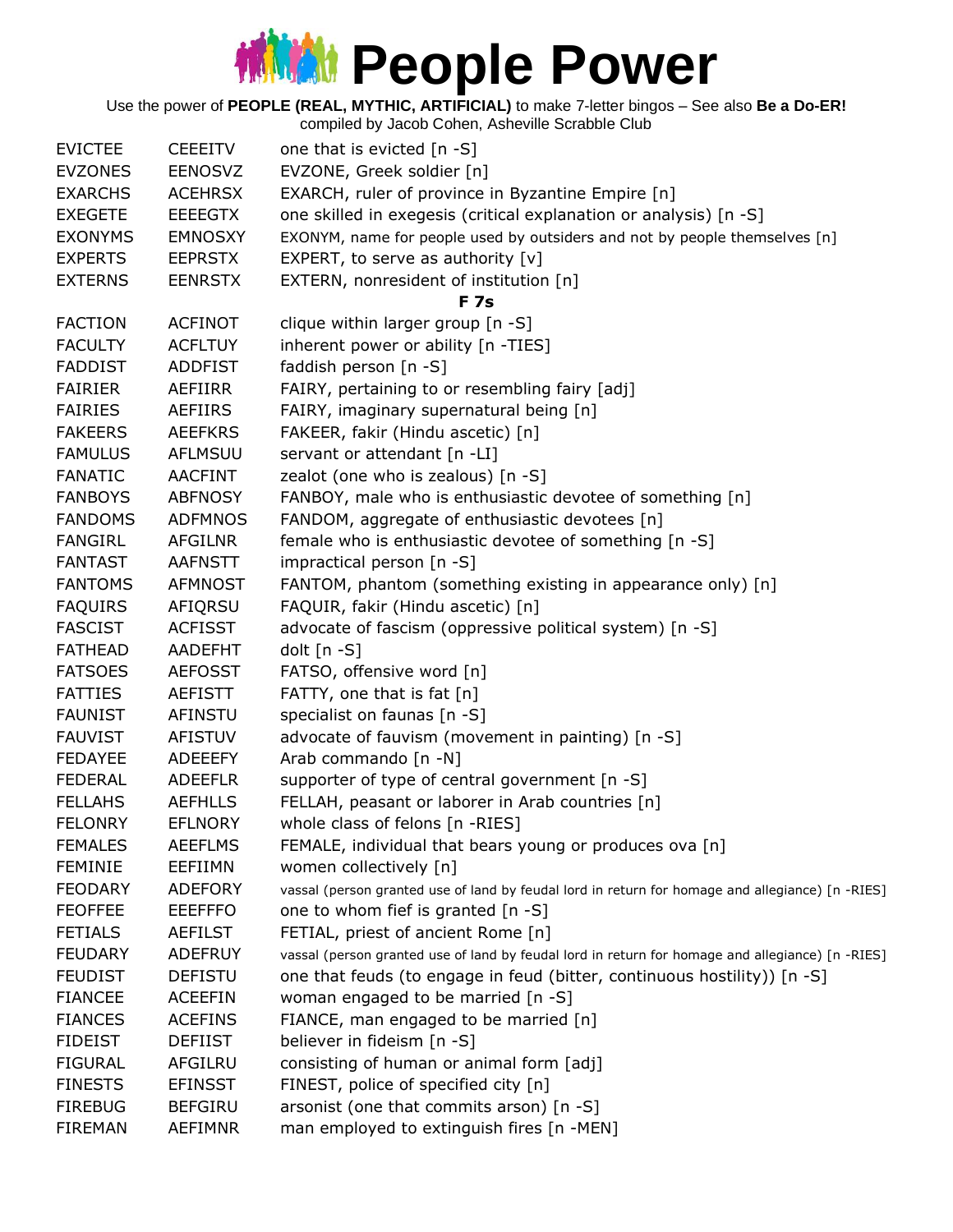Use the power of **PEOPLE (REAL, MYTHIC, ARTIFICIAL)** to make 7-letter bingos – See also **Be a Do-ER!**

| <b>FISCALS</b> | <b>ACFILSS</b> | FISCAL, public prosecutor [n]                                                    |
|----------------|----------------|----------------------------------------------------------------------------------|
| <b>FLACKED</b> | <b>ACDEFKL</b> | FLACK, to work as press agent [v]                                                |
| <b>FLAGMAN</b> | <b>AAFGLMN</b> | one who carries flag [n -MEN]                                                    |
| <b>FLAMENS</b> | <b>AEFLMNS</b> | FLAMEN, priest of ancient Rome [n]                                               |
| <b>FLOOSIE</b> | <b>EFILOOS</b> | floozy (prostitute) [n -S]                                                       |
| <b>FLOOZIE</b> | <b>EFILOOZ</b> | floozy (prostitute) [n -S]                                                       |
| <b>FLORIST</b> | <b>FILORST</b> | grower or seller of flowers [n -S]                                               |
| <b>FLOSSIE</b> | <b>EFILOSS</b> | floozy (prostitute) [n -S]                                                       |
| <b>FLUNKEY</b> | <b>EFKLNUY</b> | flunky (servile follower) [n -S]                                                 |
| <b>FLUNKIE</b> | EFIKLNU        | flunky (servile follower) [n -S]                                                 |
| <b>FLUTIST</b> | <b>FILSTTU</b> | one who plays flute [n -S]                                                       |
| <b>FLYAWAY</b> | AAFLWYY        | one that is elusive [n -S]                                                       |
| <b>FLYBOYS</b> | <b>BFLOSYY</b> | FLYBOY, pilot in air force                                                       |
| <b>FOGYDOM</b> | <b>DFGMOOY</b> | all fogies (old-fashioned person) [n -S]                                         |
| <b>FOGYISH</b> | <b>FGHIOSY</b> | FOGY, old-fashioned person [adj]                                                 |
| <b>FOILIST</b> | <b>FIILOST</b> | one who fences with foil (sword without cutting edges) [n -S]                    |
| <b>FOLKIES</b> | <b>EFIKLOS</b> | FOLKIE, performer of folk music [n] / FOLKY, folkie [n]                          |
| <b>FOLKISH</b> | <b>FHIKLOS</b> | characteristic of common people [adj]                                            |
| <b>FOLKMOT</b> | <b>FKLMOOT</b> | folkmoot (general assembly of people in early England) [n -S]                    |
| <b>FOODIES</b> | <b>DEFIOOS</b> | FOODIE, enthusiast of foods and their preparation [n -S]                         |
| <b>FOOTBOY</b> | <b>BFOOOTY</b> | serving boy [n -S]                                                               |
| <b>FOOTMAN</b> | AFMNOOT        | male servant (one that serves others) [n -MEN]                                   |
| <b>FOOTPAD</b> | <b>ADFOOPT</b> | one who robs pedestrian [n -S]                                                   |
| <b>FOPPISH</b> | <b>FHIOPPS</b> | characteristic of dandy (man who is overly concerned about his appearance) [adj] |
| <b>FOREMAN</b> | <b>AEFMNOR</b> | man who supervises workers [n -MEN]                                              |
| <b>FREEGAN</b> | <b>AEEFGNR</b> | activist who scavenges for free food to reduce consumption of resources [n -S]   |
| <b>FREEMAN</b> | <b>AEEFMNR</b> | one who is free [n -MEN]                                                         |
| <b>FRENEMY</b> | <b>EEFMNRY</b> | one who pretends to be friend but is actually enemy [n -MIES]                    |
| <b>FRIARLY</b> | AFFILRY        | FRIAR, member of religious order [adj]                                           |
| <b>FROGMAN</b> | <b>AFGMNOR</b> | person equipped for extended periods of underwater swimming [n -MEN]             |
| <b>FROSHES</b> | <b>EFHORSS</b> | FROSH, freshman (first-year student at high school, university, or college) [n]  |
| <b>FUCKERS</b> | <b>CEFKRSU</b> | FUCKER, offensive word [n]                                                       |
| <b>FUCKOFF</b> | <b>CFFFKOU</b> | offensive word [n -S]                                                            |
| <b>FUCKUPS</b> | <b>CFKPSUU</b> | FUCKUP, offensive word [n]                                                       |
| <b>FUCKWIT</b> | <b>CFIKTUW</b> | offensive word [n -S]                                                            |
| <b>FUDDIES</b> | <b>DDEFISU</b> | FUDDY, fussy person [n]                                                          |
| <b>FUEHRER</b> | EEFHRRU        | fuhrer (leader (one that leads or guides)) [n -S]                                |
| <b>FUGUIST</b> | <b>FGISTUU</b> | one who composes fugues [n -S]                                                   |
| <b>FUHRERS</b> | <b>EFHRRSU</b> | FUHRER, leader (one that leads or guides) [n]                                    |
| <b>FUNERAL</b> | <b>AEFLNRU</b> | ceremony held for dead person [n -S]                                             |
| <b>FUSSPOT</b> | <b>FOPSSTU</b> | fusser (one that fusses (to be overly concerned with small details)) [n -S]      |
|                |                | <b>G</b> 7s                                                                      |
| <b>GALERES</b> | <b>AEEGLRS</b> | GALERE, group of people having common quality [n]                                |
| <b>GALLOOT</b> | <b>AGLLOOT</b> | galoot (awkward or uncouth person) [n -S]                                        |
| <b>GALLOWS</b> | <b>AGLLOSW</b> | structure used for hanging condemned person [n -ES]                              |
| <b>GALOOTS</b> | <b>AGLOOST</b> | GALOOT, awkward or uncouth person [n]                                            |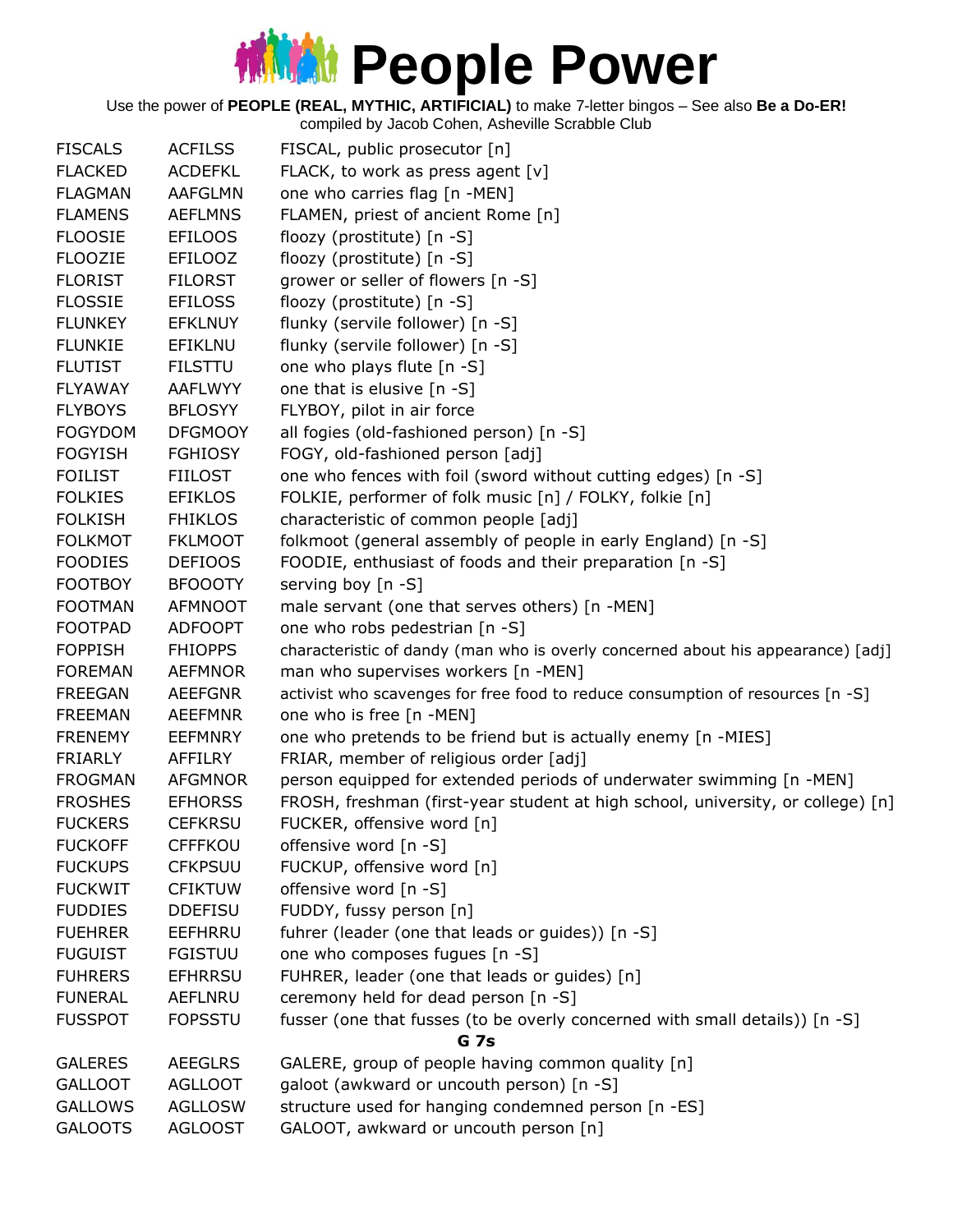| <b>GAMINES</b> | <b>AEGIMNS</b> | GAMINE, tomboy (girl who prefers boyish activities) [n]                     |
|----------------|----------------|-----------------------------------------------------------------------------|
| GANGREL        | <b>AEGGLNR</b> | vagabond [n -S]                                                             |
| <b>GANGSTA</b> | <b>AAGGNST</b> | member of street gang [n -S]                                                |
| <b>GARCONS</b> | <b>ACGNORS</b> | GARCON, waiter [n]                                                          |
| <b>GASCONS</b> | <b>ACGNOSS</b> | GASCON, boaster (one that boasts (to brag)) [n]                             |
| <b>GATEMAN</b> | AAEGMNT        | person in charge of gate [n -MEN]                                           |
| <b>GAUCHOS</b> | <b>ACGHOSU</b> | GAUCHO, cowboy of South American pampas [n]                                 |
| <b>GAWKIES</b> | <b>AEGIKSW</b> | GAWKY, awkward person [n]                                                   |
| GAWMOGE        | AEGGMOW        | clownish person [n -S]                                                      |
| <b>GAYDARS</b> | <b>AADGRSY</b> | GAYDAR, ability to recognize that person is homosexual [n]                  |
| <b>GAZABOS</b> | AABGOSZ        | GAZABO, fellow [n]                                                          |
| <b>GEEKDOM</b> | <b>DEEGKMO</b> | woreld of geeks (single-minded enthusiast or expert) [n -S]                 |
| <b>GEISHAS</b> | <b>AEGHISS</b> | GEISHA, Japanese girl trained to entertain [n]                              |
| <b>GENERAL</b> | <b>AEEGLNR</b> | military officer [n -S]                                                     |
| <b>GENTILE</b> | <b>EEGILNT</b> | non-Jewish person [n -S]                                                    |
| <b>GERENTS</b> | <b>EEGNRST</b> | GERENT, ruler or manager [n]                                                |
| <b>GHOSTED</b> | <b>DEGHOST</b> | GHOST, to haunt [v]                                                         |
| <b>GHOSTLY</b> | <b>GHLOSTY</b> | spectral (resembling specter (visible embodied spirit) [adj]                |
| <b>GHOULIE</b> | <b>EGHILOU</b> | ghoul (demon (evil spirit)) [n -S]                                          |
| <b>GIAOURS</b> | AGIORSU        | GIAOUR, non-Muslim [n]                                                      |
| <b>GIFTEES</b> | <b>EEFGIST</b> | GIFTEE, one that receives gift [n]                                          |
| <b>GIGLETS</b> | <b>EGGILST</b> | GIGLET, playful girl [n]                                                    |
| <b>GIGLOTS</b> | <b>GGILOST</b> |                                                                             |
|                |                | GIGLOT, giglet (playful girl) [n]                                           |
| <b>GIGOLOS</b> | <b>GGILOOS</b> | GIGOLO, man supported financially by woman [n]                              |
| <b>GIPSIED</b> | <b>DEGIIPS</b> | GIPSY, gypsy (to live like gypsy (wanderer) [v]                             |
| <b>GIRLIER</b> | EGIILRR        | GIRLY, girlie (girlish (having characteristics of girl)) [adj]              |
| <b>GIRLISH</b> | <b>GHIILRS</b> | having characteristics of girl [adj]                                        |
| <b>GITANOS</b> | <b>AGINOST</b> | GITANO, Spanish gypsy [n]                                                   |
| <b>GLEEMAN</b> | <b>AEEGLMN</b> | minstrel (medieval musician) [n -MEN]                                       |
| <b>GLUTTON</b> | <b>GLNOTTU</b> | person who eats to excess [n -S]                                            |
| <b>GNOMISH</b> | <b>GHIMNOS</b> | resembling gnome (dwarf (extremely small person)) [adj]                     |
| <b>GNOMIST</b> | <b>GIMNOST</b> | writer of aphorisms $[n -S]$                                                |
| <b>GNOSTIC</b> | <b>CGINOST</b> | adherent of gnosticism [n -S]                                               |
| <b>GOALIES</b> | <b>AEGILOS</b> | GOALIE, player who defends against goals [n]                                |
| <b>GODDESS</b> | <b>DDEGOSS</b> | female god (supernatural being) [n -ES]                                     |
| <b>GODDING</b> | <b>DDGGINO</b> | GOD, to treat as god (supernatural being) [v]                               |
| <b>GODHEAD</b> | <b>ADDEGHO</b> | godhood (state of being god (supernatural being)                            |
| <b>GODHOOD</b> | DDGHOOO        | state of being god (supernatural being) [n -S]                              |
| <b>GODLESS</b> | <b>DEGLOSS</b> | worshiping no god (supernatural being) [adj]                                |
| <b>GODLIKE</b> | <b>DEGIKLO</b> | divine (pertaining to or characteristic of god ((supernatural being)) [adj] |
| <b>GODLING</b> | <b>DGGILNO</b> | lesser god (supernatural being) [n -S]                                      |
| <b>GODSHIP</b> | <b>DGHIOPS</b> | rank of god (supernatural being)[n -S]                                      |
| <b>GODSONS</b> | <b>DGNOOSS</b> | GODSON, male godchild (one whom person sponsors at baptism) [n]             |
| <b>GOLIARD</b> | <b>ADGILOR</b> | wandering student [n -S]                                                    |
| <b>GOLIATH</b> | <b>AGHILOT</b> | person considered to be giant [n -S]                                        |
| <b>GOMERAL</b> | <b>AEGLMOR</b> | fool $[n - S]$                                                              |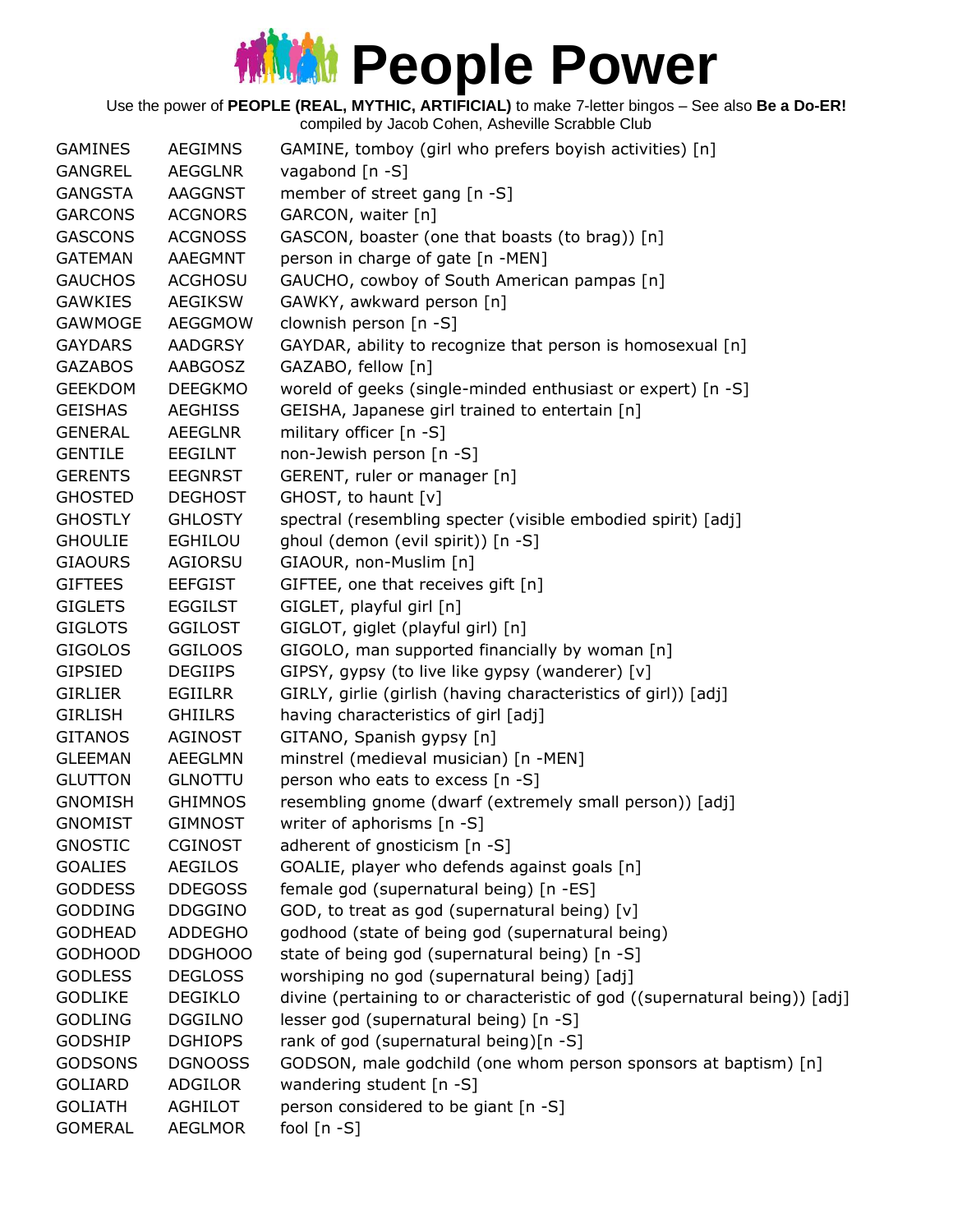| <b>GOMEREL</b> | <b>EEGLMOR</b> | gomeral (fool) [n -S]                                                |
|----------------|----------------|----------------------------------------------------------------------|
| <b>GOMERIL</b> | EGILMOR        | gomeral (fool) [n -S]                                                |
| <b>GONIFFS</b> | <b>FFGINOS</b> | GONIFF, ganef (thief (one that steals (steal))) [n]                  |
| <b>GONOPHS</b> | <b>GHNOOPS</b> | GONOPH, ganef (thief (one that steals (steal))) [n]                  |
| <b>GOODMAN</b> | <b>ADGMNOO</b> | master of household [n -MEN]                                         |
| <b>GOOMBAH</b> | <b>ABGHMOO</b> | older man who is friend [n -S]                                       |
| <b>GOONDAS</b> | <b>ADGNOOS</b> | GOONDA, hired thug [n]                                               |
| <b>GORGONS</b> | <b>GGNOORS</b> | GORGON, ugly woman [n]                                               |
| <b>GORMAND</b> | <b>ADGMNOR</b> | gourmand (one who loves to eat) [n -S]                               |
| <b>GOSSOON</b> | GNOOOSS        | boy (male child (young person)) [n -S]                               |
| <b>GRAMPAS</b> | <b>AAGMPRS</b> | GRAMPA, grandfather [n]                                              |
| <b>GRANDAD</b> | AADDGNR        | granddad (grandfather) [n -S]                                        |
| <b>GRANDAM</b> | <b>AADGMNR</b> | grandmother [n -S]                                                   |
| <b>GRANDEE</b> | ADEEGNR        | man of high social position [n -S]                                   |
| <b>GRANDMA</b> | <b>AADGMNR</b> | grandmother [n -S]                                                   |
| <b>GRANDPA</b> | <b>AADGNPR</b> | grandfather [n -S]                                                   |
| <b>GRANTEE</b> | <b>AEEGNRT</b> | one to whom something is granted [n -S]                              |
| <b>GRAVIDA</b> | AADGIRV        | pregnant woman [n -S or -E]                                          |
| <b>GREMLIN</b> | <b>EGILMNR</b> | mischievous crearture [n -S]                                         |
| <b>GRIFFES</b> | <b>EFFGIRS</b> | GRIFFE, offspring of black person and another mixed-raced person [n] |
| <b>GRIFFIN</b> | <b>FFGIINR</b> | mythological creature [n -S]                                         |
| <b>GRIFFON</b> | <b>FFGINOR</b> | griffin (mythological creature) [n -S]                               |
| <b>GRIPMAN</b> | <b>AGIMNPR</b> | cable car operator [n -MEN]                                          |
| <b>GROUPED</b> | <b>DEGOPRU</b> | GROUP, to arrange in group (assemblage of persons or things) [v]     |
| <b>GROUPIE</b> | <b>EGIOPRU</b> | follower of rock groups [n -S]                                       |
| <b>GROWNUP</b> | <b>GNOPRUW</b> | mature person [n -S]                                                 |
| <b>GRYPHON</b> | <b>GHNOPRY</b> | griffin (mythological creature) [n -S]                               |
| <b>GUESTED</b> | <b>DEEGSTU</b> | GUEST, to appear as visitor $[v]$                                    |
| <b>GUISARD</b> | ADGIRSU        | masker (one that wears mask) [n -S]                                  |
| <b>GUNSELS</b> | <b>EGLNSSU</b> | GUNSEL, gunman (one who is armed with gun) [n]                       |
| <b>GYMNAST</b> | <b>AGMNSTY</b> | one who is skilled in physical exercises [n -S]                      |
| <b>GYNECIC</b> | <b>CCEGINY</b> | pertaining to women (adult human female) [adj]                       |
| <b>GYPSIED</b> | <b>DEGIPSY</b> | GYPSY, to live like gypsy (wanderer) [v]                             |
| <b>GYPSIES</b> | <b>EGIPSSY</b> | GYPSY, to live like gypsy (wanderer) [v]                             |
| <b>GYRENES</b> | <b>EEGNRSY</b> | Marine (soldier trained for service at sea and on land) [n]          |
|                |                | <b>H</b> 7s                                                          |
| <b>HABITAN</b> | <b>AABHINT</b> | French settler [n -S]                                                |
| <b>HABITUE</b> | ABEHITU        | frequent customer [n -S]                                             |
| <b>HACKIES</b> | <b>ACEHIKS</b> | HACKIE, taxicab driver [n]                                           |
| <b>HACKMAN</b> | <b>AACHKMN</b> | hackie (taxicab driver) [n -MEN]                                     |
| <b>HADJEES</b> | <b>ADEEHJS</b> | HADJEE, hadji (one who has made hadj) [n]                            |
| <b>HAFIZES</b> | <b>AEFHISZ</b> | HAFIZ, Muslim who knows Koran by heart [n]                           |
| <b>HAGBORN</b> | <b>ABGHNOR</b> | born of witch [adj]                                                  |
| <b>HAGGISH</b> | <b>AGGHHIS</b> | resembling hag [adj]                                                 |
| <b>HAKEEMS</b> | <b>AEEHKMS</b> | HAKEEM, Muslim physician [n]                                         |
| <b>HALFWIT</b> | AFHILTW        | foolish or stupid person [n -S]                                      |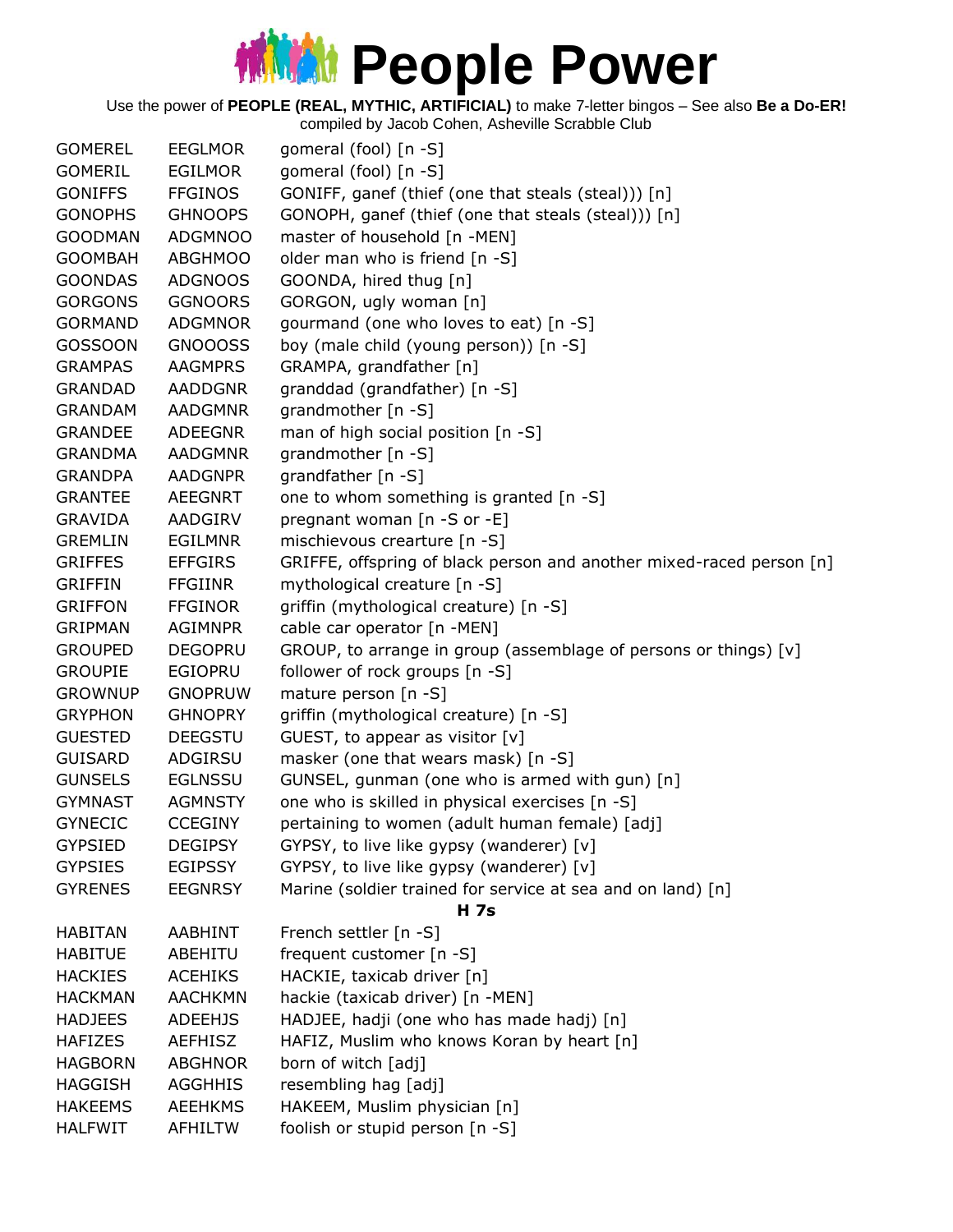Use the power of **PEOPLE (REAL, MYTHIC, ARTIFICIAL)** to make 7-letter bingos – See also **Be a Do-ER!**

| <b>HAMAULS</b> | AAHLMSU        | HAMAUL, hamal (porter in eastern countries) [n]                               |
|----------------|----------------|-------------------------------------------------------------------------------|
| <b>HAMFATS</b> | <b>AAFHMST</b> | HAMFAT, amateurish performer [n]                                              |
| <b>HAMMALS</b> | <b>AAHLMMS</b> | HAMMAL, hamal (porter in eastern countries) [n]                               |
| <b>HANGDOG</b> | ADGGHNO        | sneaky person [n -S]                                                          |
| <b>HANGMAN</b> | <b>AAGHMNN</b> | executioner [n -MEN]                                                          |
| <b>HARDASS</b> | <b>AADHRSS</b> | offensive word [n -S]                                                         |
| <b>HARDHAT</b> | AADHHRT        | conservative [n -S]                                                           |
| <b>HARIJAN</b> | <b>AAHIJNR</b> | outcaste in India [n -S]                                                      |
| <b>HARLOTS</b> | AHLORST        | HARLOT, prostitute [n]                                                        |
| <b>HARPIES</b> | <b>AEHIPRS</b> | HARPY, shrewish person [n]                                                    |
| <b>HARPIST</b> | <b>AHIPRST</b> | one that plays harp [n -S]                                                    |
| <b>HAVEREL</b> | AEEHLRV        | fool $[n - S]$                                                                |
| <b>HAYSEED</b> | ADEEHSY        | bumpkin [n -S]                                                                |
| <b>HAYWARD</b> | AADHRWY        | officer who tends cattle [n -S]                                               |
| <b>HEADING</b> | ADEGHIN        | HEAD, to be chief of [v]                                                      |
| <b>HEADMAN</b> | AADEHMN        | foreman (man who supervises workers) [n -MEN]                                 |
| <b>HEATHEN</b> | <b>AEEHHNT</b> | uncivilized person [n -S]                                                     |
| <b>HEAVIES</b> | <b>AEEHISV</b> | HEAVY, villain (cruelly malicious person) [n]                                 |
| <b>HEGUMEN</b> | EEGHMNU        | head of monastery [n -S]                                                      |
| <b>HEIRESS</b> | <b>EEHIRSS</b> | female inheritor (one that inherits (to receive by legal succession)) [n -ES] |
| <b>HELLCAT</b> | <b>ACEHLLT</b> | shrewish person [n -S]                                                        |
| <b>HELLION</b> | <b>EHILLNO</b> | troublesome person [n -S]                                                     |
| <b>HELOTRY</b> | <b>EHLORTY</b> | helotism (slavery or serfdom) [n -RIES]                                       |
| <b>HERDMAN</b> | <b>ADEHMNR</b> | herdsman (herder (one who tends herd)) [n -MEN]                               |
| <b>HERETIC</b> | <b>CEEHIRT</b> | one that upholds heresy [n -S]                                                |
| <b>HERMITS</b> | <b>EHIMRST</b> | HERMIT, recluse (one who lives in solitude and seclusion) [n]                 |
| <b>HEROINE</b> | <b>EEHINOR</b> | brave woman $[n -S]$                                                          |
| <b>HERSELF</b> | <b>EEFHLRS</b> | form of 3d person sing. feminine pronoun [pron]                               |
| <b>HETAERA</b> | AAEEHRT        | concubine $[n -E, -S]$                                                        |
| <b>HETAIRA</b> | AAEHIRT        | hetaera (concubine) [n -I, -S]                                                |
| <b>HETEROS</b> | <b>EEHORST</b> | HETERO, heterosexual [n]                                                      |
| <b>HETMANS</b> | <b>AEHMNST</b> | HETMAN, cossack leader [n]                                                    |
| <b>HICKEST</b> | <b>CEHIKST</b> | HICK, characteristic of rural people [adj]                                    |
| <b>HICKISH</b> | <b>CHHIIKS</b> | HICK, rural person [adj]                                                      |
| <b>HIDALGO</b> | <b>ADGHILO</b> | minor Spanish nobleman [n -S]                                                 |
| <b>HILDING</b> | <b>DGHIILN</b> | vile person [n -S]                                                            |
| <b>HIMSELF</b> | <b>EFHILMS</b> | form of 3d person sing. masculine pronoun [pron]                              |
| <b>HISSELF</b> | <b>EFHILSS</b> | himself (form of 3d person sing. masculine pronoun) [pron]                    |
| <b>HOBBITS</b> | <b>BBHIOST</b> | HOBBIT, fictitious creature that lives underground [n]                        |
| <b>HOBLIKE</b> | <b>BEHIKLO</b> | suggestive of elf [adj]                                                       |
| <b>HOBOING</b> | <b>BGHINOO</b> | HOBO, to live like hobo (vagrant or tramp) [v]                                |
| <b>HOBOISM</b> | <b>BHIMOOS</b> | state of being hobo (vagrant or tramp)                                        |
| <b>HODADDY</b> | ADDDHOY        | hodad (one who is not surfer) [n -DIES]                                       |
| <b>HOIDENS</b> | <b>DEHINOS</b> | HOIDEN, hoyden (to act like tomboy) [v]                                       |
| <b>HOLDOUT</b> | <b>DHLOOTU</b> | one who delays signing contract [n -S]                                        |
| <b>HOLISTS</b> | <b>HILOSST</b> | HOLIST, one who adheres to theory of holism [n]                               |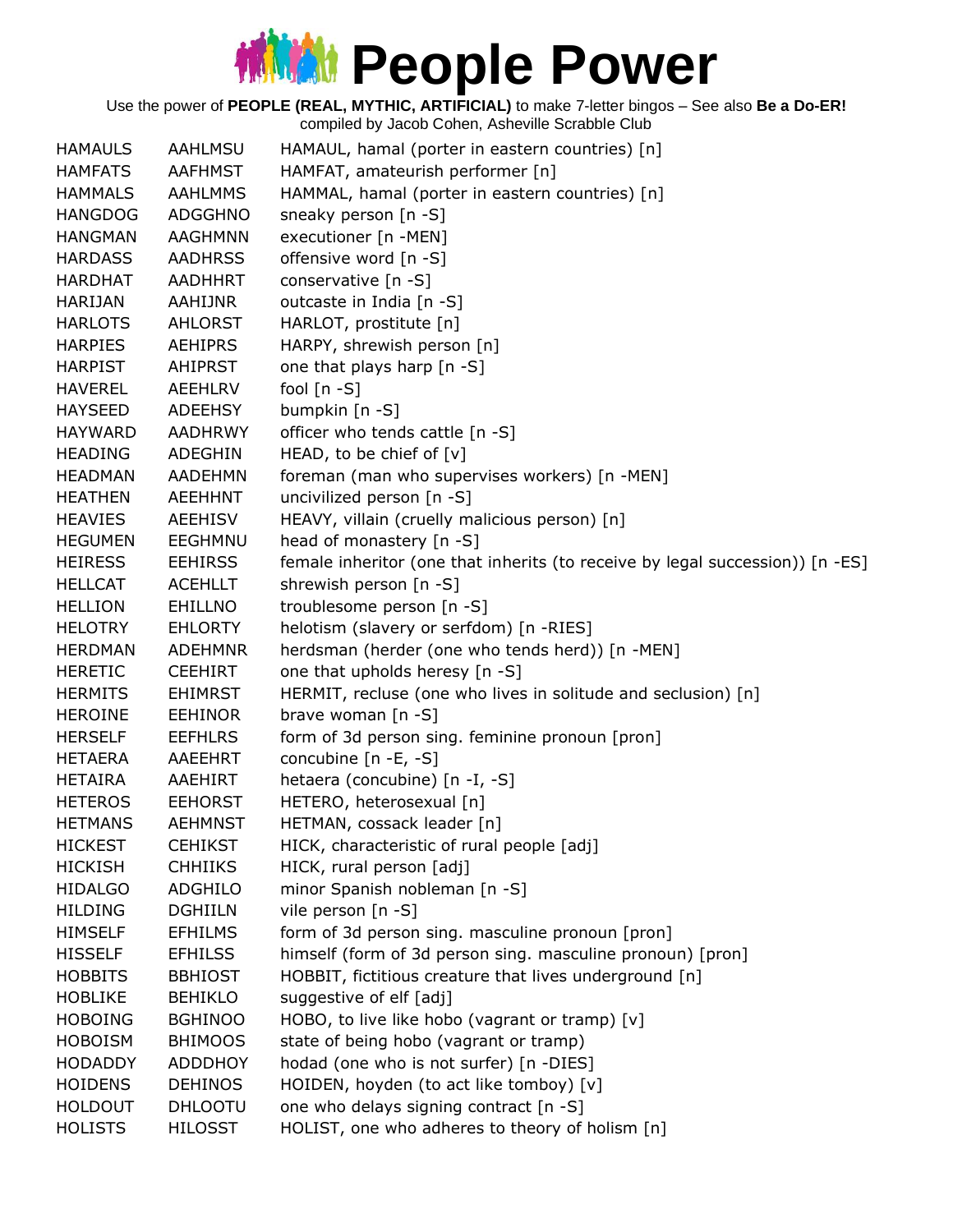#### **Middle Power**

Use the power of **PEOPLE (REAL, MYTHIC, ARTIFICIAL)** to make 7-letter bingos – See also **Be a Do-ER!**

| <b>HOMBRES</b> | <b>BEHMORS</b> | HOMBRE, fellow [n]                                                            |
|----------------|----------------|-------------------------------------------------------------------------------|
| <b>HOMEBOY</b> | <b>BEHMOOY</b> | boy or man from one's neighborhood [n -S]                                     |
| <b>HOMINES</b> | <b>EHIMNOS</b> | HOMO, member of genus that includes modern man [n]                            |
| HOMINID        | <b>DHIIMNO</b> | manlike creature [n -S]                                                       |
| <b>HOMININ</b> | <b>HIIMNNO</b> | hominid of tribe that includes recent humans and extinct related forms [n -S] |
| <b>HOMONYM</b> | <b>HMMNOOY</b> | namesake (one who is named after another) [n -S]                              |
| <b>HONOREE</b> | <b>EEHNOOR</b> | one that receives honor [n -S]                                                |
| <b>HOOCHIE</b> | <b>CEHHIOO</b> | promiscuous young woman [n -S]                                                |
| <b>HOODIER</b> | <b>DEHIOOR</b> | HOODY, resembling hoodlum (thug (brutal ruffian or assassin)) [adj]           |
| <b>HOPEFUL</b> | <b>EFHLOPU</b> | one that aspires (to have earnest desire or ambition) [n -S]                  |
| <b>HOPHEAD</b> | <b>ADEHHOP</b> | drug addict [n -S]                                                            |
| <b>HOPLITE</b> | <b>EHILOPT</b> | foot soldier of ancient Greece [n -S]                                         |
| <b>HORNDOG</b> | <b>DGHNOOR</b> | sexually aggressive man [n -S]                                                |
| <b>HORNING</b> | <b>GHINNOR</b> | mock serenade for newlyweds [n -S]                                            |
| <b>HORNIST</b> | <b>HINORST</b> | French horn player [n -S]                                                     |
| <b>HOSTAGE</b> | <b>AEGHOST</b> | person held as security [n -S]                                                |
| <b>HOSTESS</b> | <b>EHOSSST</b> | to act as hostess (woman who entertains socially) [v -ED, -ING, -ES]          |
| <b>HOSTILE</b> | <b>EHILOST</b> | unfriendly person [n -S]                                                      |
| <b>HOTHEAD</b> | <b>ADEHHOT</b> | quick-tempered person [n -S]                                                  |
| <b>HOTSHOT</b> | <b>HHOOSTT</b> | showily skillful person [n -S]                                                |
| <b>HOTSPUR</b> | <b>HOPRSTU</b> | hothead (quick-tempered person) [n -S]                                        |
| <b>HOTTIES</b> | <b>EHIOSTT</b> | HOTTIE, attractive person [n] / HOTTY, hottie (attractive person) [n]         |
| <b>HOWDIES</b> | <b>DEHIOSW</b> | HOWDIE, midwife [n]                                                           |
| <b>HOYDENS</b> | <b>DEHNOSY</b> | HOYDEN, to act like tomboy [v]                                                |
| <b>HUMANLY</b> | <b>AHLMNUY</b> | in human manner [adv]                                                         |
| <b>HUMDRUM</b> | <b>DHMMRUU</b> | dull, boring person [n -S]                                                    |
| <b>HUNNISH</b> | <b>HHINNSU</b> | resembling hun (barbarous, destructive person) [adj]                          |
| <b>HUSKING</b> | <b>GHIKNSU</b> | gathering of families to husk corn [n -S]                                     |
| <b>HUSSIES</b> | <b>EHISSSU</b> | HUSSY, lewd woman [n]                                                         |
| <b>HYGEIST</b> | <b>EGHISTY</b> | expert in hygiene [n -S]                                                      |
| <b>HYMNIST</b> | <b>HIMNSTY</b> | one who composes hymns [n -S]                                                 |
|                |                | I <sub>7s</sub>                                                               |
| <b>IDIOTIC</b> | <b>CDIIIOT</b> | IDIOT, mentally deficient person [adj]                                        |
| <b>IDYLIST</b> | <b>DIILSTY</b> | writer of idyls [n -S]                                                        |
| <b>ILLEGAL</b> | AEGILLL        | person who enters country without authorization [n -S]                        |
| <b>IMAGIST</b> | <b>AGIIMST</b> | adherent of imagism $[n - S]$                                                 |
| <b>IMMUNES</b> | <b>EIMMNSU</b> | IMMUNE, one who is protected from disease [n]                                 |
| <b>INBREDS</b> | <b>BDEINRS</b> | INBRED, product of inbreeding [n]                                             |
| <b>INCUBUS</b> | <b>BCINSUU</b> | demon (evil spirit) [n -ES or -BI]                                            |
| <b>INDIGEN</b> | <b>DEGIINN</b> | indigene (native (original inhabitant of area)) [n -S]                        |
| <b>INDUNAS</b> | ADINNSU        | INDUNA, tribal overseer in Africa [n]                                         |
| <b>INFANTA</b> |                |                                                                               |
|                | AAFINNT        | daughter of Spanish or Portuguese monarch [n -S]                              |
| <b>INFANTE</b> | <b>AEFINNT</b> | younger son of Spanish or Portuguese monarch [n -S]                           |
| <b>INFANTS</b> | <b>AFINNST</b> | INFANT, child in earliest stages of life [n]                                  |
| <b>INFARES</b> | <b>AEFINRS</b> | INFARE, reception for newlyweds [n]                                           |
| <b>INFIDEL</b> | DEFIILN        | one who has no religious faith [n -S]                                         |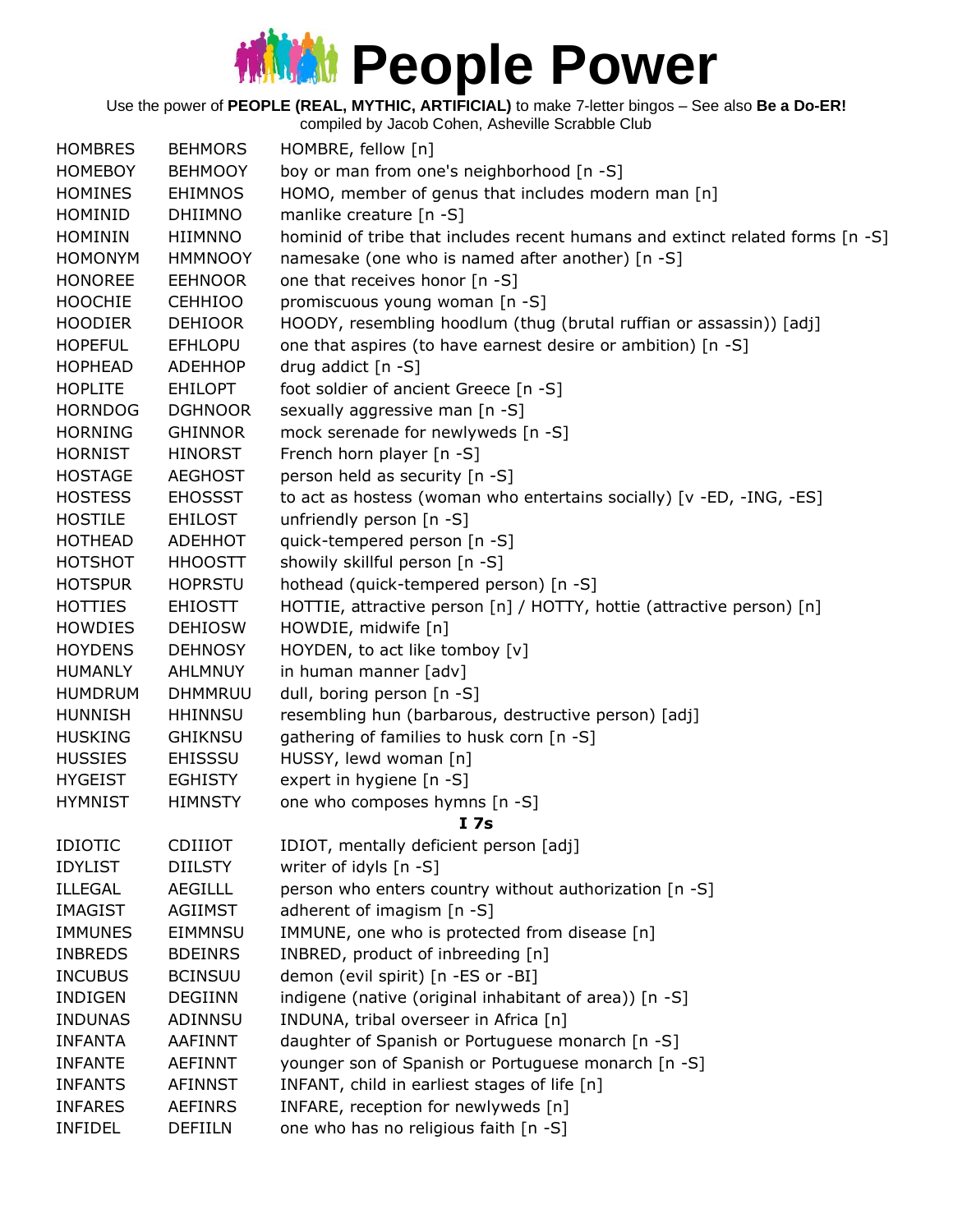Use the power of **PEOPLE (REAL, MYTHIC, ARTIFICIAL)** to make 7-letter bingos – See also **Be a Do-ER!**

| <b>INGENUE</b> | EEGINNU        | naïve young woman [n -S]                                                          |
|----------------|----------------|-----------------------------------------------------------------------------------|
| <b>INGRATE</b> | <b>AEGINRT</b> | ungrateful person [n -S]                                                          |
| <b>INGROUP</b> | <b>GINOPRU</b> | group with which one feels sense of solidarity [n -S]                             |
| <b>INMATES</b> | <b>AEIMNST</b> | INMATE, one who is confined to institution [n]                                    |
| <b>INSULAR</b> | AILNRSU        | islander (one that lives on island) [n -S]                                        |
| <b>INSURED</b> | <b>DEINRSU</b> | one who is insured [n -S]                                                         |
| <b>INTRANT</b> | <b>AINNRTT</b> | entrant (one that enters (to come or go into)) [n -S]                             |
| <b>INUKSUK</b> | IKKNSUU        | inukshuk (figure of human made of stones) [n -S or -UIT]                          |
| <b>INVITEE</b> | EEIINTV        | one that is invited $[n - S]$                                                     |
| <b>IRONIST</b> | <b>IINORST</b> | one who uses irony [n -S]                                                         |
| <b>IRONMAN</b> | <b>AIMNNOR</b> | man of great strength and stamina [n -MEN]                                        |
|                |                | J <sub>7s</sub>                                                                   |
| <b>JACKIES</b> | <b>ACEIJKS</b> | JACKY, sailor (member of ship's crew) [n]                                         |
| <b>JACKLEG</b> | <b>ACEGJKL</b> | unskilled worker [n -S]                                                           |
| <b>JARHEAD</b> | AADEHJR        | marine soldier [n -S]                                                             |
| <b>JARVEYS</b> | <b>AEJRSVY</b> | JARVEY, driver of carriage for hire [n]                                           |
| <b>JAYGEES</b> | <b>AEEGJSY</b> | JAYGEE, military officer [n]                                                      |
| <b>JAYVEES</b> | <b>AEEJSVY</b> | JAYVEE, junior varsity player [n]                                                 |
| <b>JAZZMAN</b> | <b>AAJMNZZ</b> | type of musician (one who performs or composes music) [n -MEN]                    |
| <b>JEHADIS</b> | <b>ADEHIJS</b> | JEHADI, jihadi (Muslim who participates in jihad) [n]                             |
| <b>JEMADAR</b> | AADEJMR        | officer in army of India [n -S]                                                   |
| <b>JEMIDAR</b> | ADEIJMR        | jemadar (officer in army of India) [n -S]                                         |
| <b>JERRIES</b> | <b>EEIJRRS</b> | JERRY, German soldier [n]                                                         |
| <b>JESTING</b> | <b>EGIJNST</b> | act of one who jests [n -S]                                                       |
| <b>JEZEBEL</b> | <b>BEEEJLZ</b> | scheming, wicked woman [n -S]                                                     |
| <b>JIHADIS</b> | ADHIIJS        | JIHADI, Muslim who participates in jihad [n]                                      |
| <b>JOCKISH</b> | <b>CHIJKOS</b> | characteristic of athlete [adj]                                                   |
| <b>JOURNOS</b> | <b>JNOORSU</b> | JOURNO, writer for news medium [n]                                                |
| <b>JUDOIST</b> | <b>DIJOSTU</b> | one skilled in judo [n -S]                                                        |
| <b>JUDOKAS</b> | <b>ADJKOSU</b> | JUDOKA, judoist (one skilled in judo) [n]                                         |
| <b>JUGHEAD</b> | <b>ADEGHJU</b> | dolt [n -S]                                                                       |
| <b>JUJUIST</b> | <b>IJJSTUU</b> | follower of jujuism [n -S]                                                        |
| <b>JUMBIES</b> | <b>BEIJMSU</b> | JUMBIE, spirit of dead person [n]                                                 |
| <b>JUNKIES</b> | <b>EIJKNSU</b> | JUNKIE, drug addict [n]                                                           |
| <b>JUNKMAN</b> | <b>AJKMNNU</b> | one who buys and sells junk [n -MEN]                                              |
| <b>JURANTS</b> | <b>AJNRSTU</b> | JURANT, one that takes oath [n]                                                   |
| <b>JURISTS</b> | <b>IJRSSTU</b> | JURIST, one versed in law [n]                                                     |
| <b>JURYMAN</b> | AJMNRUY        | juror (member of jury (committee for selecting material for exhibition)) [n -MEN] |
|                |                | <b>K7s</b>                                                                        |
| <b>KABAKAS</b> | <b>AAABKKS</b> | KABAKA, Ugandan emperor [n]                                                       |
| <b>KACHINA</b> | <b>AACHIKN</b> | ancestral spirit [n -S]                                                           |
| <b>KAHUNAS</b> | <b>AAHKNSU</b> | KAHUNA, medicine man [n]                                                          |
| <b>KALIPHS</b> | <b>AHIKLPS</b> | KALIPH, caliph (Muslim leader) [n]                                                |
| <b>KATCINA</b> | <b>AACIKNT</b> | kachina (ancestral spirit) [n -S]                                                 |
| <b>KATSINA</b> | <b>AAIKNST</b> | kachina (ancestral spirit) [n -M or -S]                                           |
| <b>KELPIES</b> | <b>EEIKLPS</b> | KELPIE, water sprite [n]                                                          |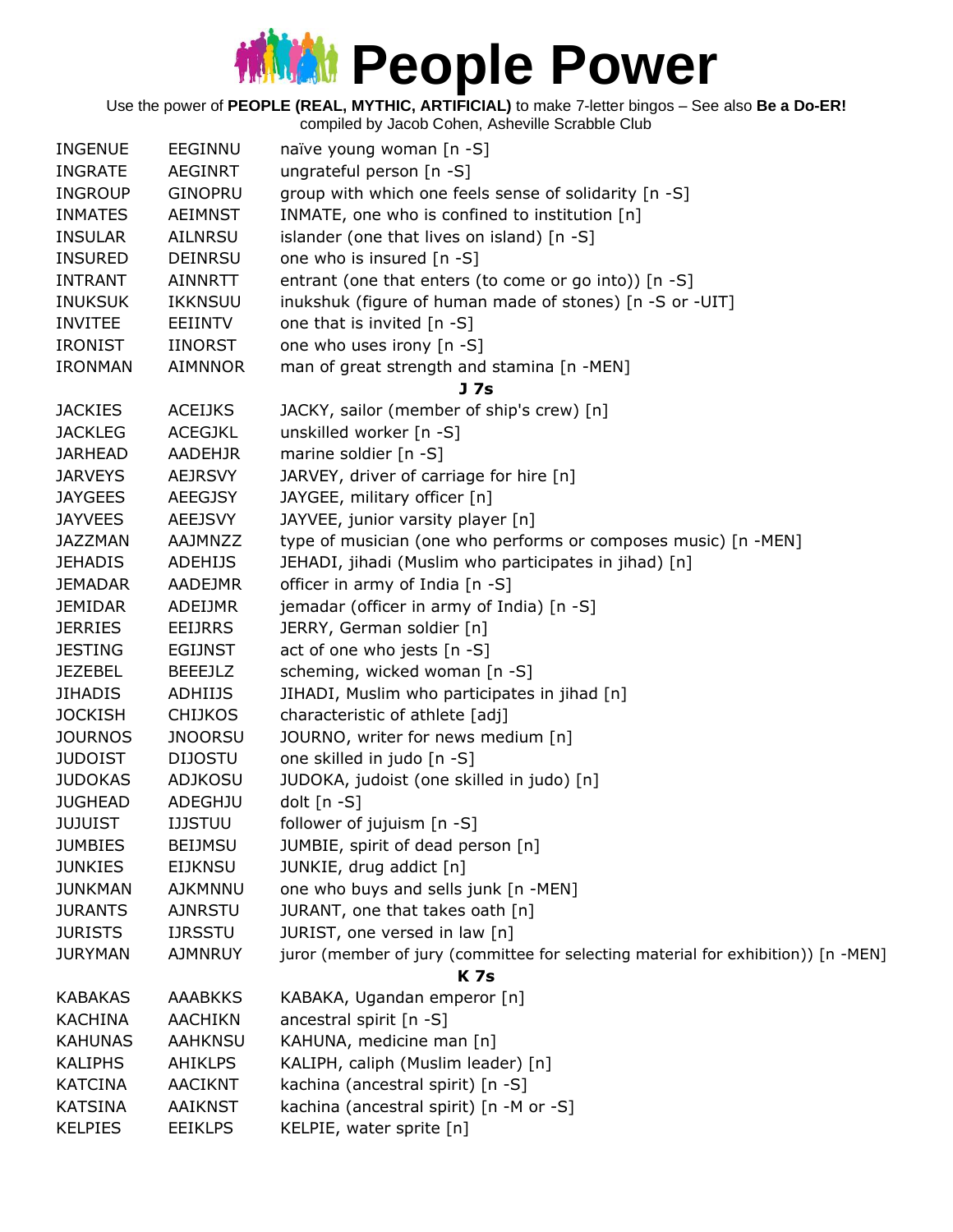#### **MMM** People Power

Use the power of **PEOPLE (REAL, MYTHIC, ARTIFICIAL)** to make 7-letter bingos – See also **Be a Do-ER!**

compiled by Jacob Cohen, Asheville Scrabble Club KENOSIS EIKNOSS incarnation of Christ [n -ES] KENOTIC CEIKNOT KENOSIS, incarnation of Christ [adj] KEWPIES EEIKPSW KEWPIE, trademark [n] KEYPALS AEKLPSY KEYPAL, person with whom one corresponds by email [n] KHALIFA AAFHIKL caliph (Muslim leader) [n -S] KHALIFS AFHIKLS KHALIF, caliph (Muslim leader) [n] KHEDIVE DEEHIKV Turkish viceroy [n -S] KIDDIES DDEIIKS KIDDY, kiddie (small child (young person)) [n] / KIDDIE, small child (young person) [n] KIDDISH DDHIIKS childish (resembling child (young person)) [adj] KIDLIKE DEIIKKL resembling child (young person) [adj] KILLJOY IJKLLOY one who spoils fun of others [n -S] KILTIES EIIKLST KILTIE, one who wears kilt (type of skirt) [n] / KILTY [n -S] KINDRED DDEIKNR natural grouping [n -S] KINFOLK FIKKLNO relatives (one who is connected with another by blood or marriage) [n -S] KINGING GGIIKNN KING, to reign as king (male monarch) [v] KINGLET EGIKLNT king who rules over small area [n -S] KINLESS EIKLNSS having no kin [adj] KINSHIP HIIKNPS relationship (state of being related) [n -S] KINSMAN AIKMNNS male relative (one who is connected with another by blood or marriage) [n -MEN] KIRKMAN AIKKMNR member of church [n -MEN] KLAVERN AEKLNRV local branch of Ku Klux Klan [n -S] KLEAGLE AEEGKLL official in Ku Klux Klan [n -S] KLEPHTS EHKLPST KLEPHT, Greek guerrilla [n] KLEPTOS EKLOPST KLEPTO, one that steals impulsively [n] KLEZMER EEKLMRZ Jewish folk musician [n -S, -IM] KLUTZES EKLSTUZ KLUTZ, clumsy person [n] KNACKER ACEKKNR one that buys livestock [n -S] KNAVISH AHIKNSV KNAVE, dishonest person [adj] KNIGHTS GHIKNST KNIGHT, to make knight (medieval gentleman-soldier) of [v] KOBOLDS BDKLOOS KOBOLD, elf (small, often mischievous fairy) [n] **L 7s** LACKEYS ACEKLSY LACKEY, to act in servile manner [v] LACQUEY ACELQUY to lackey (to act in servile manner) [v -ED, -ING, -S] LADDIER ADDEILR LADDY, laddish in behavior [adj] LADDIES ADDEILS LADDIE, lad (boy or youth) [n] LADDISM ADDILMS boisterous macho behavior by lads [n -S] LADHOOD ADDHLOO state of being lad [n -S] LADRONE ADELNOR thief (one that steals (to take without right or permission))  $[n - S]$ LADRONS ADLNORS LADRON, ladrone (thief (one that steals (steal))) [n] LADYISH ADHILSY somewhat ladylike [adj] LADYKIN ADIKLNY small lady [n -S] LAGGARD AADGGLR one that lags (to stay or fall behind) [n -S] LANDMAN AADLMNN one who lives and works on land [n -MEN] LASCARS AACLRSS LASCAR, East Indian sailor [n] LASHKAR AAHKLRS lascar (East Indian scholar) [n -S] LASSIES AEILSSS LASSIE, lass (young woman) [n]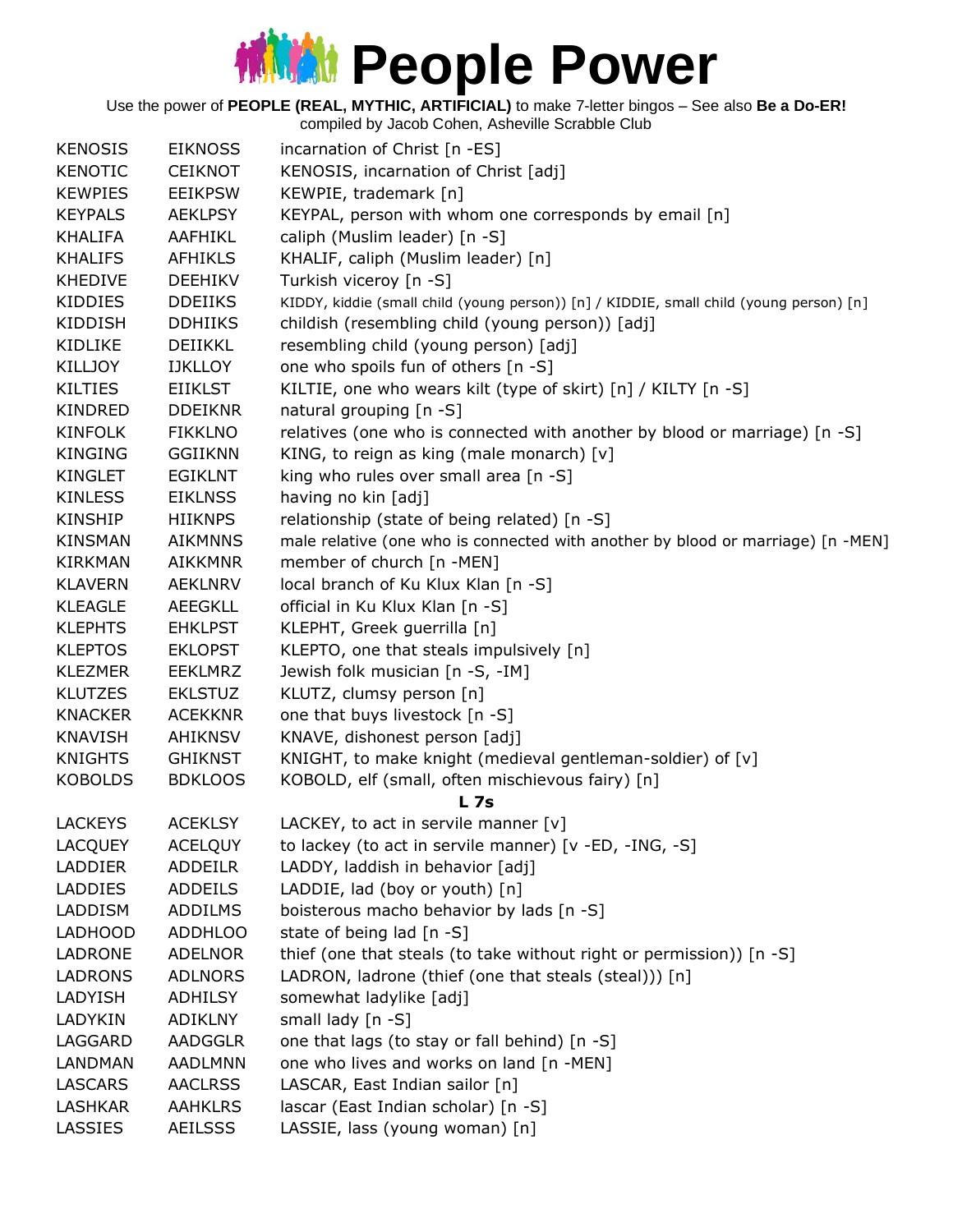Use the power of **PEOPLE (REAL, MYTHIC, ARTIFICIAL)** to make 7-letter bingos – See also **Be a Do-ER!**

|                |                | compiled by Jacob Cohen, Asheville Scrabble Club                                                       |
|----------------|----------------|--------------------------------------------------------------------------------------------------------|
| LATINAS        | <b>AAILNST</b> | LATINA, Latin-American woman or girl [n]                                                               |
| LATINOS        | <b>AILNOST</b> | LATINO, Latin American [n]                                                                             |
| <b>LAYETTE</b> | <b>AEELTTY</b> | outfit of clothing and equipment for newborn child [n -S]                                              |
| <b>LEADMAN</b> | <b>AADELMN</b> | worker in charge of other workers [n -MEN]                                                             |
| <b>LEFTIES</b> | <b>EEFILST</b> | LEFTIE, lefty (left-handed person) [n] / LEFTY, left-handed person [n]                                 |
| <b>LEFTIST</b> | <b>EFILSTT</b> | advocate of leftism (liberal political philosophy) [n -S]                                              |
| <b>LEGATEE</b> | <b>AEEEGLT</b> | inheritor of legacy $[n - S]$                                                                          |
| <b>LEGISTS</b> | <b>EGILSST</b> | LEGIST, one learned or skilled in law [n]                                                              |
| <b>LEMURES</b> | <b>EELMRSU</b> | ghosts of dead in ancient Roman religion [n]                                                           |
| <b>LENSMAN</b> | <b>AELMNNS</b> | photographer [n -MEN]                                                                                  |
| <b>LESBIAN</b> | <b>ABEILNS</b> | female homosexual [n -S]                                                                               |
| <b>LESSEES</b> | <b>EEELSSS</b> | LESSEE, one to whom lease is granted [n]                                                               |
| <b>LIBELEE</b> | <b>BEEEILL</b> | defendant in type of lawsuit [n -S]                                                                    |
| LIBERAL        | ABEILLR        | person favorable to progress or reform [n -S]                                                          |
| <b>LIBLABS</b> | ABBILLS        | LIBLAB, person supporting coalition of liberal d labor groups [n]                                      |
| <b>LIFTMAN</b> | <b>AFILMNT</b> | elevator operator [n -MEN]                                                                             |
| <b>LINEAGE</b> | <b>AEEGILN</b> | direct descent from ancestor [n -S]                                                                    |
| LINEMAN        | <b>AEILMNN</b> | one who installs or repairs telephone wires [n -MEN]                                                   |
| <b>LINEUPS</b> | <b>EILNPSU</b> | LINEUP, row of persons [n]                                                                             |
| <b>LINKBOY</b> | <b>BIKLNOY</b> | man or boy hired to carry torch to light way along dark streets [n -S]                                 |
| LINKMAN        | <b>AIKLMNN</b> | linkboy (man or boy hired to carry torch to light way along dark streets) [n -MEN]                     |
| <b>LISTEES</b> | <b>EEILSST</b> | LISTEE, one that is on list [n]                                                                        |
| <b>LOANEES</b> | <b>AEELNOS</b> | LOANEE, one that receives lo [n]                                                                       |
| <b>LOOBIES</b> | <b>BEILOOS</b> | LOOBY, large, awkward person [n]                                                                       |
| <b>LOOKIST</b> | <b>IKLOOST</b> | one that practices lookism (discrimination based on physical appearance) [n -S]                        |
| <b>LOOKOUT</b> | <b>KLOOOTU</b> | one engaged in keeping watch [n -S]                                                                    |
| <b>LOONEYS</b> | <b>ELNOOSY</b> | LOONEY, loony (loony person) [n]                                                                       |
| <b>LOONIES</b> | <b>EILNOOS</b> | LOONY, loony person [n]                                                                                |
| <b>LORDING</b> | <b>DGILNOR</b> | lordling (young or unimportant lord) [n -S]                                                            |
| LOWBORN        | <b>BLNOORW</b> | of humble birth [adj]                                                                                  |
| LOWBRED        | <b>BDELORW</b> | lowborn (of humble birth) [adj]                                                                        |
| <b>LOWBROW</b> | <b>BLOORWW</b> | uncultivated person [n -S]                                                                             |
| <b>LOWLIFE</b> | EFILLOW        | despicable person [n -S or -S]                                                                         |
| <b>LUCIFER</b> | <b>CEFILRU</b> | friction match / devil [n -S]                                                                          |
| <b>LUCKIES</b> | <b>CEIKLSU</b> | LUCKIE, old woman [n]                                                                                  |
| <b>LUETICS</b> | <b>CEILSTU</b> | LUETIC, one infected with syphilis [n]                                                                 |
| <b>LUMPENS</b> | <b>ELMNPSU</b> | LUMPEN, uprooted individual [n]                                                                        |
| <b>LUNATIC</b> | ACILNTU        | insane person [n -S]                                                                                   |
| LURDANE        | ADELNRU        | lurdan (lazy or stupid person) [n -S]                                                                  |
| <b>LURDANS</b> | <b>ADLNRSU</b> | LURDAN, lazy or stupid person [n]                                                                      |
| <b>LUTISTS</b> | <b>ILSSTTU</b> | LUTIST, lutanist (one who plays lute) [n]                                                              |
| <b>LUVVIES</b> | <b>EILSUVV</b> | LUVVIE, lovey (sweetheart) [n] / LUVVY, lovey (sweetheart) [n]                                         |
| <b>LYRISTS</b> | <b>ILRSSTY</b> | LYRIST, one who plays lyre [n]                                                                         |
|                |                | <b>M</b> 7s                                                                                            |
| <b>MACHREE</b> | <b>ACEEHMR</b> | dear (loved one) [n -S]                                                                                |
| <b>MADAMES</b> | AADEMMS        | MADAME, madam (woman who manages brothel) [n] / French title of respect for married woman [n MESDAMES] |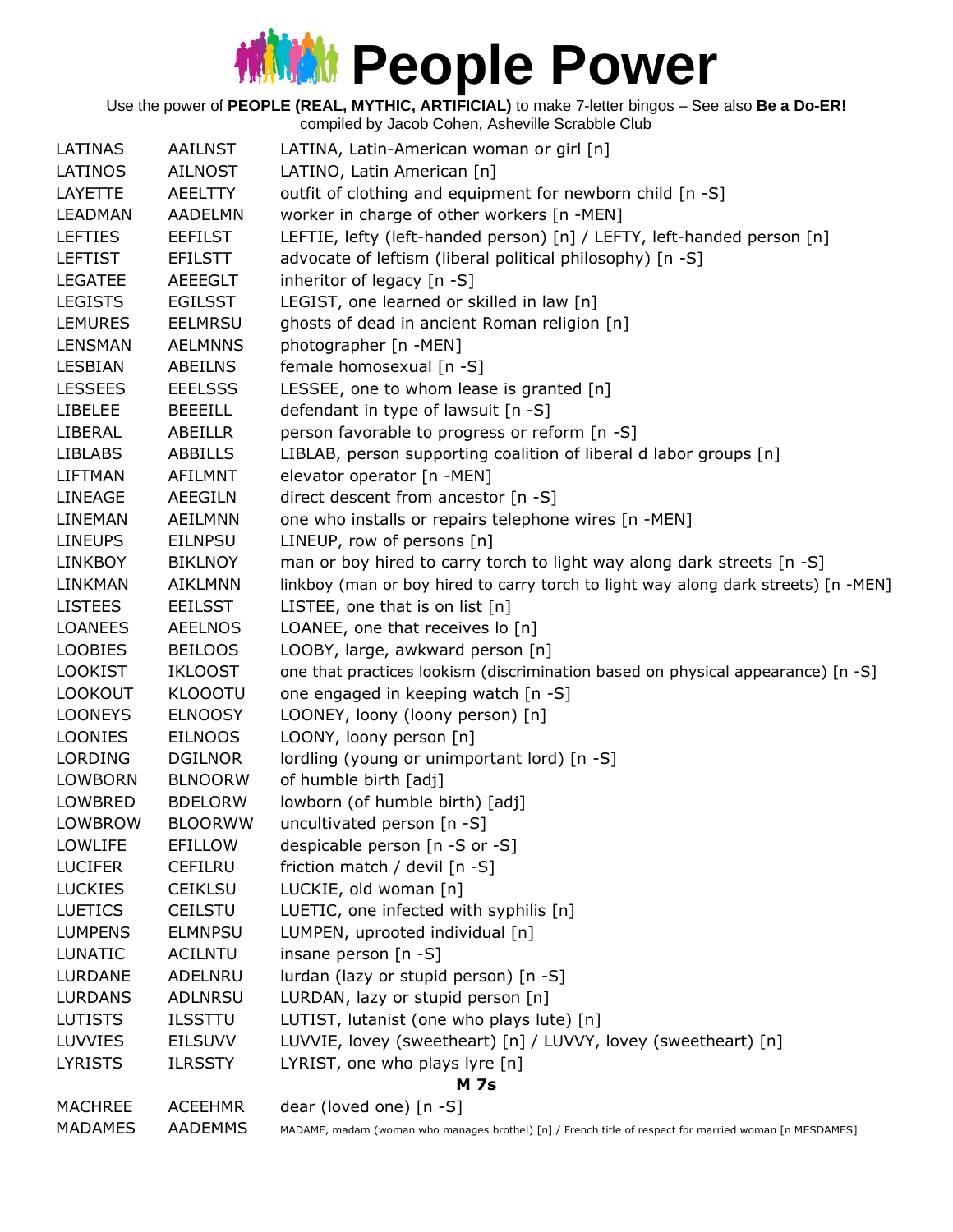Use the power of **PEOPLE (REAL, MYTHIC, ARTIFICIAL)** to make 7-letter bingos – See also **Be a Do-ER!**

| <b>MADONNA</b><br>former Italian title of respect for woman [n -S]<br><b>AADMNNO</b><br><b>MAENADS</b><br>MAENAD, female participant in ancient Greek orgies [n]<br><b>AADEMNS</b><br>master of art $[n - RI, -S]$<br><b>MAESTRO</b><br><b>AEMORST</b><br>MAGIAN, magus (magician (one skilled in magic)) [n]<br><b>MAGIANS</b><br>AAGIMNS<br><b>MAGNATE</b><br>powerful or influential person [n -S]<br>AAEGMNT<br>MAHANT, chief Hindu priest [n]<br><b>MAHANTS</b><br><b>AAHMNST</b><br><b>MAHATMA</b><br><b>AAAHMMT</b><br>Hindu sage $[n -S]$<br>MAHOUT, keeper and driver of elephant [n]<br><b>MAHOUTS</b><br>AHMOSTU<br>MAIDEN, young unmarried woman [n]<br><b>MAIDENS</b><br><b>ADEIMNS</b><br>MAIDISH<br><b>ADHIIMS</b><br>MAID, maiden (young unmarried woman) [adj]<br>man who carries and delivers mail [n -MEN]<br><b>MAILMAN</b><br>AAILMMN<br>MALKIN, untidy woman [n]<br><b>MALKINS</b><br><b>AIKLMNS</b><br>Japanese woman in position of authority [n -S]<br><b>MAMASAN</b><br><b>AAAMMNS</b><br>MAMLUK, mameluke (slave in Muslim countries) [n]<br><b>MAMLUKS</b><br>AKLMMSU<br>MAMMIE, mammy (mother) [n] / MAMMY, mother [n]<br><b>MAMMIES</b><br><b>AEIMMMS</b><br>MAMZERS<br><b>AEMMRSZ</b><br>MAMZER, bastard (illegitimate child) [n]<br>MANHOOD<br>state of being man [n -S]<br><b>ADHMNOO</b><br>MANIAC, insane person [n]<br><b>MANIACS</b><br><b>AACIMNS</b><br>anatomical model of human body [n -S]<br>MANIKIN<br><b>AIIKMNN</b><br>Algonquian Indian deity [n -S]<br>MANITOU<br><b>AIMNOTU</b><br>human race [n MANKIND or -S]<br><b>MANKIND</b><br><b>ADIKMNN</b><br><b>MANLESS</b><br><b>AELMNSS</b><br>having no men [adj]<br>MANLY, having qualities of man [adj]<br>MANLIER<br>AEILMNR<br>resembling man (adult human male) [adj]<br>MANLIKE<br>AEIKLMN<br>MANLY, having qualities of man [adv]<br>MANLILY<br><b>AILLMNY</b><br>MAN, to supply with men [v]<br><b>MANNING</b><br><b>AGIMNNN</b><br>MANNISH<br><b>AHIMNNS</b><br>resembling or characteristic of man [adj]<br>toward man [adv]<br>MANWARD<br><b>AADMNRW</b><br>in manner characteristic of man [adv]<br><b>MANWISE</b><br>AEIMNSW<br>MARINE, soldier trained for service at sea and on land [n]<br><b>MARINES</b><br><b>AEIMNRS</b><br>one that ruins plan by meddling $[n - S]$<br><b>MARPLOT</b><br><b>ALMOPRT</b><br><b>MARQUIS</b><br>AIMQRSU<br>European nobleman [n -ES]<br><b>MARRANO</b><br><b>AAMNORR</b><br>Jew in Spain who professed Christianity to avoid persecution [n -S]<br>one who has entered into marriage [n -S]<br>MARRIED<br><b>ADEIMRR</b><br>supposed inhabitant of planet Mars [n -S]<br><b>MARTIAN</b><br>AAIMNRT<br>shrine erected in honor of martyred person [n -RIES]<br><b>MARTYRY</b><br><b>AMRRTYY</b><br>MASCOT, person, animal, or object believed to bring good luck [n]<br><b>MASCOTS</b><br><b>ACMOSST</b><br>MATRON, married woman of establish social position [n]<br><b>MATRONS</b><br>AMNORST<br><b>MATTOID</b><br>mentally unbalanced person [n -S]<br>ADIMOTT<br>MAYOR, chief executive official of city or borough [adj]<br>MAYORAL<br><b>AALMORY</b><br><b>MAYVINS</b><br>MAYVIN, mavin (expert) [n]<br><b>AIMNSVY</b><br>MEANY, meanie (nasty person) [n] / MEANIE, nasty person [n]<br><b>MEANIES</b><br><b>AEEIMNS</b><br>vendor of meat [n -MEN]<br><b>MEATMAN</b><br><b>AAEMMNT</b><br><b>MEDICOS</b><br><b>CDEIMOS</b><br>MEDICO, doctor or medical student [n] | <b>MADCAPS</b> | <b>AACDMPS</b> | MADCAP, impulsive person [n]                                                                 |
|----------------------------------------------------------------------------------------------------------------------------------------------------------------------------------------------------------------------------------------------------------------------------------------------------------------------------------------------------------------------------------------------------------------------------------------------------------------------------------------------------------------------------------------------------------------------------------------------------------------------------------------------------------------------------------------------------------------------------------------------------------------------------------------------------------------------------------------------------------------------------------------------------------------------------------------------------------------------------------------------------------------------------------------------------------------------------------------------------------------------------------------------------------------------------------------------------------------------------------------------------------------------------------------------------------------------------------------------------------------------------------------------------------------------------------------------------------------------------------------------------------------------------------------------------------------------------------------------------------------------------------------------------------------------------------------------------------------------------------------------------------------------------------------------------------------------------------------------------------------------------------------------------------------------------------------------------------------------------------------------------------------------------------------------------------------------------------------------------------------------------------------------------------------------------------------------------------------------------------------------------------------------------------------------------------------------------------------------------------------------------------------------------------------------------------------------------------------------------------------------------------------------------------------------------------------------------------------------------------------------------------------------------------------------------------------------------------------------------------------------------------------------------------------------------------------------------------------------------------------------------------------------------------------------------------------------------------------------------------------------------------------------------------------------------------------------------------------------------------------------------------------------------------------------------------------------------------------------------------------------------------------------------------------------------------------------------------------------------------------------------------------------------------------------------|----------------|----------------|----------------------------------------------------------------------------------------------|
|                                                                                                                                                                                                                                                                                                                                                                                                                                                                                                                                                                                                                                                                                                                                                                                                                                                                                                                                                                                                                                                                                                                                                                                                                                                                                                                                                                                                                                                                                                                                                                                                                                                                                                                                                                                                                                                                                                                                                                                                                                                                                                                                                                                                                                                                                                                                                                                                                                                                                                                                                                                                                                                                                                                                                                                                                                                                                                                                                                                                                                                                                                                                                                                                                                                                                                                                                                                                                            |                |                |                                                                                              |
|                                                                                                                                                                                                                                                                                                                                                                                                                                                                                                                                                                                                                                                                                                                                                                                                                                                                                                                                                                                                                                                                                                                                                                                                                                                                                                                                                                                                                                                                                                                                                                                                                                                                                                                                                                                                                                                                                                                                                                                                                                                                                                                                                                                                                                                                                                                                                                                                                                                                                                                                                                                                                                                                                                                                                                                                                                                                                                                                                                                                                                                                                                                                                                                                                                                                                                                                                                                                                            |                |                |                                                                                              |
|                                                                                                                                                                                                                                                                                                                                                                                                                                                                                                                                                                                                                                                                                                                                                                                                                                                                                                                                                                                                                                                                                                                                                                                                                                                                                                                                                                                                                                                                                                                                                                                                                                                                                                                                                                                                                                                                                                                                                                                                                                                                                                                                                                                                                                                                                                                                                                                                                                                                                                                                                                                                                                                                                                                                                                                                                                                                                                                                                                                                                                                                                                                                                                                                                                                                                                                                                                                                                            |                |                |                                                                                              |
|                                                                                                                                                                                                                                                                                                                                                                                                                                                                                                                                                                                                                                                                                                                                                                                                                                                                                                                                                                                                                                                                                                                                                                                                                                                                                                                                                                                                                                                                                                                                                                                                                                                                                                                                                                                                                                                                                                                                                                                                                                                                                                                                                                                                                                                                                                                                                                                                                                                                                                                                                                                                                                                                                                                                                                                                                                                                                                                                                                                                                                                                                                                                                                                                                                                                                                                                                                                                                            |                |                |                                                                                              |
|                                                                                                                                                                                                                                                                                                                                                                                                                                                                                                                                                                                                                                                                                                                                                                                                                                                                                                                                                                                                                                                                                                                                                                                                                                                                                                                                                                                                                                                                                                                                                                                                                                                                                                                                                                                                                                                                                                                                                                                                                                                                                                                                                                                                                                                                                                                                                                                                                                                                                                                                                                                                                                                                                                                                                                                                                                                                                                                                                                                                                                                                                                                                                                                                                                                                                                                                                                                                                            |                |                |                                                                                              |
|                                                                                                                                                                                                                                                                                                                                                                                                                                                                                                                                                                                                                                                                                                                                                                                                                                                                                                                                                                                                                                                                                                                                                                                                                                                                                                                                                                                                                                                                                                                                                                                                                                                                                                                                                                                                                                                                                                                                                                                                                                                                                                                                                                                                                                                                                                                                                                                                                                                                                                                                                                                                                                                                                                                                                                                                                                                                                                                                                                                                                                                                                                                                                                                                                                                                                                                                                                                                                            |                |                |                                                                                              |
|                                                                                                                                                                                                                                                                                                                                                                                                                                                                                                                                                                                                                                                                                                                                                                                                                                                                                                                                                                                                                                                                                                                                                                                                                                                                                                                                                                                                                                                                                                                                                                                                                                                                                                                                                                                                                                                                                                                                                                                                                                                                                                                                                                                                                                                                                                                                                                                                                                                                                                                                                                                                                                                                                                                                                                                                                                                                                                                                                                                                                                                                                                                                                                                                                                                                                                                                                                                                                            |                |                |                                                                                              |
|                                                                                                                                                                                                                                                                                                                                                                                                                                                                                                                                                                                                                                                                                                                                                                                                                                                                                                                                                                                                                                                                                                                                                                                                                                                                                                                                                                                                                                                                                                                                                                                                                                                                                                                                                                                                                                                                                                                                                                                                                                                                                                                                                                                                                                                                                                                                                                                                                                                                                                                                                                                                                                                                                                                                                                                                                                                                                                                                                                                                                                                                                                                                                                                                                                                                                                                                                                                                                            |                |                |                                                                                              |
|                                                                                                                                                                                                                                                                                                                                                                                                                                                                                                                                                                                                                                                                                                                                                                                                                                                                                                                                                                                                                                                                                                                                                                                                                                                                                                                                                                                                                                                                                                                                                                                                                                                                                                                                                                                                                                                                                                                                                                                                                                                                                                                                                                                                                                                                                                                                                                                                                                                                                                                                                                                                                                                                                                                                                                                                                                                                                                                                                                                                                                                                                                                                                                                                                                                                                                                                                                                                                            |                |                |                                                                                              |
|                                                                                                                                                                                                                                                                                                                                                                                                                                                                                                                                                                                                                                                                                                                                                                                                                                                                                                                                                                                                                                                                                                                                                                                                                                                                                                                                                                                                                                                                                                                                                                                                                                                                                                                                                                                                                                                                                                                                                                                                                                                                                                                                                                                                                                                                                                                                                                                                                                                                                                                                                                                                                                                                                                                                                                                                                                                                                                                                                                                                                                                                                                                                                                                                                                                                                                                                                                                                                            |                |                |                                                                                              |
|                                                                                                                                                                                                                                                                                                                                                                                                                                                                                                                                                                                                                                                                                                                                                                                                                                                                                                                                                                                                                                                                                                                                                                                                                                                                                                                                                                                                                                                                                                                                                                                                                                                                                                                                                                                                                                                                                                                                                                                                                                                                                                                                                                                                                                                                                                                                                                                                                                                                                                                                                                                                                                                                                                                                                                                                                                                                                                                                                                                                                                                                                                                                                                                                                                                                                                                                                                                                                            |                |                |                                                                                              |
|                                                                                                                                                                                                                                                                                                                                                                                                                                                                                                                                                                                                                                                                                                                                                                                                                                                                                                                                                                                                                                                                                                                                                                                                                                                                                                                                                                                                                                                                                                                                                                                                                                                                                                                                                                                                                                                                                                                                                                                                                                                                                                                                                                                                                                                                                                                                                                                                                                                                                                                                                                                                                                                                                                                                                                                                                                                                                                                                                                                                                                                                                                                                                                                                                                                                                                                                                                                                                            |                |                |                                                                                              |
|                                                                                                                                                                                                                                                                                                                                                                                                                                                                                                                                                                                                                                                                                                                                                                                                                                                                                                                                                                                                                                                                                                                                                                                                                                                                                                                                                                                                                                                                                                                                                                                                                                                                                                                                                                                                                                                                                                                                                                                                                                                                                                                                                                                                                                                                                                                                                                                                                                                                                                                                                                                                                                                                                                                                                                                                                                                                                                                                                                                                                                                                                                                                                                                                                                                                                                                                                                                                                            |                |                |                                                                                              |
|                                                                                                                                                                                                                                                                                                                                                                                                                                                                                                                                                                                                                                                                                                                                                                                                                                                                                                                                                                                                                                                                                                                                                                                                                                                                                                                                                                                                                                                                                                                                                                                                                                                                                                                                                                                                                                                                                                                                                                                                                                                                                                                                                                                                                                                                                                                                                                                                                                                                                                                                                                                                                                                                                                                                                                                                                                                                                                                                                                                                                                                                                                                                                                                                                                                                                                                                                                                                                            |                |                |                                                                                              |
|                                                                                                                                                                                                                                                                                                                                                                                                                                                                                                                                                                                                                                                                                                                                                                                                                                                                                                                                                                                                                                                                                                                                                                                                                                                                                                                                                                                                                                                                                                                                                                                                                                                                                                                                                                                                                                                                                                                                                                                                                                                                                                                                                                                                                                                                                                                                                                                                                                                                                                                                                                                                                                                                                                                                                                                                                                                                                                                                                                                                                                                                                                                                                                                                                                                                                                                                                                                                                            |                |                |                                                                                              |
|                                                                                                                                                                                                                                                                                                                                                                                                                                                                                                                                                                                                                                                                                                                                                                                                                                                                                                                                                                                                                                                                                                                                                                                                                                                                                                                                                                                                                                                                                                                                                                                                                                                                                                                                                                                                                                                                                                                                                                                                                                                                                                                                                                                                                                                                                                                                                                                                                                                                                                                                                                                                                                                                                                                                                                                                                                                                                                                                                                                                                                                                                                                                                                                                                                                                                                                                                                                                                            |                |                |                                                                                              |
|                                                                                                                                                                                                                                                                                                                                                                                                                                                                                                                                                                                                                                                                                                                                                                                                                                                                                                                                                                                                                                                                                                                                                                                                                                                                                                                                                                                                                                                                                                                                                                                                                                                                                                                                                                                                                                                                                                                                                                                                                                                                                                                                                                                                                                                                                                                                                                                                                                                                                                                                                                                                                                                                                                                                                                                                                                                                                                                                                                                                                                                                                                                                                                                                                                                                                                                                                                                                                            |                |                |                                                                                              |
|                                                                                                                                                                                                                                                                                                                                                                                                                                                                                                                                                                                                                                                                                                                                                                                                                                                                                                                                                                                                                                                                                                                                                                                                                                                                                                                                                                                                                                                                                                                                                                                                                                                                                                                                                                                                                                                                                                                                                                                                                                                                                                                                                                                                                                                                                                                                                                                                                                                                                                                                                                                                                                                                                                                                                                                                                                                                                                                                                                                                                                                                                                                                                                                                                                                                                                                                                                                                                            |                |                |                                                                                              |
|                                                                                                                                                                                                                                                                                                                                                                                                                                                                                                                                                                                                                                                                                                                                                                                                                                                                                                                                                                                                                                                                                                                                                                                                                                                                                                                                                                                                                                                                                                                                                                                                                                                                                                                                                                                                                                                                                                                                                                                                                                                                                                                                                                                                                                                                                                                                                                                                                                                                                                                                                                                                                                                                                                                                                                                                                                                                                                                                                                                                                                                                                                                                                                                                                                                                                                                                                                                                                            |                |                |                                                                                              |
|                                                                                                                                                                                                                                                                                                                                                                                                                                                                                                                                                                                                                                                                                                                                                                                                                                                                                                                                                                                                                                                                                                                                                                                                                                                                                                                                                                                                                                                                                                                                                                                                                                                                                                                                                                                                                                                                                                                                                                                                                                                                                                                                                                                                                                                                                                                                                                                                                                                                                                                                                                                                                                                                                                                                                                                                                                                                                                                                                                                                                                                                                                                                                                                                                                                                                                                                                                                                                            |                |                |                                                                                              |
|                                                                                                                                                                                                                                                                                                                                                                                                                                                                                                                                                                                                                                                                                                                                                                                                                                                                                                                                                                                                                                                                                                                                                                                                                                                                                                                                                                                                                                                                                                                                                                                                                                                                                                                                                                                                                                                                                                                                                                                                                                                                                                                                                                                                                                                                                                                                                                                                                                                                                                                                                                                                                                                                                                                                                                                                                                                                                                                                                                                                                                                                                                                                                                                                                                                                                                                                                                                                                            |                |                |                                                                                              |
|                                                                                                                                                                                                                                                                                                                                                                                                                                                                                                                                                                                                                                                                                                                                                                                                                                                                                                                                                                                                                                                                                                                                                                                                                                                                                                                                                                                                                                                                                                                                                                                                                                                                                                                                                                                                                                                                                                                                                                                                                                                                                                                                                                                                                                                                                                                                                                                                                                                                                                                                                                                                                                                                                                                                                                                                                                                                                                                                                                                                                                                                                                                                                                                                                                                                                                                                                                                                                            |                |                |                                                                                              |
|                                                                                                                                                                                                                                                                                                                                                                                                                                                                                                                                                                                                                                                                                                                                                                                                                                                                                                                                                                                                                                                                                                                                                                                                                                                                                                                                                                                                                                                                                                                                                                                                                                                                                                                                                                                                                                                                                                                                                                                                                                                                                                                                                                                                                                                                                                                                                                                                                                                                                                                                                                                                                                                                                                                                                                                                                                                                                                                                                                                                                                                                                                                                                                                                                                                                                                                                                                                                                            |                |                |                                                                                              |
|                                                                                                                                                                                                                                                                                                                                                                                                                                                                                                                                                                                                                                                                                                                                                                                                                                                                                                                                                                                                                                                                                                                                                                                                                                                                                                                                                                                                                                                                                                                                                                                                                                                                                                                                                                                                                                                                                                                                                                                                                                                                                                                                                                                                                                                                                                                                                                                                                                                                                                                                                                                                                                                                                                                                                                                                                                                                                                                                                                                                                                                                                                                                                                                                                                                                                                                                                                                                                            |                |                |                                                                                              |
|                                                                                                                                                                                                                                                                                                                                                                                                                                                                                                                                                                                                                                                                                                                                                                                                                                                                                                                                                                                                                                                                                                                                                                                                                                                                                                                                                                                                                                                                                                                                                                                                                                                                                                                                                                                                                                                                                                                                                                                                                                                                                                                                                                                                                                                                                                                                                                                                                                                                                                                                                                                                                                                                                                                                                                                                                                                                                                                                                                                                                                                                                                                                                                                                                                                                                                                                                                                                                            |                |                |                                                                                              |
|                                                                                                                                                                                                                                                                                                                                                                                                                                                                                                                                                                                                                                                                                                                                                                                                                                                                                                                                                                                                                                                                                                                                                                                                                                                                                                                                                                                                                                                                                                                                                                                                                                                                                                                                                                                                                                                                                                                                                                                                                                                                                                                                                                                                                                                                                                                                                                                                                                                                                                                                                                                                                                                                                                                                                                                                                                                                                                                                                                                                                                                                                                                                                                                                                                                                                                                                                                                                                            |                |                |                                                                                              |
|                                                                                                                                                                                                                                                                                                                                                                                                                                                                                                                                                                                                                                                                                                                                                                                                                                                                                                                                                                                                                                                                                                                                                                                                                                                                                                                                                                                                                                                                                                                                                                                                                                                                                                                                                                                                                                                                                                                                                                                                                                                                                                                                                                                                                                                                                                                                                                                                                                                                                                                                                                                                                                                                                                                                                                                                                                                                                                                                                                                                                                                                                                                                                                                                                                                                                                                                                                                                                            |                |                |                                                                                              |
|                                                                                                                                                                                                                                                                                                                                                                                                                                                                                                                                                                                                                                                                                                                                                                                                                                                                                                                                                                                                                                                                                                                                                                                                                                                                                                                                                                                                                                                                                                                                                                                                                                                                                                                                                                                                                                                                                                                                                                                                                                                                                                                                                                                                                                                                                                                                                                                                                                                                                                                                                                                                                                                                                                                                                                                                                                                                                                                                                                                                                                                                                                                                                                                                                                                                                                                                                                                                                            |                |                |                                                                                              |
|                                                                                                                                                                                                                                                                                                                                                                                                                                                                                                                                                                                                                                                                                                                                                                                                                                                                                                                                                                                                                                                                                                                                                                                                                                                                                                                                                                                                                                                                                                                                                                                                                                                                                                                                                                                                                                                                                                                                                                                                                                                                                                                                                                                                                                                                                                                                                                                                                                                                                                                                                                                                                                                                                                                                                                                                                                                                                                                                                                                                                                                                                                                                                                                                                                                                                                                                                                                                                            |                |                |                                                                                              |
|                                                                                                                                                                                                                                                                                                                                                                                                                                                                                                                                                                                                                                                                                                                                                                                                                                                                                                                                                                                                                                                                                                                                                                                                                                                                                                                                                                                                                                                                                                                                                                                                                                                                                                                                                                                                                                                                                                                                                                                                                                                                                                                                                                                                                                                                                                                                                                                                                                                                                                                                                                                                                                                                                                                                                                                                                                                                                                                                                                                                                                                                                                                                                                                                                                                                                                                                                                                                                            |                |                |                                                                                              |
|                                                                                                                                                                                                                                                                                                                                                                                                                                                                                                                                                                                                                                                                                                                                                                                                                                                                                                                                                                                                                                                                                                                                                                                                                                                                                                                                                                                                                                                                                                                                                                                                                                                                                                                                                                                                                                                                                                                                                                                                                                                                                                                                                                                                                                                                                                                                                                                                                                                                                                                                                                                                                                                                                                                                                                                                                                                                                                                                                                                                                                                                                                                                                                                                                                                                                                                                                                                                                            |                |                |                                                                                              |
|                                                                                                                                                                                                                                                                                                                                                                                                                                                                                                                                                                                                                                                                                                                                                                                                                                                                                                                                                                                                                                                                                                                                                                                                                                                                                                                                                                                                                                                                                                                                                                                                                                                                                                                                                                                                                                                                                                                                                                                                                                                                                                                                                                                                                                                                                                                                                                                                                                                                                                                                                                                                                                                                                                                                                                                                                                                                                                                                                                                                                                                                                                                                                                                                                                                                                                                                                                                                                            |                |                |                                                                                              |
|                                                                                                                                                                                                                                                                                                                                                                                                                                                                                                                                                                                                                                                                                                                                                                                                                                                                                                                                                                                                                                                                                                                                                                                                                                                                                                                                                                                                                                                                                                                                                                                                                                                                                                                                                                                                                                                                                                                                                                                                                                                                                                                                                                                                                                                                                                                                                                                                                                                                                                                                                                                                                                                                                                                                                                                                                                                                                                                                                                                                                                                                                                                                                                                                                                                                                                                                                                                                                            |                |                |                                                                                              |
|                                                                                                                                                                                                                                                                                                                                                                                                                                                                                                                                                                                                                                                                                                                                                                                                                                                                                                                                                                                                                                                                                                                                                                                                                                                                                                                                                                                                                                                                                                                                                                                                                                                                                                                                                                                                                                                                                                                                                                                                                                                                                                                                                                                                                                                                                                                                                                                                                                                                                                                                                                                                                                                                                                                                                                                                                                                                                                                                                                                                                                                                                                                                                                                                                                                                                                                                                                                                                            |                |                |                                                                                              |
|                                                                                                                                                                                                                                                                                                                                                                                                                                                                                                                                                                                                                                                                                                                                                                                                                                                                                                                                                                                                                                                                                                                                                                                                                                                                                                                                                                                                                                                                                                                                                                                                                                                                                                                                                                                                                                                                                                                                                                                                                                                                                                                                                                                                                                                                                                                                                                                                                                                                                                                                                                                                                                                                                                                                                                                                                                                                                                                                                                                                                                                                                                                                                                                                                                                                                                                                                                                                                            |                |                |                                                                                              |
|                                                                                                                                                                                                                                                                                                                                                                                                                                                                                                                                                                                                                                                                                                                                                                                                                                                                                                                                                                                                                                                                                                                                                                                                                                                                                                                                                                                                                                                                                                                                                                                                                                                                                                                                                                                                                                                                                                                                                                                                                                                                                                                                                                                                                                                                                                                                                                                                                                                                                                                                                                                                                                                                                                                                                                                                                                                                                                                                                                                                                                                                                                                                                                                                                                                                                                                                                                                                                            |                |                |                                                                                              |
|                                                                                                                                                                                                                                                                                                                                                                                                                                                                                                                                                                                                                                                                                                                                                                                                                                                                                                                                                                                                                                                                                                                                                                                                                                                                                                                                                                                                                                                                                                                                                                                                                                                                                                                                                                                                                                                                                                                                                                                                                                                                                                                                                                                                                                                                                                                                                                                                                                                                                                                                                                                                                                                                                                                                                                                                                                                                                                                                                                                                                                                                                                                                                                                                                                                                                                                                                                                                                            |                |                |                                                                                              |
|                                                                                                                                                                                                                                                                                                                                                                                                                                                                                                                                                                                                                                                                                                                                                                                                                                                                                                                                                                                                                                                                                                                                                                                                                                                                                                                                                                                                                                                                                                                                                                                                                                                                                                                                                                                                                                                                                                                                                                                                                                                                                                                                                                                                                                                                                                                                                                                                                                                                                                                                                                                                                                                                                                                                                                                                                                                                                                                                                                                                                                                                                                                                                                                                                                                                                                                                                                                                                            |                |                |                                                                                              |
|                                                                                                                                                                                                                                                                                                                                                                                                                                                                                                                                                                                                                                                                                                                                                                                                                                                                                                                                                                                                                                                                                                                                                                                                                                                                                                                                                                                                                                                                                                                                                                                                                                                                                                                                                                                                                                                                                                                                                                                                                                                                                                                                                                                                                                                                                                                                                                                                                                                                                                                                                                                                                                                                                                                                                                                                                                                                                                                                                                                                                                                                                                                                                                                                                                                                                                                                                                                                                            |                |                |                                                                                              |
|                                                                                                                                                                                                                                                                                                                                                                                                                                                                                                                                                                                                                                                                                                                                                                                                                                                                                                                                                                                                                                                                                                                                                                                                                                                                                                                                                                                                                                                                                                                                                                                                                                                                                                                                                                                                                                                                                                                                                                                                                                                                                                                                                                                                                                                                                                                                                                                                                                                                                                                                                                                                                                                                                                                                                                                                                                                                                                                                                                                                                                                                                                                                                                                                                                                                                                                                                                                                                            |                |                |                                                                                              |
|                                                                                                                                                                                                                                                                                                                                                                                                                                                                                                                                                                                                                                                                                                                                                                                                                                                                                                                                                                                                                                                                                                                                                                                                                                                                                                                                                                                                                                                                                                                                                                                                                                                                                                                                                                                                                                                                                                                                                                                                                                                                                                                                                                                                                                                                                                                                                                                                                                                                                                                                                                                                                                                                                                                                                                                                                                                                                                                                                                                                                                                                                                                                                                                                                                                                                                                                                                                                                            |                |                |                                                                                              |
|                                                                                                                                                                                                                                                                                                                                                                                                                                                                                                                                                                                                                                                                                                                                                                                                                                                                                                                                                                                                                                                                                                                                                                                                                                                                                                                                                                                                                                                                                                                                                                                                                                                                                                                                                                                                                                                                                                                                                                                                                                                                                                                                                                                                                                                                                                                                                                                                                                                                                                                                                                                                                                                                                                                                                                                                                                                                                                                                                                                                                                                                                                                                                                                                                                                                                                                                                                                                                            |                |                |                                                                                              |
|                                                                                                                                                                                                                                                                                                                                                                                                                                                                                                                                                                                                                                                                                                                                                                                                                                                                                                                                                                                                                                                                                                                                                                                                                                                                                                                                                                                                                                                                                                                                                                                                                                                                                                                                                                                                                                                                                                                                                                                                                                                                                                                                                                                                                                                                                                                                                                                                                                                                                                                                                                                                                                                                                                                                                                                                                                                                                                                                                                                                                                                                                                                                                                                                                                                                                                                                                                                                                            |                |                |                                                                                              |
|                                                                                                                                                                                                                                                                                                                                                                                                                                                                                                                                                                                                                                                                                                                                                                                                                                                                                                                                                                                                                                                                                                                                                                                                                                                                                                                                                                                                                                                                                                                                                                                                                                                                                                                                                                                                                                                                                                                                                                                                                                                                                                                                                                                                                                                                                                                                                                                                                                                                                                                                                                                                                                                                                                                                                                                                                                                                                                                                                                                                                                                                                                                                                                                                                                                                                                                                                                                                                            |                |                |                                                                                              |
|                                                                                                                                                                                                                                                                                                                                                                                                                                                                                                                                                                                                                                                                                                                                                                                                                                                                                                                                                                                                                                                                                                                                                                                                                                                                                                                                                                                                                                                                                                                                                                                                                                                                                                                                                                                                                                                                                                                                                                                                                                                                                                                                                                                                                                                                                                                                                                                                                                                                                                                                                                                                                                                                                                                                                                                                                                                                                                                                                                                                                                                                                                                                                                                                                                                                                                                                                                                                                            | <b>MEINIES</b> | <b>EEIIMNS</b> | MEINIE, meiny (retinue (group of attendants)) [n] / MEINY, retinue (group of attendants) [n] |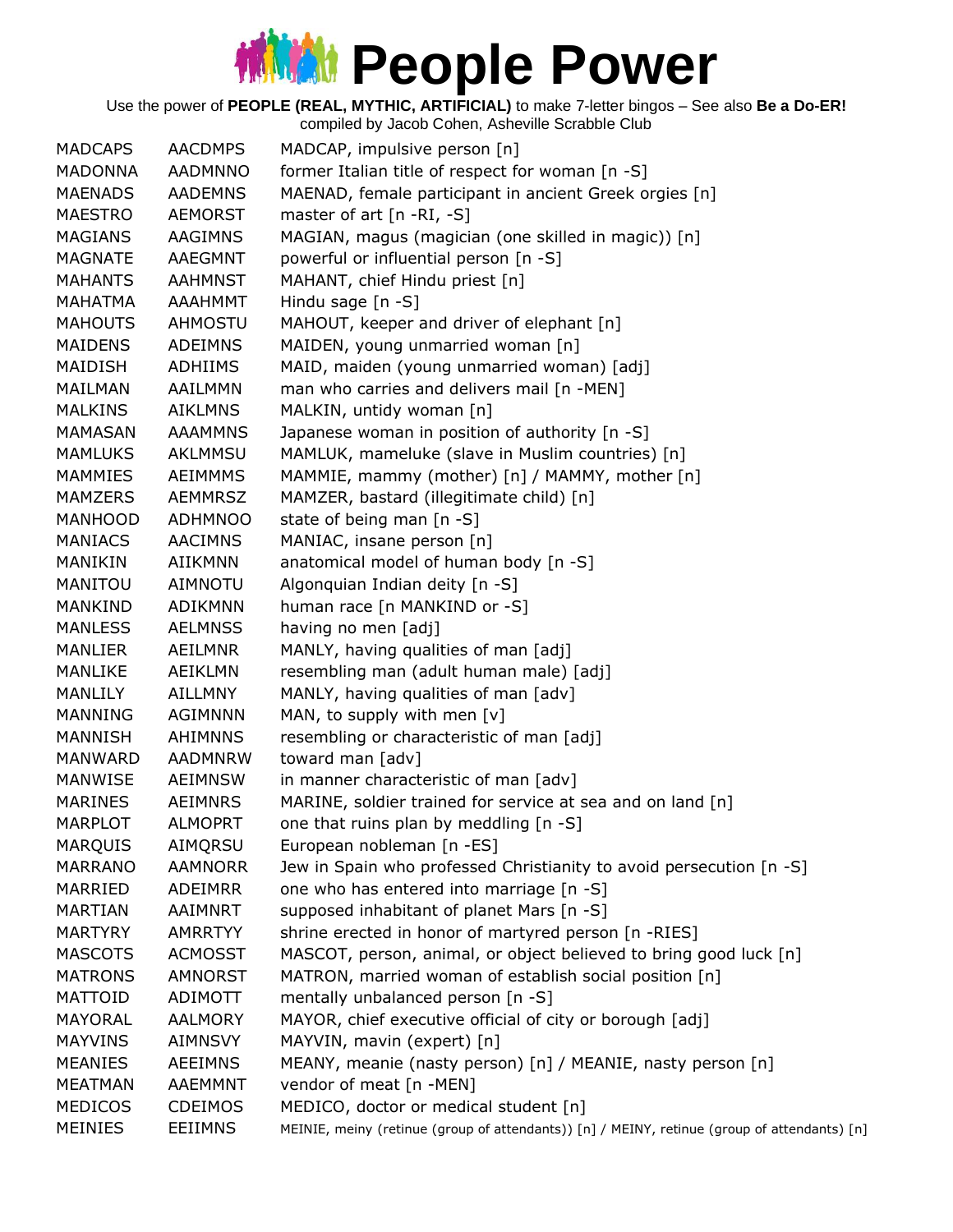Use the power of **PEOPLE (REAL, MYTHIC, ARTIFICIAL)** to make 7-letter bingos – See also **Be a Do-ER!**

| MELAMED        | ADEELMM        | teacher in Jewish school [n -MDIM]                                  |
|----------------|----------------|---------------------------------------------------------------------|
| MELANIC        | <b>ACEILMN</b> | one who is affected with melanism [n -S]                            |
| <b>MENAGES</b> | <b>AEEGMNS</b> | MENAGE, household [n]                                               |
| <b>MENFOLK</b> | <b>EFKLMNO</b> | men of family or community [n MENFOLK]                              |
| <b>MENIALS</b> | <b>AEILMNS</b> | MENIAL, domestic servant [n]                                        |
| <b>MENSCHY</b> | <b>CEHMNSY</b> | MENSCH, admirable person [adj]                                      |
| <b>MENSHEN</b> | <b>EEHMNNS</b> | MENSH, mensch (admirable person) [n]                                |
| <b>MENSHES</b> | <b>EEHMNSS</b> | MENSH, mensch (admirable person) [n]                                |
| <b>MENTEES</b> | <b>EEEMNST</b> | MENTEE, one who is being mentored [n]                               |
| MERMAID        | <b>ADEIMMR</b> | legendary marine creature [n -S]                                    |
| <b>MESSIAH</b> | <b>AEHIMSS</b> | expected liberator [n -S]                                           |
| <b>MESSMAN</b> | <b>AEMMNSS</b> | serviceman who works in dining facility [n -MEN]                    |
| <b>MESTEES</b> | <b>EEEMSST</b> | MESTEE, mustee (octoroon (person of one-eighth black ancestry)) [n] |
| <b>MESTESO</b> | <b>EEMOSST</b> | mestizo (person of mixed ancestry) [n -S or -ES]                    |
| <b>MESTINO</b> | <b>EIMNOST</b> | mestizo (person of mixed ancestry) [n -S or -ES]                    |
| <b>MESTIZA</b> | <b>AEIMSTZ</b> | female mestizo (person of mixed ancestry) [n -S]                    |
| <b>MESTIZO</b> | <b>EIMOSTZ</b> | person of mixed ancestry [n -S or -ES]                              |
| <b>METISSE</b> | <b>EEIMSST</b> | female metis (person of mixed ancestry) [n -S]                      |
| <b>METRIST</b> | <b>EIMRSTT</b> | one who metrifies [n -S]                                            |
| <b>MIDGETS</b> | <b>DEGIMST</b> | MIDGET, very small person [n]                                       |
| <b>MIGRANT</b> | <b>AGIMNRT</b> | one that migrates (to move from one region to another) [n -S]       |
| <b>MIKADOS</b> | <b>ADIKMOS</b> | MIKADO, emperor of Japan [n]                                        |
| <b>MILADIS</b> | <b>ADIILMS</b> | MILADI, milady (English gentlewoman) [n]                            |
| MILKMAN        | <b>AIKLMMN</b> | man who sells or delivers milk [n -MEN]                             |
| <b>MILKSOP</b> | <b>IKLMOPS</b> | effeminate man [n -S]                                               |
| <b>MILORDS</b> | <b>DILMORS</b> | MILORD, English gentleman [n]                                       |
| MINIKIN        | <b>IIIKMNN</b> | small or dainty creature [n -S]                                     |
| <b>MINIONS</b> | <b>IIMNNOS</b> | MINION, servile follower [n]                                        |
| <b>MINXISH</b> | <b>HIIMNSX</b> | MINX, pert girl [adj]                                               |
| <b>MISERLY</b> | <b>EILMRSY</b> | characteristic of miser [adj]                                       |
| <b>MISSIES</b> | <b>EIIMSSS</b> | MISSY, young girl [n]                                               |
| MITERED        | <b>DEEIMRT</b> | MITER, to raise to rank of bishop [v]                               |
| <b>MITERER</b> | EEIMRRT        | one that miters (to raise to rank of bishop) [n -S]                 |
| <b>MITHERS</b> | <b>EHIMRST</b> | MITHER, mother [n]                                                  |
| <b>MITRING</b> | GIIMNRT        | MITRE, to miter (to raise to rank of bishop) [v]                    |
| <b>MOBBISH</b> | <b>BBHIMOS</b> | characteristic of mob (disorderly crowd of people) [adj]            |
| <b>MODERNS</b> | <b>DEMNORS</b> | MODERN, person of modern times or views [n]                         |
| <b>MODISTE</b> | <b>DEIMOST</b> | dealer in stylish women's clothing [n -S]                           |
| <b>MOGHULS</b> | <b>GHLMOSU</b> | MOGHUL, mogul (important person) [n]                                |
| <b>MOHALIM</b> | <b>AHILMMO</b> | MOHEL, person who performs Jewish ritual circumcisions [n]          |
| <b>MOHELIM</b> | EHILMMO        | MOHEL, person who performs Jewish ritual circumcisions [n]          |
| <b>MOLLAHS</b> | <b>AHLLMOS</b> | MOLLAH, mullah (Muslim religious leader or teacher) [n]             |
| <b>MOMISMS</b> | <b>IMMMOSS</b> | MOMISM, excessive dependence on mothers [n]                         |
| <b>MOMMIES</b> | <b>EIMMMOS</b> | MOMMY, mother [n]                                                   |
| <b>MOMSERS</b> | <b>EMMORSS</b> | MOMSER, bastard (illegitimate child) [n]                            |
| <b>MOMUSES</b> | <b>EMMOSSU</b> | MOMUS, carping person [n]                                           |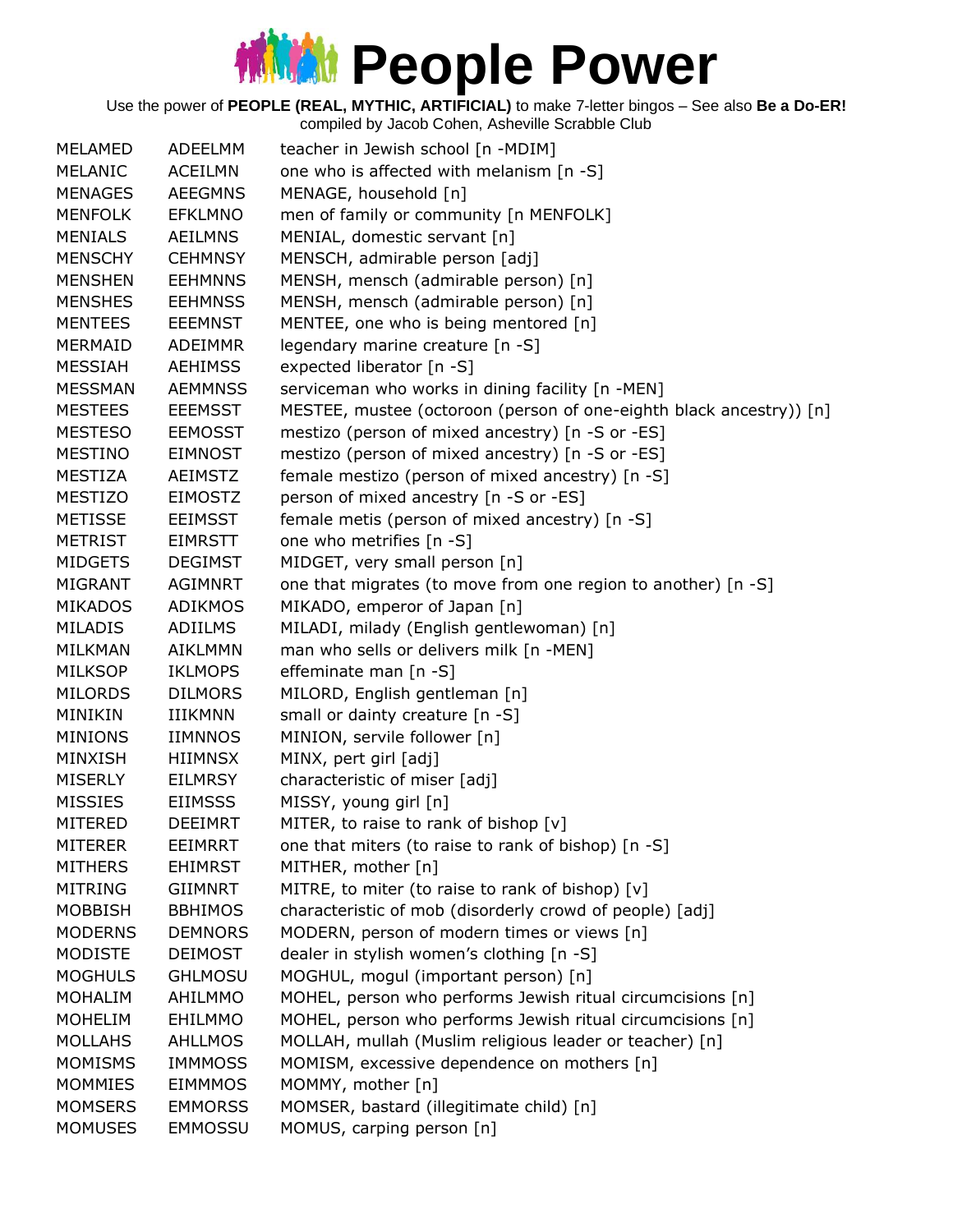Use the power of **PEOPLE (REAL, MYTHIC, ARTIFICIAL)** to make 7-letter bingos – See also **Be a Do-ER!**

| <b>MOMZERS</b> | <b>EMMORSZ</b> | MOMZER, momser (bastard (illegitimate child)) [n]                                  |
|----------------|----------------|------------------------------------------------------------------------------------|
| <b>MONARCH</b> | <b>ACHMNOR</b> | absolute ruler $[n - S]$                                                           |
| <b>MONGOLS</b> | <b>GLMNOOS</b> | MONGOL, person affected with form of mental deficiency [n]                         |
| <b>MONISTS</b> | <b>IMNOSST</b> | MONIST, adherent of monism [n]                                                     |
| <b>MONKERY</b> | <b>EKMNORY</b> | mode of life of monks [n -RIES]                                                    |
| <b>MONKISH</b> | <b>HIKMNOS</b> | pertaining to monks (man who is member of secluded religious order) [adj]          |
| <b>MOPHEAD</b> | <b>ADEHMOP</b> | person with thick shaggy hair [n -S]                                               |
| <b>MOPPETS</b> | <b>EMOPPST</b> | MOPPET, child (young person) [n]                                                   |
| MORONIC        | <b>CIMNOOR</b> | MORON, mentally deficient person [adj]                                             |
| <b>MORTALS</b> | <b>ALMORST</b> | MORTAL, human being [n]                                                            |
| <b>MOTILES</b> | <b>EILMOST</b> | MOTILE, one whose mental imagery consists chiefly of inner feelings of action [n]  |
| <b>MOUJIKS</b> | <b>IJKMOSU</b> | MOUJIK, muzhik (Russian peasant) [n]                                               |
| <b>MOVANTS</b> | <b>AMNOSTV</b> | MOVANT, person who applies to court for favorable ruling [n]                       |
| <b>MUEDDIN</b> | <b>DDEIMNU</b> | muezzin (Muslim crier who calls faithful to prayer) [n -S]                         |
| <b>MUEZZIN</b> | <b>EIMNUZZ</b> | Muslim crier who calls faithful to prayer [n -S]                                   |
| <b>MUGGEES</b> | <b>EEGGMSU</b> | MUGGEE, one who is mugged [n]                                                      |
| <b>MUGGINS</b> | <b>GGIMNSU</b> | stupid or foolish person [n -ES]                                                   |
| <b>MUGHALS</b> | <b>AGHLMSU</b> | MUGHAL, mogul (important person) [n]                                               |
| <b>MUGSHOT</b> | <b>GHMOSTU</b> | photograph of person's face for official records [n -S]                            |
| <b>MULLAHS</b> | AHLLMSU        | MULLAH, Muslim religious leader or teacher [n]                                     |
| <b>MUMSIER</b> | <b>EIMMRSU</b> | MUMSY, maternal (pertaining to or characteristic of mother) [adj]                  |
| <b>MUSTEES</b> | <b>EEMSSTU</b> | MUSTEE, octoroon (person of one-eighth black ancestry) [n]                         |
| <b>MUTANTS</b> | AMNSTTU        | MUTANT, something that undergoes mutation [n]                                      |
| <b>MUZHIKS</b> | <b>HIKMSUZ</b> | MUZHIK, Russian peasant [n]                                                        |
| <b>MUZJIKS</b> | <b>IJKMSUZ</b> | MUZJIK, muzhik (Russian peasant) [n]                                               |
| <b>MYNHEER</b> | <b>EEHMNRY</b> | Dutch title of courtesy for man [n]                                                |
| <b>MYSTICS</b> | <b>CIMSSTY</b> | MYSTIC, one who professes to have had mystical experiences [n]                     |
|                |                | <b>N 7s</b>                                                                        |
| <b>NAIADES</b> | AADEINS        | NAIAD, water nymph [n]                                                             |
| <b>NANNIES</b> | <b>AEINNNS</b> | NANNIE, nanny (children's nurse) [n]                                               |
| <b>NARCIST</b> | <b>ACINRST</b> | one given to narcism [n -S]                                                        |
| <b>NATIONS</b> | <b>AINNOST</b> | NATION, politically organized people who share territory, customs, and history [n] |
| <b>NATIVES</b> | <b>AEINSTV</b> | NATIVE, original inhabitant of area [n]                                            |
| <b>NATURED</b> | ADENRTU        | NATURE, essential qualities of person or thing [adj]                               |
| <b>NATURES</b> | <b>AENRSTU</b> | NATURE, essential qualities of person or thing [n]                                 |
| <b>NAVVIES</b> | <b>AEINSVV</b> | NAVVY, manual laborer [n]                                                          |
| <b>NEATNIK</b> | <b>AEIKNNT</b> | compulsively neat person [n -S]                                                    |
| <b>NEBBISH</b> | <b>BBEHINS</b> | meek person [n -ES]                                                                |
| <b>NEGROID</b> | <b>DEGINOR</b> | member of black race [n -S]                                                        |
| <b>NELLIES</b> | <b>EEILLNS</b> | NELLIE, effeminate male [n]                                                        |
| <b>NEMESIS</b> | <b>EEIMNSS</b> | formidable opponent [n -SES]                                                       |
| <b>NEOCONS</b> | <b>CENNOOS</b> | NEOCON, neoconservative [n]                                                        |
| <b>NEONATE</b> | <b>AEENNOT</b> | newborn child [n -S]                                                               |
| <b>NEPHEWS</b> | <b>EEHNPSW</b> | NEPHEW, son of one's brother or sister [n]                                         |
| <b>NERDIER</b> | <b>DEEINRR</b> | NERDY, socially inept [adj]                                                        |
| <b>NERDISH</b> | <b>DEHINRS</b> | NERD, socially inept person [adj]                                                  |
|                |                |                                                                                    |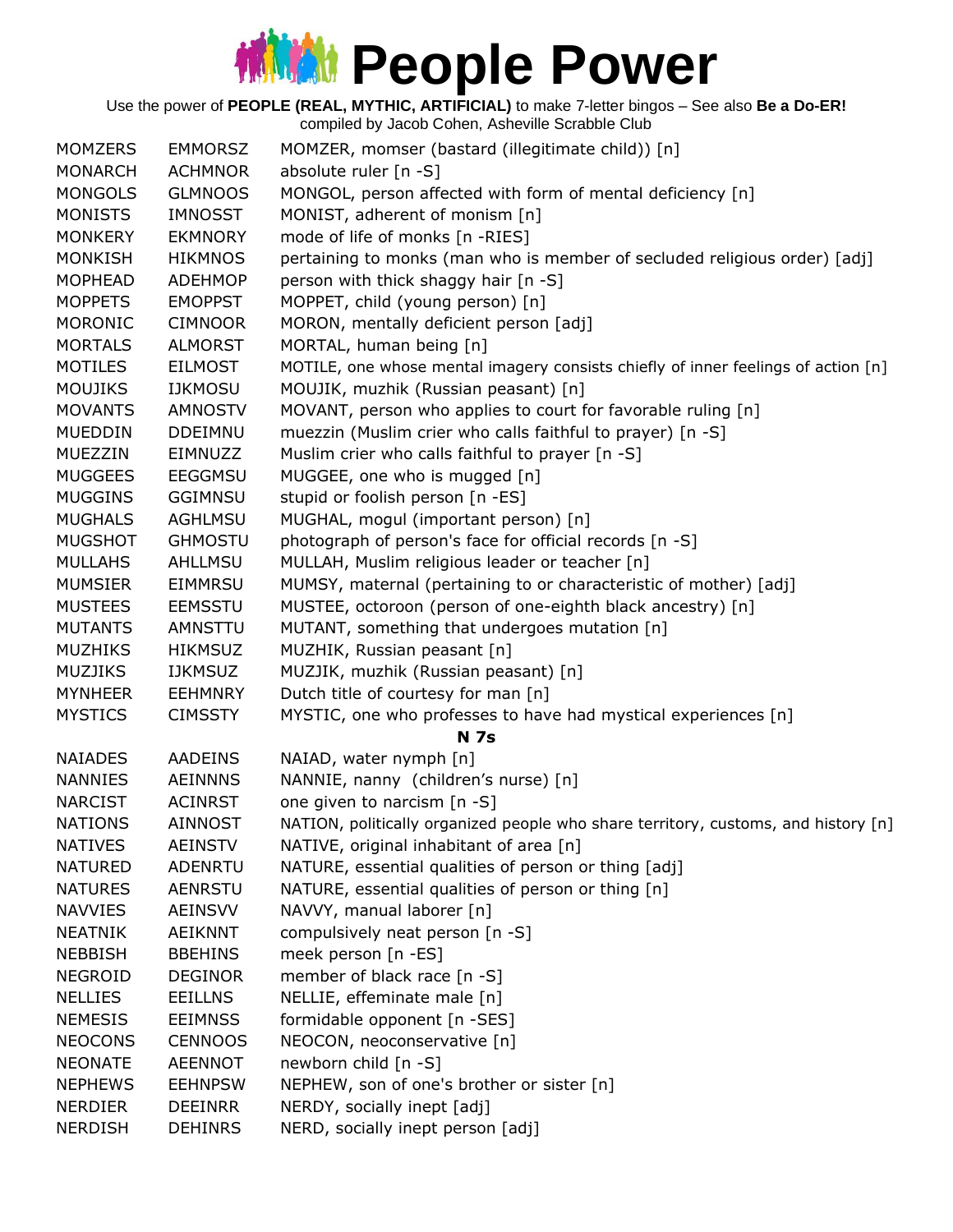Use the power of **PEOPLE (REAL, MYTHIC, ARTIFICIAL)** to make 7-letter bingos – See also **Be a Do-ER!**

| <b>NEREIDS</b> | <b>DEEINRS</b> | NEREID, sea nymph [n]                                                                  |
|----------------|----------------|----------------------------------------------------------------------------------------|
| <b>NESTORS</b> | <b>ENORSST</b> | NESTOR, wise old man [n]                                                               |
| <b>NETIZEN</b> | <b>EEINNTZ</b> | frequent user of Internet [n -S]                                                       |
| <b>NEUTRAL</b> | <b>AELNRTU</b> | one that is impartial [n -S]                                                           |
| <b>NEWBIES</b> | <b>BEEINSW</b> | NEWBIE, newcomer (one that has recently arrived) [n]                                   |
| <b>NEWBORN</b> | <b>BENNORW</b> | recently born infant [n -S]                                                            |
| <b>NEWSBOY</b> | <b>BENOSWY</b> | boy who delivers or sells newspapers [n -S]                                            |
| <b>NEWSIES</b> | <b>EEINSSW</b> | NEWSY, newsboy (boy who delivers or sells newspapers) [n] / NEWSIE [n -S]              |
| <b>NEWSMAN</b> | <b>AEMNNSW</b> | news reporter [n -MEN]                                                                 |
| <b>NIDGETS</b> | <b>DEGINST</b> | NIDGET, idiot [n]                                                                      |
| <b>NIMRODS</b> | <b>DIMNORS</b> | NIMROD, hunter (one that hunts (to pursue for food or sport)) [n]                      |
| <b>NINNIES</b> | <b>EIINNNS</b> | NINNY, fool [n]                                                                        |
| <b>NITWITS</b> | <b>IINSTTW</b> | NITWIT, stupid person [n]                                                              |
| <b>NODDIES</b> | <b>DDEINOS</b> | NODDY, fool [n]                                                                        |
| <b>NOMARCH</b> | <b>ACHMNOR</b> | head of nome $[n -S]$                                                                  |
| <b>NOMINEE</b> | EEIMNNO        | one that is nominated [n -S]                                                           |
| <b>NONBODY</b> | <b>BDNNOOY</b> | person's nonphysical nature [n -DIES]                                                  |
| <b>NONCOMS</b> | <b>CMNNOOS</b> | NONCOM, noncommissioned officer [n]                                                    |
| <b>NONFANS</b> | <b>AFNNNOS</b> | NONFAN, person who is not fan (enthusiast) [n]                                         |
| <b>NONGAYS</b> | <b>AGNNOSY</b> | NONGAY, person who is not homosexual [n]                                               |
| <b>NONHERO</b> | <b>EHNNOOR</b> | antihero (protagonist who is notably lacking in heroic qualities) [n -ES]              |
| <b>NONKINS</b> | IKNNNOS        | NONKIN, ones who are not kin [n]                                                       |
| <b>NONPROS</b> | <b>NNOOPRS</b> | to enter judgment against plaintiff who fails to prosecute [v -ED, -ING, -ES]          |
| <b>NONSUCH</b> | <b>CHNNOSU</b> | nonesuch (person or thing without equal) [n -ES]                                       |
| <b>NORTENO</b> | <b>ENNOORT</b> | inhabitant of northern Mexico [n -S]                                                   |
| <b>NOTABLE</b> | <b>ABELNOT</b> | person of distinction [n -S]                                                           |
| <b>NOVICES</b> | <b>CEINOSV</b> | NOVICE, person new to any field or activity [n]                                        |
| <b>NUDISTS</b> | <b>DINSSTU</b> | NUDIST, advocate of nudism (practice of going nude) [n]                                |
| <b>NUDNICK</b> | CDIKNNU        | nudnik (annoying person) [n -S]                                                        |
| <b>NUDNIKS</b> | <b>DIKNNSU</b> | NUDNIK, annoying person [n]                                                            |
| <b>NUNCIOS</b> | <b>CINNOSU</b> | NUNCIO, ambassador from pope [n]                                                       |
| <b>NUNCLES</b> | <b>CELNNSU</b> | NUNCLE, uncle (brother of one's father or mother) [n]                                  |
| <b>NUNLIKE</b> | <b>EIKLNNU</b> | resembling nun (woman belonging to religious order) [adj]                              |
| <b>NUNNISH</b> | <b>HINNNSU</b> | of, pertaining to, or characteristic of nun (woman belonging to religious order) [adj] |
| <b>NURSING</b> | GINNRSU        | profession of one who nurses [n -S]                                                    |
| <b>NUTCASE</b> | <b>ACENSTU</b> | crazy person $[n - S]$                                                                 |
| <b>NUTJOBS</b> | <b>BJNOSTU</b> | NUTJOB, crazy person [n]                                                               |
| <b>NYMPHAL</b> | <b>AHLMNPY</b> | NYMPH, female spirit [adj]                                                             |
| <b>NYMPHET</b> | <b>EHMNPTY</b> | young nymph [n -S]                                                                     |
| <b>NYMPHOS</b> | <b>HMNOPSY</b> | woman obsessed by sexual desire [n]                                                    |
|                |                | 0 7s                                                                                   |
| <b>OARSMAN</b> | <b>AAMNORS</b> | person who rows boat [n -MEN]                                                          |
| <b>OBLATES</b> | <b>ABELOST</b> | OBLATE, layman residing in monastery [n]                                               |
| OBLIGEE        | <b>BEEGILO</b> | one that is obliged [n -S]                                                             |
| <b>OBOISTS</b> | <b>BIOOSST</b> | OBOIST, one who plays oboe [n]                                                         |
| <b>OCULIST</b> | <b>CILOSTU</b> | physician who treats diseases of eye [n -S]                                            |
|                |                |                                                                                        |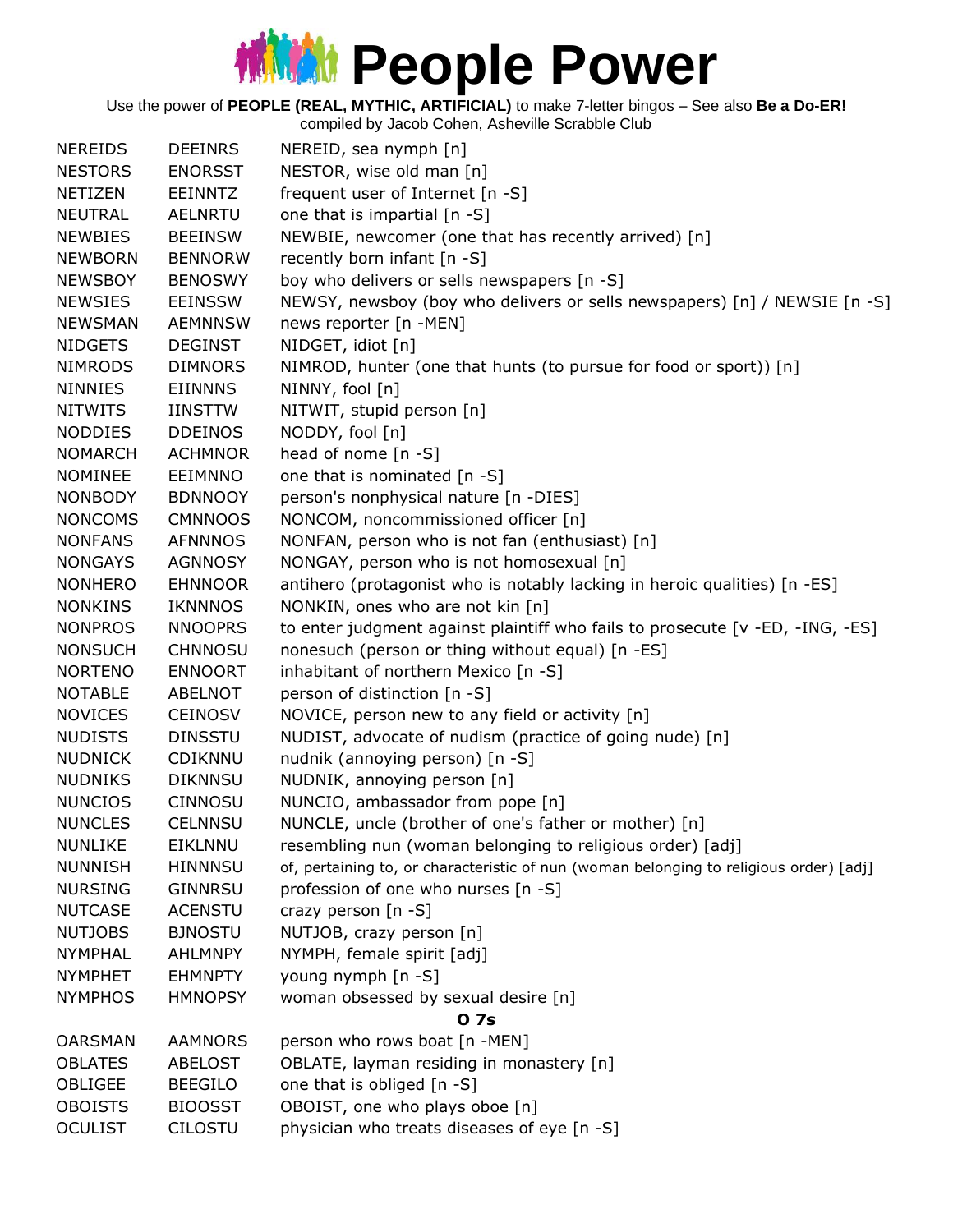|                |                | complica by sacob Conch, Ashcville Octabbie Oldb                                           |
|----------------|----------------|--------------------------------------------------------------------------------------------|
| <b>ODALISK</b> | <b>ADIKLOS</b> | female slave in harem [n -S]                                                               |
| ODDBALL        | <b>ABDDLLO</b> | eccentric person [n -S]                                                                    |
| <b>OFFCAST</b> | <b>ACFFOST</b> | castoff (discarded person or thing) [n -S]                                                 |
| <b>OFFEREE</b> | <b>EEEFFOR</b> | one to whom offer is made [n -S]                                                           |
| <b>OGREISH</b> | <b>EGHIORS</b> | resembling ogre (monster (strange or terrifying creature)) [adj]                           |
| <b>OGREISM</b> | <b>EGIMORS</b> | state of being ogreish (resembling ogre (monster (strange or terrifying creature))) [n -S] |
| <b>OGRISMS</b> | <b>GIMORSS</b> | OGRISM, ogreism (state of being ogreish (resembling ogre (monster))) [n]                   |
| <b>OLDSTER</b> | <b>DELORST</b> | old person [n -S]                                                                          |
| <b>OLOGIST</b> | <b>GILOOST</b> | expert in particular ology [n -S]                                                          |
| <b>ONANIST</b> | <b>AINNOST</b> | one who practices onanism [n -S]                                                           |
| <b>ONBOARD</b> | <b>ABDNOOR</b> | to train new worker [v -ED, -ING, -S]                                                      |
| <b>ONESELF</b> | <b>EEFLNOS</b> | person's self [pron]                                                                       |
| <b>ONOMAST</b> | <b>AMNOOST</b> | person who studies proper names [n -S]                                                     |
| <b>OPERANT</b> | <b>AENOPRT</b> | one that operates (to perform function) [n -S]                                             |
| OPPIDAN        | <b>ADINOPP</b> | townsman [n -S]                                                                            |
| <b>OPTIMES</b> | <b>EIMOPST</b> | OPTIME, honor student in mathematics at Cambridge University [n]                           |
| <b>ORACLES</b> | <b>ACELORS</b> | ORACLE, person through whom deity is believed to speak [n]                                 |
| <b>ORALIST</b> | <b>AILORST</b> | advocate of oralism (use of oral methods of teaching deaf) [n -S]                          |
| <b>ORATRIX</b> | <b>AIORRTX</b> | female orator (one that orates (to speak formally)) [n -ICES]                              |
| <b>ORDERLY</b> | <b>DELORRY</b> | male attendant (one who attends (to be present at) to needs of another) [n -LIES]          |
| ORGIAST        | <b>AGIORST</b> | one who participates in orgy [n -S]                                                        |
| <b>ORISHAS</b> | <b>AHIORSS</b> | ORISHA, Yoruba deity [n]                                                                   |
| <b>ORPHANS</b> | <b>AHNOPRS</b> | ORPHAN, to deprive of both parents [v]                                                     |
| <b>OSTIARY</b> | <b>AIORSTY</b> | doorkeeper at church [n -RIES]                                                             |
| <b>OURSELF</b> | <b>EFLORSU</b> | myself-used in formal or regal contexts [pron]                                             |
| <b>OUTCALL</b> | <b>ACLLOTU</b> | house call by professional person [n -S]                                                   |
| <b>OUTMANS</b> | <b>AMNOSTU</b> | OUTMAN, to surpass in manpower [v]                                                         |
| <b>OUTPOST</b> | <b>OOPSTTU</b> | body of troops stationed at distance from main body [n -S]                                 |
| <b>OVERDOG</b> | <b>DEGOORV</b> | one that is dominant or victorious [n -S]                                                  |
| <b>OVERMAN</b> | <b>AEMNORV</b> | foreman (man who supervises workers) [n MEN]                                               |
| <b>OXHERDS</b> | <b>DEHORSX</b> | OXHERD, one who tends oxen [n]                                                             |
|                |                | <b>P</b> 7s                                                                                |
| <b>PACHUCO</b> | <b>ACCHOPU</b> | flashy Mexican-American youth [n -S]                                                       |
| <b>PACKMAN</b> | <b>AACKMNP</b> | peddler (one that peddles (to travel about selling wares)) [n -MEN]                        |
| <b>PADRONA</b> | <b>AADNOPR</b> | female boss or employer [n -S]                                                             |
| <b>PADRONE</b> | <b>ADENOPR</b> | master or boss [n -S or -NI]                                                               |
| <b>PADSHAH</b> | <b>AADHHPS</b> | padishah (sovereign) [n -S]                                                                |
| <b>PAESANO</b> | <b>AAENOPS</b> | fellow countryman [n -S or -NI]                                                            |
| <b>PAESANS</b> | <b>AAENPSS</b> | PAESAN, paesano (fellow countryman) [n]                                                    |
| PAISANA        | <b>AAAINPS</b> | female compatriot [n -S]                                                                   |
| PAISANO        | <b>AAINOPS</b> | fellow countryman [n -S]                                                                   |
| <b>PAISANS</b> | <b>AAINPSS</b> | PAISAN, paisano (fellow countryman) [n]                                                    |
| <b>PAKEHAS</b> | <b>AAEHKPS</b> | PAKEHA, person who is not of Maori descent [n]                                             |
| PALADIN        | AADILNP        | knightly champion [n -S]                                                                   |
| <b>PALIKAR</b> | <b>AAIKLPR</b> | Greek soldier [n -S]                                                                       |
| PALLIER        | AEILLPR        | PALLY, marked by close friendship [adj]                                                    |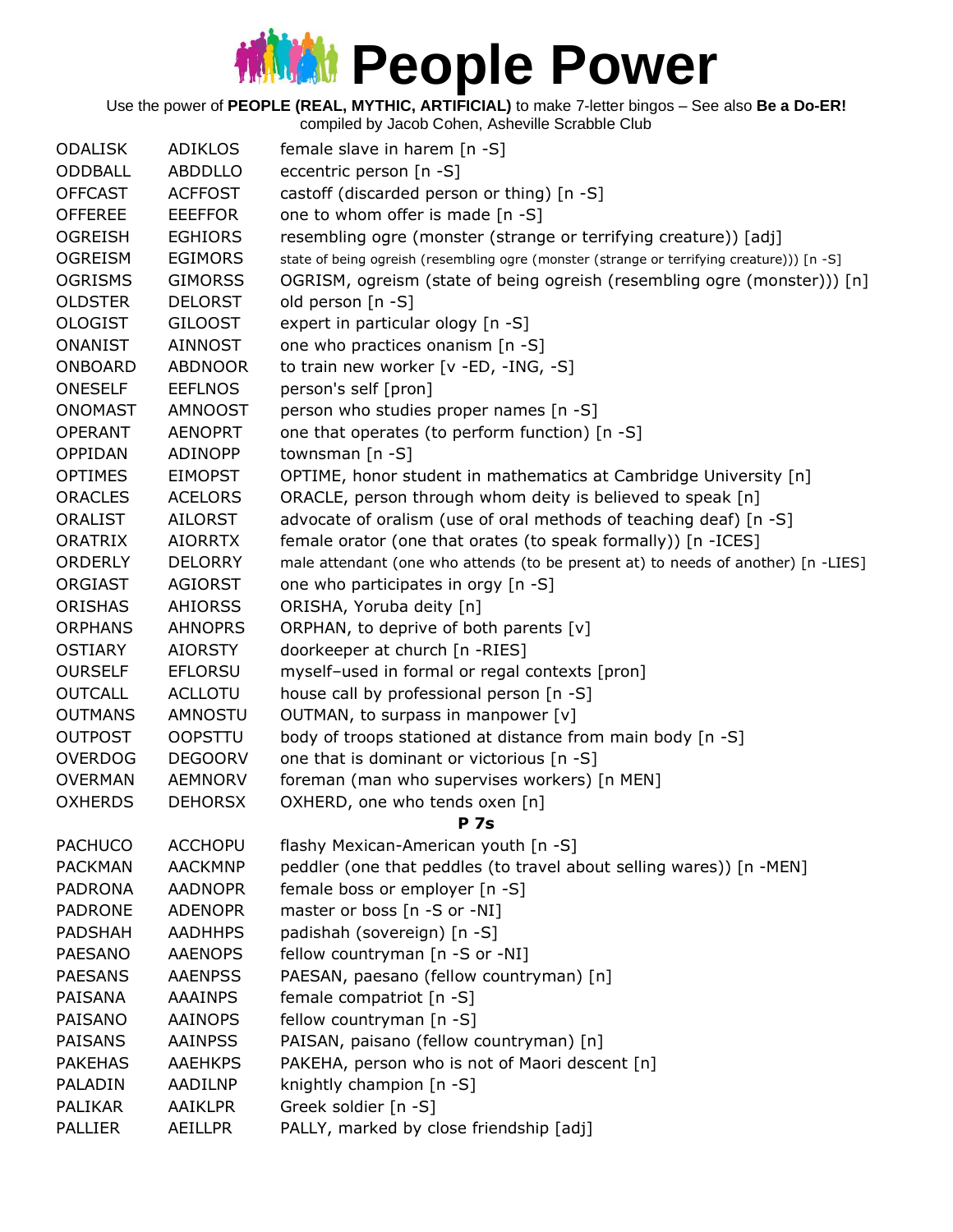Use the power of **PEOPLE (REAL, MYTHIC, ARTIFICIAL)** to make 7-letter bingos – See also **Be a Do-ER!**

| <b>PALLING</b>  | <b>AGILLNP</b> | PAL, to associate as friends [v] / PALL, to become insipid [v]                 |
|-----------------|----------------|--------------------------------------------------------------------------------|
| <b>PALMERS</b>  | <b>AELMPRS</b> | PALMER, religious pilgrim [n]                                                  |
| <b>PALMIST</b>  | <b>AILMPST</b> | fortune-teller [n -S]                                                          |
| <b>PALSHIP</b>  | <b>AHILPPS</b> | relation existing between close friends [n -S]                                 |
| <b>PALSIER</b>  | <b>AEILPRS</b> | PALSY, friendly in way that is not proper or sincere [adj]                     |
| <b>PAMPEAN</b>  | <b>AAEMNPP</b> | native of pampas [n -S]                                                        |
| <b>PANDITS</b>  | <b>ADINPST</b> | PANDIT, wise or learned man in India [n]                                       |
| <b>PANNIST</b>  | <b>AINNPST</b> | person who plays steel drum [n -S]                                             |
| <b>PAPALLY</b>  | AALLPPY        | PAPAL, pertaining to pope (head of Roman Catholic Church) [adv]                |
| PAPHIAN         | <b>AAHINPP</b> | prostitute [n -S]                                                              |
| <b>PAPOOSE</b>  | <b>AEOOPPS</b> | Native American baby [n -S]                                                    |
| <b>PARENTS</b>  | <b>AENPRST</b> | PARENT, to exercise functions of parent (father or mother) [v]                 |
| <b>PARETIC</b>  | <b>ACEIPRT</b> | one affected with paresis [n -S]                                               |
| <b>PAROLEE</b>  | <b>AEELOPR</b> | one who is paroled [n -S]                                                      |
| <b>PARSONS</b>  | <b>ANOPRSS</b> | PARSON, clergyman [n]                                                          |
| <b>PARTNER</b>  | <b>AENPRRT</b> | to associate with in some activity of common interest [v -ED, -ING, -S]        |
| <b>PARVENU</b>  | <b>AENPRUV</b> | one who has suddenly risen above his class [n -S]                              |
| <b>PASTORS</b>  | <b>AOPRSST</b> | PASTOR, to serve as spiritual overseer of [v]                                  |
| PATIENT         | AEINPTT        | one who is under medical treatment [n -S]                                      |
| <b>PATRIOT</b>  | <b>AIOPRTT</b> | one who loves his country [n -S]                                               |
| <b>PATRONS</b>  | <b>ANOPRST</b> | PATRON, regular customer [n]                                                   |
| <b>PATROON</b>  | <b>ANOOPRT</b> | landowner granted manorial rights under old Dutch law [n -S]                   |
| <b>PATSIES</b>  | <b>AEIPSST</b> | PATSY, person who is easily fooled [n]                                         |
| <b>PAWNEES</b>  | <b>AEENPSW</b> | PAWNEE, one to whom something is pawned [n]                                    |
| <b>PAYNIMS</b>  | AIMNPSY        | PAYNIM, pagan (follower of polytheistic religion) [n]                          |
| PEASANT         | <b>AAENPST</b> | person of inferior social rank [n -S]                                          |
| <b>PEDAGOG</b>  | <b>ADEGGOP</b> | teacher (one that teaches (to impart knowledge or skill to)) [n -S]            |
| <b>PEDANTS</b>  | <b>ADENPST</b> | PEDANT, one who flaunts his knowledge [n]                                      |
| <b>PEERAGE</b>  | <b>AEEEGPR</b> | rank of nobleman [n -S]                                                        |
| <b>PEERESS</b>  | <b>EEEPRSS</b> | noblewoman [n -ES]                                                             |
| <b>PEEWEES</b>  | <b>EEEEPSW</b> | PEEWEE, unusually small person or thing [n]                                    |
| <b>PELOTON</b>  | <b>ELNOOPT</b> | main body of riders in bicycle race [n -S]                                     |
| <b>PENATES</b>  | <b>AEENPST</b> | Roman gods of household [n]                                                    |
| PENNAME         | <b>AEEMNNP</b> | name used by author instead of his real name [n -S]                            |
| <b>PEONAGE</b>  | <b>AEEGNOP</b> | condition of being peon (unskilled laborer) [n -S]                             |
| PEONISM         | <b>EIMNOPS</b> | peonage (condition of being peon (unskilled laborer)) [n -S]                   |
| <b>PEOPLED</b>  | <b>DEELOPP</b> | PEOPLE, to furnish with inhabitants $[v]$                                      |
| <b>PEOPLES</b>  | <b>EELOPPS</b> | PEOPLE, to furnish with inhabitants [v]                                        |
| <b>PERDUES</b>  | <b>DEEPRSU</b> | PERDUE, soldier sent on dangerous mission [n]                                  |
| <b>PERITUS</b>  | <b>EIPRSTU</b> | expert theologian [n -TI]                                                      |
| <b>PERSONA</b>  | <b>AENOPRS</b> | character in literary work [n -E, -S] / public role that person assumes [n -S] |
| <b>PERSONS</b>  | <b>ENOPRSS</b> | PERSON, human being [n]                                                        |
| <b>PHALLIST</b> | AHILLPST       | one who practices phallism [n -S]                                              |
| PHANTOM         | <b>AHMNOPT</b> | something existing in appearance only [n -S]                                   |
| PHARAOH         | <b>AAHHOPR</b> | ruler of ancient Egypt [n -S]                                                  |
| <b>PHENOMS</b>  | <b>EHMNOPS</b> | PHENOM, person of extraordinary ability or promise [n]                         |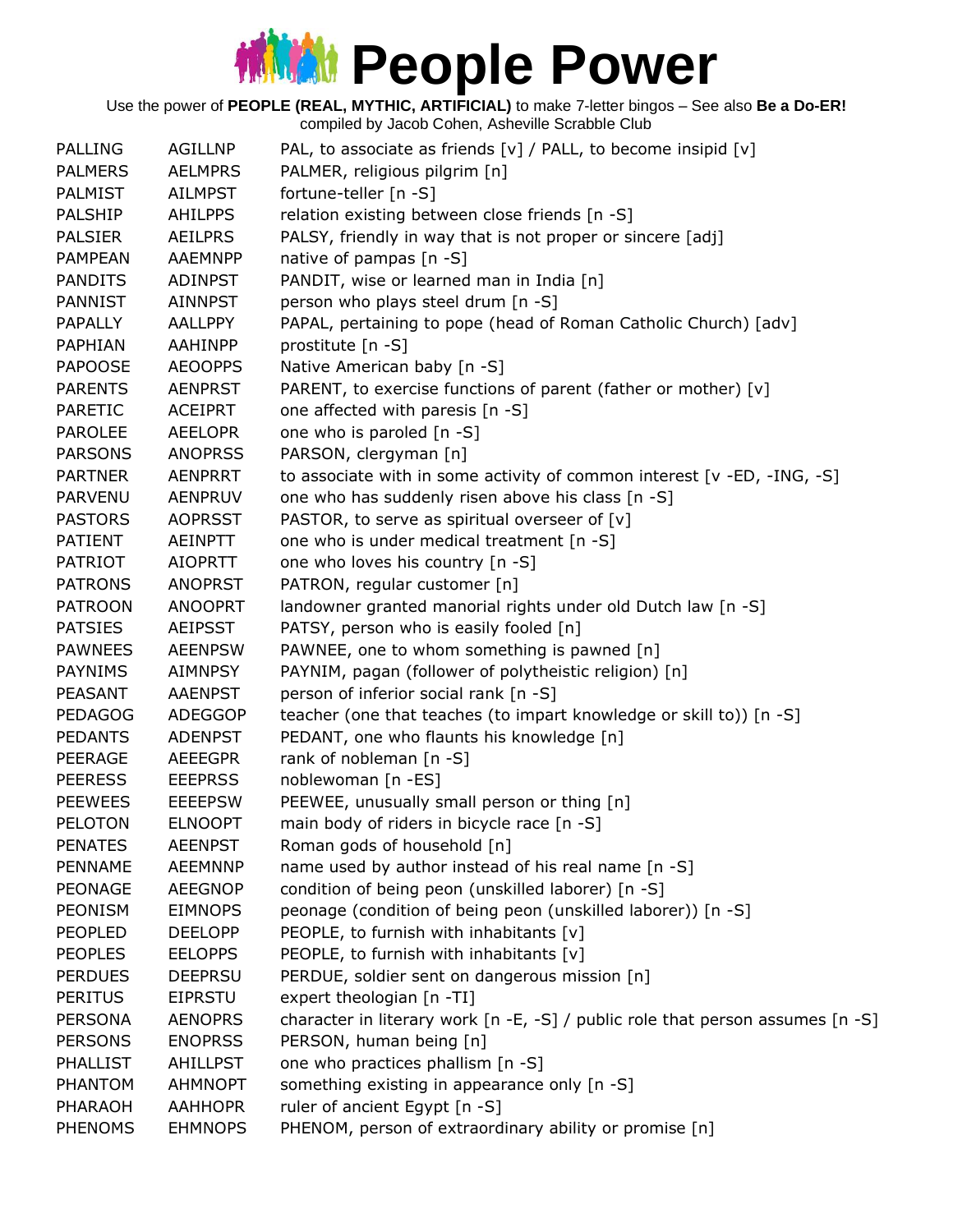Use the power of **PEOPLE (REAL, MYTHIC, ARTIFICIAL)** to make 7-letter bingos – See also **Be a Do-ER!**

| <b>PHOBICS</b> | <b>BCHIOPS</b> | PHOBIC, one affected with phobia [n]                                                               |
|----------------|----------------|----------------------------------------------------------------------------------------------------|
| <b>PHOTOGS</b> | <b>GHOOPST</b> | PHOTOG, one who takes photographs [n]                                                              |
| <b>PHRATRY</b> | <b>AHPRRTY</b> | tribal unit among primitive peoples [n -RIES]                                                      |
| <b>PIANIST</b> | <b>AIINPST</b> | one who plays piano [n -S]                                                                         |
| <b>PICARAS</b> | <b>AACIPRS</b> | PICARA, female picaro (vagabond) [n]                                                               |
| <b>PICAROS</b> | <b>ACIOPRS</b> | PICARO, vagabond [n]                                                                               |
| PIERROT        | <b>EIOPRRT</b> | clown [n -S]                                                                                       |
| <b>PIETIST</b> | <b>EIIPSTT</b> | pious person [n -S]                                                                                |
| PIGMIES        | <b>EGIIMPS</b> | PIGMY, pygmy (small person (human being)) [n]                                                      |
| PIGSNEY        | <b>EGINPSY</b> | darling (much-loved person) [n -S]                                                                 |
| PIKEMAN        | AEIKMNP        | soldier armed with pike [n -MEN]                                                                   |
| PILGRIM        | <b>GIILMPR</b> | traveler or wanderer [n -S]                                                                        |
| <b>PILLOCK</b> | <b>CIKLLOP</b> | stupid person [n -S]                                                                               |
| PIMPING        | <b>GIIMNPP</b> | practice of soliciting clients for prostitute [n -S] / PIMP, to solicit clients for prostitute [v] |
| <b>PINKOES</b> | <b>EIKNOPS</b> | PINKO, person who holds somewhat radical political views [n]                                       |
| <b>PISSANT</b> | <b>AINPSST</b> | offensive word [n -S]                                                                              |
| <b>PITMANS</b> | <b>AIMNPST</b> | PITMAN, mine worker [n]                                                                            |
| <b>PIXYISH</b> | <b>HIIPSXY</b> | PIXY, playfully mischievous fairy or elf [adj]                                                     |
| <b>PLAYBOY</b> | <b>ABLOPYY</b> | man devoted to pleasurable activities [n -S]                                                       |
| <b>PLEDGEE</b> | <b>DEEEGLP</b> | one to whom something is pledged [n -S]                                                            |
| <b>PLEIADS</b> | <b>ADEILPS</b> | PLEIAD, group of seven illustrious persons [n]                                                     |
| <b>PLENIST</b> | <b>EILNPST</b> | advocate of plenism (doctrine that space is fully occupied by matter) [n -S]                       |
| <b>PLOWBOY</b> | <b>BLOOPWY</b> | boy who leads plow team [n -S]                                                                     |
| <b>PLOWMAN</b> | <b>ALMNOPW</b> | man who plows [n -MEN]                                                                             |
| <b>PNEUMAS</b> | <b>AEMNPSU</b> | PNEUMA, soul or spirit [n]                                                                         |
| <b>PODESTA</b> | <b>ADEOPST</b> | Italian magistrate [n -S]                                                                          |
| <b>POETESS</b> | <b>EEOPSST</b> | female poet (one who writes poems) [n -ES]                                                         |
| <b>POLLEES</b> | <b>EELLOPS</b> | POLLEE, one who is polled [n]                                                                      |
| <b>POLLIST</b> | <b>ILLOPST</b> | poller (one that polls (to question for purpose of surveying public opinion)) [n -S]               |
| <b>POLOIST</b> | <b>ILOOPST</b> | polo player [n -S]                                                                                 |
| <b>PONCING</b> | <b>CGINNOP</b> | PONCE, to pimp (to solicit clients for prostitute) [v]                                             |
| <b>PONTIFF</b> | <b>FFINOPT</b> | pope or bishop [n -S]                                                                              |
| <b>POOBAHS</b> | <b>ABHOOPS</b> | POOBAH, influential person [n]                                                                     |
| <b>POPEDOM</b> | <b>DEMOOPP</b> | office of pope (head of Roman Catholic Church) [n -S]                                              |
| <b>POPSIES</b> | <b>EIOPPSS</b> | POPSIE, popsy (girlfriend) [n] / POPSY, girlfriend [n]                                             |
| <b>PORCINE</b> | <b>CEINOPR</b> | pertaining to swine (contemptible person) [adj]                                                    |
| <b>POSTBOY</b> | <b>BOOPSTY</b> | boy who carries mail [n -S]                                                                        |
| <b>POSTDOC</b> | <b>CDOOPST</b> | one engaged in postdoctoral study [n -S]                                                           |
| <b>POSTIES</b> | <b>EIOPSST</b> | POSTIE, letter carrier [n]                                                                         |
| <b>POSTMAN</b> | <b>AMNOPST</b> | mailman (man who carries and delivers mail) [n -MEN]                                               |
| <b>POTBOYS</b> | <b>BOOPSTY</b> | POTBOY, boy who serves customers in tavern [n]                                                     |
| <b>POTHEAD</b> | <b>ADEHOPT</b> | one who smokes marijuana [n -S]                                                                    |
| PREEMIE        | <b>EEEIMPR</b> | infant born prematurely [n -S]                                                                     |
| <b>PREFECT</b> | <b>CEEFPRT</b> | ancient Roman official [n -S]                                                                      |
| <b>PRELACY</b> | <b>ACELPRY</b> | office of prelate (high-ranking clergyman) [n -CIES]                                               |
| <b>PRELATE</b> | <b>AEELPRT</b> | high-ranking clergyman [n -S]                                                                      |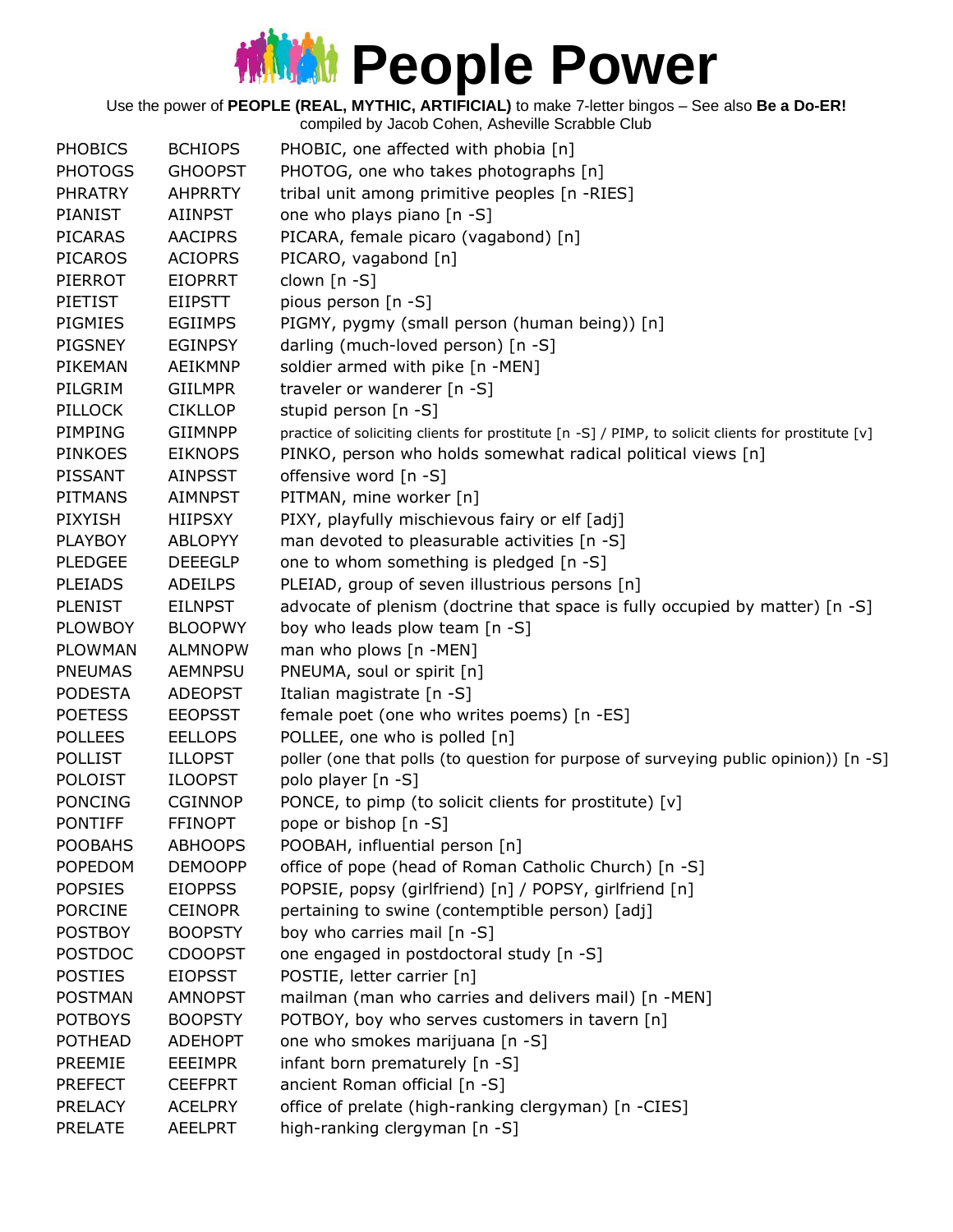Use the power of **PEOPLE (REAL, MYTHIC, ARTIFICIAL)** to make 7-letter bingos – See also **Be a Do-ER!**

| <b>PREMEDS</b> | <b>DEEMPRS</b> | PREMED, student preparing for study of medicine [n]                         |
|----------------|----------------|-----------------------------------------------------------------------------|
| <b>PREMIER</b> | <b>EEIMPRR</b> | prime minister [n -S]                                                       |
| <b>PREMIES</b> | <b>EEIMPRS</b> | PREMIE, preemie (infant born prematurely) [n]                               |
| <b>PREPPIE</b> | <b>EEIPPPR</b> | one who preps [n -S]                                                        |
| <b>PRESTER</b> | <b>EEPRRST</b> | priest [n -S]                                                               |
| <b>PRETEEN</b> | <b>EEENPRT</b> | child under age of thirteen [n -S]                                          |
| <b>PRETERM</b> | <b>EEMPRRT</b> | child born prematurely [n -S]                                               |
| <b>PREXIES</b> | <b>EEIPRSX</b> | PREXY, president [n]                                                        |
| <b>PRIESTS</b> | <b>EIPRSST</b> | PRIEST, to ordain as priest (one authorized to perform religious rites) [v] |
| <b>PRINCES</b> | <b>CEINPRS</b> | PRINCE, non-reigning male member of royal family [n]                        |
| <b>PRINCOX</b> | <b>CINOPRX</b> | princock (coxcomb (conceited dandy)) [n -ES]                                |
| <b>PRIVATE</b> | <b>AEIPRTV</b> | soldier of lower rank [n -S]                                                |
| <b>PROBAND</b> | <b>ABDNOPR</b> | one whose reactions or responses are studied [n -S]                         |
| <b>PRODIGY</b> | <b>DGIOPRY</b> | child having exceptional talent or ability [n -GIES]                        |
| <b>PROETTE</b> | <b>EEOPRTT</b> | female professional athlete [n -S]                                          |
| <b>PROPHET</b> | <b>EHOPPRT</b> | one who predicts [n -S]                                                     |
| <b>PROPMAN</b> | <b>AMNOPPR</b> | man in charge of stage properties [n -MEN]                                  |
| <b>PROSSES</b> | <b>EOPRSSS</b> | PROSS, prostitute [n]                                                       |
| <b>PROSSIE</b> | <b>EIOPRSS</b> | prostitute [n -S]                                                           |
| <b>PROSTIE</b> | <b>EIOPRST</b> | prostitute [n -S]                                                           |
| <b>PROTEGE</b> | <b>EEGOPRT</b> | one whose career is promoted by influential person [n -S]                   |
| <b>PROTEUS</b> | <b>EOPRSTU</b> | one that readily changes his appearance or principles [n -ES]               |
| <b>PROVOST</b> | <b>OOPRSTV</b> | high-ranking university official [n -S]                                     |
| <b>PROXIES</b> | <b>EIOPRSX</b> | PROXY, person authorized to act for or [n]                                  |
| <b>PSEUDOS</b> | <b>DEOPSSU</b> | PSEUDO, pseud (person pretending to be intellectual) [n]                    |
| <b>PSYCHES</b> | <b>CEHPSSY</b> | PSYCHE, mental structure of person [n]                                      |
| <b>PSYCHIC</b> | <b>CCHIPSY</b> | one sensitive to extrasensory phenomena [n -S]                              |
| <b>PSYCHOS</b> | <b>CHOPSSY</b> | PSYCHO, mentally unstable person [n]                                        |
| <b>PUBLICS</b> | <b>BCILPSU</b> | PUBLIC, community or people as whole [n]                                    |
| <b>PUERILE</b> | EEILPRU        | childish (resembling child (young person)) [adj]                            |
| <b>PUISNES</b> | <b>EINPSSU</b> | PUISNE, one of lesser rank [n]                                              |
| <b>PUNDITS</b> | <b>DINPSTU</b> | PUNDIT, Hindu scholar [n]                                                   |
| <b>PUPPETS</b> | <b>EPPPSTU</b> | PUPPET, small figure, as of person or animal, manipulated by hand [n]       |
| <b>PURISTS</b> | <b>IPRSSTU</b> | PURIST, one who practices purism [n]                                        |
| <b>PURITAN</b> | AINPRTU        | rigorously moral or religious person [n -S]                                 |
| <b>PYGMEAN</b> | <b>AEGMNPY</b> | PYGMY, small person (human being) [adj]                                     |
| <b>PYGMIES</b> | <b>EGIMPSY</b> | PYGMY, small person (human being) [n]                                       |
| PYGMOID        | <b>DGIMOPY</b> | PYGMY, small person (human being) [adj]                                     |
| <b>PYKNICS</b> | <b>CIKNPSY</b> | PYKNIC, person having broad, stocky build [n]                               |
|                |                | Q 7s                                                                        |
| QUEENED        | DEEENQU        | QUEEN, to make queen (female monarch) of [v]                                |
| QUEENLY        | <b>EELNQUY</b> | of or befitting queen [adj -LIER, -LIEST]                                   |
| QUERIDA        | ADEIQRU        | female sweetheart [n -S]                                                    |
| QUERIST        | <b>EIQRSTU</b> | one who queries [n -S]                                                      |
| QUIXOTE        | <b>EIOQTUX</b> | quixotic person [n -S]                                                      |
| QUORUMS        | <b>MOQRSUU</b> | QUORUM, particularly chosen group [n]                                       |
|                |                |                                                                             |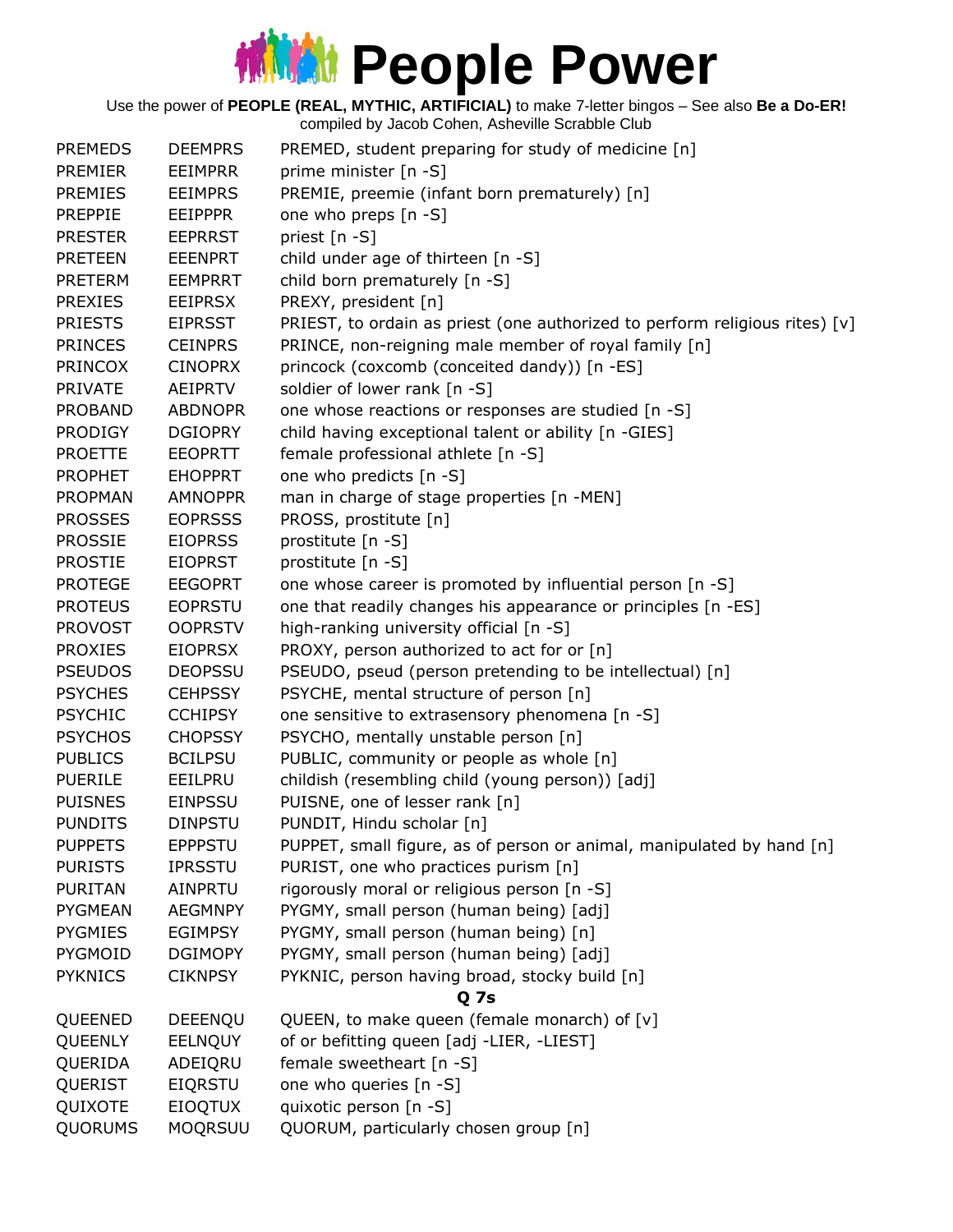Use the power of **PEOPLE (REAL, MYTHIC, ARTIFICIAL)** to make 7-letter bingos – See also **Be a Do-ER!** compiled by Jacob Cohen, Asheville Scrabble Club

**R 7s**

| <b>RABBIES</b> | ABBEIRS        | RABBI, Jewish spiritual leader [n]                               |
|----------------|----------------|------------------------------------------------------------------|
| <b>RABBINS</b> | <b>ABBINRS</b> | RABBIN, rabbi (Jewish spiritual leader) [n]                      |
| <b>RABBINS</b> | ABBINRS        | RABBIN, rabbi [n]                                                |
| <b>RACISTS</b> | <b>ACIRSST</b> | RACIST, advocate of racism (doctrine of racial superiority) [n]  |
| <b>RAILMAN</b> | <b>AAILMNR</b> | railroad employee [n -MEN]                                       |
| <b>RANDIES</b> | <b>ADEINRS</b> | RANDY, rude person [n]                                           |
| <b>RAPISTS</b> | <b>AIPRSST</b> | RAPIST, one who rapes [n]                                        |
| <b>RASCALS</b> | <b>AACLRSS</b> | RASCAL, unscrupulous or dishonest person [n]                     |
| <b>RATBAGS</b> | <b>AABGRST</b> | RATBAG, eccentric or disagreeable person [n]                     |
| <b>RATFINK</b> | AFIKNRT        | contemptible person [n -S]                                       |
| <b>REALIST</b> | AEILRST        | one who is concerned with fact or reality [n -S]                 |
| <b>RECLUSE</b> | <b>CEELRSU</b> | one who lives in solitude and seclusion [n -S]                   |
| <b>REDCAPS</b> | <b>ACDEPRS</b> | REDCAP, porter [n]                                               |
| <b>REDCOAT</b> | <b>ACDEORT</b> | British soldier during American Revolution [n -S]                |
| <b>REDHEAD</b> | <b>ADDEEHR</b> | person with red hair [n -S]                                      |
| <b>REEDMAN</b> | <b>ADEEMNR</b> | one who plays reed instrument [n -MEN]                           |
| <b>REFEREE</b> | <b>EEEEFRR</b> | to supervise play in certain sports [v -D, -ING, -S]             |
| <b>REFUGEE</b> | <b>EEEFGRU</b> | one who flees for safety [n -S]                                  |
| <b>REGENCY</b> | <b>CEEGNRY</b> | office of regent (one who rules in place of sovereign) [n -CIES] |
| <b>REGENTS</b> | <b>EEGNRST</b> | REGENT, one who rules in place of sovereign [n]                  |
| REGINAE        | AEEGINR        | REGINA, queen [n]                                                |
| <b>REGINAL</b> | AEGILNR        | REGINA, queen [adj]                                              |
| <b>REGINAS</b> | <b>AEGINRS</b> | REGINA, queen [n]                                                |
| <b>REGULAR</b> | <b>AEGLRRU</b> | habitual customer [n -S]                                         |
| <b>RESCUEE</b> | <b>CEEERSU</b> | one that is rescued [n -S]                                       |
| <b>RESTAFF</b> | <b>AEFFRST</b> | to staff again [v -ED, -ING, -S]                                 |
| <b>RETEAMS</b> | <b>AEEMRST</b> | RETEAM, to team again [v]                                        |
| <b>RETIREE</b> | EEEIRRT        | one who has retired from his vocation [n -S]                     |
| <b>REVUIST</b> | <b>EIRSTUV</b> | writer of revues [n -S]                                          |
| <b>RIBALDS</b> | ABDILRS        | RIBALD, one who uses crude language [n]                          |
| <b>ROADIES</b> | ADEIORS        | ROADIE, person who works for traveling entertainers [n]          |
| <b>ROBBERY</b> | <b>BBEORRY</b> | act of one who robs [n -RIES]                                    |
| <b>ROBOTIC</b> | <b>BCIOORT</b> | ROBOT, humanlike machine that performs various functions [adj]   |
| <b>ROBOTRY</b> | <b>BOORRTY</b> | science of robots [n -RIES]                                      |
| <b>RODSMAN</b> | <b>ADMNORS</b> | rodman (surveyor's assistant) [n -MEN]                           |
| <b>RONIONS</b> | <b>INNOORS</b> | RONION, mangy animal or person [n]                               |
| <b>RONYONS</b> | <b>NNOORSY</b> | RONYON, ronion (mangy animal or person) [n]                      |
| <b>ROOKIES</b> | <b>EIKOORS</b> | ROOKIE, novice (person new to any field or activity) [n]         |
| <b>ROOMIES</b> | <b>EIMOORS</b> | ROOMIE, roommate [n]                                             |
| <b>ROTTERS</b> | <b>EORRSTT</b> | ROTTER, scoundrel [n]                                            |
| ROWDIES        | <b>DEIORSW</b> | ROWDY, rowdy person [n]                                          |
| <b>ROZZERS</b> | <b>EORRSZZ</b> | ROZZER, policeman [n]                                            |
| <b>RUDESBY</b> | <b>BDERSUY</b> | rude person [n -BIES]                                            |
| <b>RUFFIAN</b> | AFFINRU        | tough, lawless person [n -S]                                     |
| <b>RUGRATS</b> | AGRRSTU        | RUGRAT, young child [n]                                          |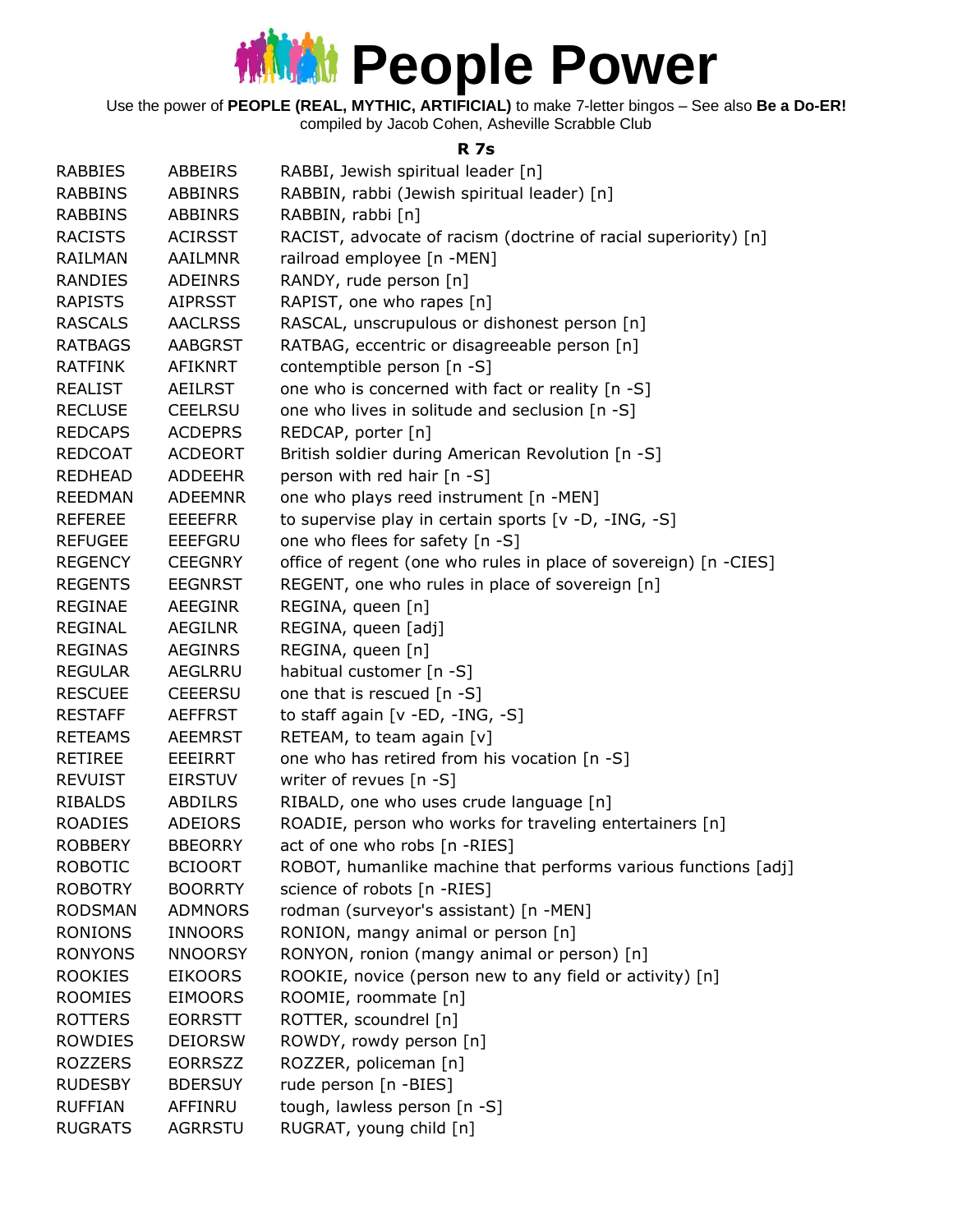Use the power of **PEOPLE (REAL, MYTHIC, ARTIFICIAL)** to make 7-letter bingos – See also **Be a Do-ER!**

| <b>RUMDUMS</b> | <b>DMMRSUU</b> | RUMDUM, alcoholic (someone suffering from alcoholism) [n]                           |
|----------------|----------------|-------------------------------------------------------------------------------------|
| <b>RUMPOTS</b> | <b>MOPRSTU</b> | RUMPOT, alcoholic (someone suffering from alcoholism) [n]                           |
| <b>RUNAWAY</b> | <b>AANRUWY</b> | one that runs away $[n - S]$                                                        |
| <b>RUNTISH</b> | <b>HINRSTU</b> | RUNT, small person or animal [adj]                                                  |
| <b>RUSHEES</b> | <b>EEHRSSU</b> | RUSHEE, college student seeking admission to fraternity or sorority [n]             |
| <b>RUSTICS</b> | <b>CIRSSTU</b> | RUSTIC, one who lives in country [n]                                                |
|                |                | <b>S7s</b>                                                                          |
| <b>SACHEMS</b> | <b>ACEHMSS</b> | SACHEM, Native American chief [n]                                                   |
| <b>SACRIST</b> | <b>ACIRSST</b> | person in charge of sacristy [n -S]                                                 |
| <b>SADDHUS</b> | <b>ADDHSSU</b> | SADDHU, sadhu (Hindu holy man) [n]                                                  |
| <b>SADISTS</b> | <b>ADISSST</b> | SADIST, one marked by sadism [n]                                                    |
| SAGAMAN        | <b>AAAGMNS</b> | writer of sagas [n -MEN]                                                            |
| SAINTED        | <b>ADEINST</b> | SAINT, to declare to be saint (person of exceptional holiness) [v]                  |
| <b>SAINTLY</b> | AILNSTY        | of or befitting saint [adj -LIER, -LIEST]                                           |
| <b>SAIYIDS</b> | ADIISSY        | SAIYID, sayyid (lord, sir-used as title of respect for Muslim dignitary) [n]        |
| SAMURAI        | AAIMRSU        | Japanese warrior [n -S]                                                             |
| <b>SANDHOG</b> | <b>ADGHNOS</b> | worker who digs or works in sand [n -S]                                             |
| SANDMAN        | <b>AADMNNS</b> | mythical person who makes children sleepy by sprinkling sand in their eyes [n -MEN] |
| <b>SANNOPS</b> | <b>ANNOPSS</b> | SANNOP, sannup (married male Native American) [n]                                   |
| <b>SANNUPS</b> | <b>ANNPSSU</b> | SANNUP, married male Native American [n]                                            |
| <b>SANSEIS</b> | <b>AEINSSS</b> | SANSEI, grandchild of Japanese immigrants to United States [n]                      |
| <b>SANTERA</b> | <b>AAENRST</b> | priestess of santeria [n -S]                                                        |
| <b>SANTERO</b> | <b>AENORST</b> | priest of santeria [n -S]                                                           |
| SANYASI        | <b>AAINSSY</b> | sannyasi (Hindu monk) [n -S]                                                        |
| <b>SAPHEAD</b> | <b>AADEHPS</b> | foolish, stupid, or gullible person [n -S]                                          |
| <b>SAPIENS</b> | <b>AEINPSS</b> | pertaining to recent man [adj]                                                      |
| <b>SAPIENT</b> | <b>AEINPST</b> | wise person [n -S]                                                                  |
| <b>SARDARS</b> | <b>AADRRSS</b> | SARDAR, sirdar (person of rank in India) [n]                                        |
| <b>SAVANTS</b> | <b>AANSSTV</b> | SAVANT, man of profound learning [n]                                                |
| <b>SAWNEYS</b> | <b>AENSSWY</b> | SAWNEY, foolish person [n]                                                          |
| <b>SAXISTS</b> | <b>AISSSTX</b> | SAXIST, saxophone player [n]                                                        |
| <b>SCEPTIC</b> | <b>CCEIPST</b> | skeptic (person who doubts generally accepted ideas) [n -S]                         |
| <b>SCHIZOS</b> | <b>CHIOSSZ</b> | SCHIZO, schizoid (person afflicted with type of psychotic disorder) [n]             |
| <b>SCHLUBS</b> | <b>BCHLSSU</b> | SCHLUB, stupid or unattractive person [n]                                           |
| <b>SCHMOES</b> | <b>CEHMOSS</b> | SCHMOE, schmo (stupid person) [n]                                                   |
| <b>SCHMUCK</b> | <b>CCHKMSU</b> | foolish or clumsy person [n -S]                                                     |
| <b>SCHNOOK</b> |                |                                                                                     |
|                | <b>CHKNOOS</b> | easily deceived person [n -S]                                                       |
| <b>SCHOLAR</b> | <b>ACHLORS</b> | learned person [n -S]                                                               |
| <b>SCRIBAL</b> | <b>ABCILRS</b> | pertaining to public clerk or secretary [adj]                                       |
| <b>SCROOGE</b> | <b>CEGOORS</b> | miserly person [n -S]                                                               |
| <b>SCUMBAG</b> | ABCGMSU        | dirtbag (dirty or contemptible person) [n -S]                                       |
| <b>SCUZZES</b> | CESSUZZ        | SCUZZ, dirty or contemptible person [n]                                             |
| <b>SECTARY</b> | <b>ACERSTY</b> | member of sect [n -RIES]                                                            |
| <b>SECULAR</b> | <b>ACELRSU</b> | layman (member of laity) [n -S]                                                     |
| <b>SEEDMAN</b> | <b>ADEEMNS</b> | seedsman (dealer in seeds) [n -MEN]                                                 |
| <b>SEERESS</b> | <b>EEERSSS</b> | female seer (prophet (one who predicts)) [n -ES]                                    |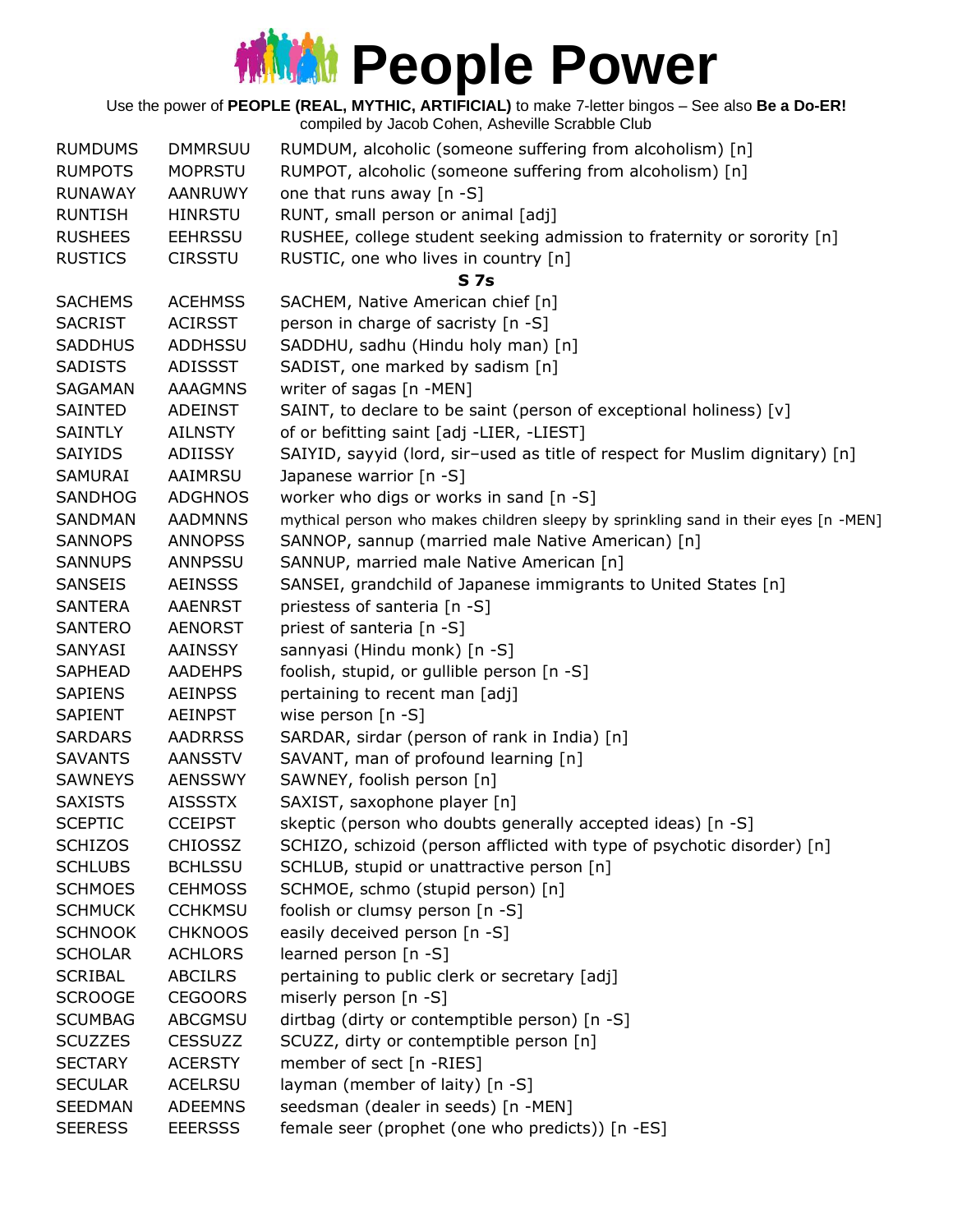Use the power of **PEOPLE (REAL, MYTHIC, ARTIFICIAL)** to make 7-letter bingos – See also **Be a Do-ER!**

| <b>SELFDOM</b> | <b>DEFLMOS</b> | selfhood (state of being individual person) [n -S]                                |
|----------------|----------------|-----------------------------------------------------------------------------------|
| <b>SELKIES</b> | <b>EEIKLSS</b> | SELKIE, creature in Scottish and Irish folklore [n]                               |
| <b>SEMIPRO</b> | <b>EIMOPRS</b> | one who is engaged in some field or sport for pay on part-time basis [n -S]       |
| <b>SENHORA</b> | <b>AEHNORS</b> | married Portuguese or Brazilian woman [n -S]                                      |
| <b>SENILES</b> | <b>EEILNSS</b> | SENILE, one who exhibits senility [n]                                             |
| <b>SENORAS</b> | <b>AENORSS</b> | SENORA, married Spanish woman [n]                                                 |
| <b>SENORES</b> | <b>EENORSS</b> | SENOR, Spanish gentleman [n]                                                      |
| <b>SENSEIS</b> | <b>EEINSSS</b> | SENSEI, teacher of Japanese martial arts [n]                                      |
| <b>SERFAGE</b> | <b>AEEFGRS</b> | serfdom (state of being serf (feudal slave)) [n -S]                               |
| <b>SERFDOM</b> | <b>DEFMORS</b> | state of being serf (feudal slave) [n -S]                                         |
| <b>SERFISH</b> | <b>EFHIRSS</b> | characteristic of serf [adj]                                                      |
| <b>SERVANT</b> | <b>AENRSTV</b> | one that serves others [n -S]                                                     |
| <b>SEVERAL</b> | <b>AEELRSV</b> | few persons or things [n -S]                                                      |
| <b>SEXISTS</b> | <b>EISSSTX</b> | SEXIST, one that practices sexism (prejudice or discrimination against women) [n] |
| <b>SEXPERT</b> | <b>EEPRSTX</b> | expert in sexual matters [n -S]                                                   |
| <b>SEXPOTS</b> | <b>EOPSSTX</b> | SEXPOT, sexually attractive woman [n]                                             |
| <b>SEXTONS</b> | <b>ENOSSTX</b> | SEXTON, maintenance worker of church [n]                                          |
| <b>SHAITAN</b> | AAHINST        | evil spirit [n -S]                                                                |
| <b>SHAMANS</b> | <b>AAHMNSS</b> | SHAMAN, medicine man among certain Native Americans [n]                           |
| <b>SHAMMES</b> | <b>AEHMMSS</b> | minor official of synagogue [n -MMOSIM]                                           |
| <b>SHAMMOS</b> | <b>AHMMOSS</b> | shammes (minor official in synagogue [n -IM]                                      |
| <b>SHARIFS</b> | <b>AFHIRSS</b> | SHARIF, sherif (Arab ruler) [n]                                                   |
| <b>SHARPIE</b> | <b>AEHIPRS</b> | very alert person [n -S]                                                          |
| <b>SHEEPLE</b> | <b>EEEHLPS</b> | people likened to sheep [n -S]                                                    |
| <b>SHEIKHS</b> | <b>EHHIKSS</b> | SHEIKH, sheik (Arab chief) [n]                                                    |
| <b>SHEILAS</b> | <b>AEFILSS</b> | SHEILA, young woman [n]                                                           |
| <b>SHEITAN</b> | <b>AEHINST</b> | shaitan (evil spirit) [n -S]                                                      |
| <b>SHEMALE</b> | <b>AEEHLMS</b> | offensive word [n -S]                                                             |
| <b>SHEREEF</b> | <b>EEEFHRS</b> | sherif (Arab ruler) [n -S]                                                        |
| <b>SHERIFF</b> | <b>EFFHIRS</b> | law-enforcement officer of county [n -S]                                          |
| <b>SHERIFS</b> | <b>EFHIRSS</b> | SHERIF (Arab ruler) [n]                                                           |
| <b>SHEROES</b> | <b>EEHORSS</b> | SHERO, woman regarded as hero [n]                                                 |
| <b>SHIPMAN</b> | <b>AHIMNPS</b> | sailor (member of ship's crew) [n -MEN]                                           |
| <b>SHITBAG</b> | <b>ABGHIST</b> | offensive word [n -S]                                                             |
| <b>SHNOOKS</b> | <b>HKNOOSS</b> | SHNOOK, schnook (easily deceived person) [n]                                      |
| <b>SHOCHET</b> | <b>CEHHOST</b> | person who slaughters animals and fowl according to Jewish law [n -IM]            |
| <b>SHOGUNS</b> | <b>GHNOSSU</b> | SHOGUN, former military leader of Japan [n]                                       |
| <b>SHOPBOY</b> | <b>BHOOPSY</b> | salesclerk [n -S]                                                                 |
| <b>SHOPMAN</b> | <b>AHMNOPS</b> | one who owns or operates small store [n -MEN]                                     |
| <b>SHORTIE</b> | <b>EHIORST</b> | shorty (one that is short) [n -S]                                                 |
| <b>SHOWMAN</b> | AHMNOSW        | theatrical producer [n -MEN]                                                      |
| <b>SHOWOFF</b> | <b>FFHOOSW</b> | one given to pretentious display [n -S]                                           |
| <b>SIBLING</b> | <b>BGIILNS</b> | one having same parents as another [n -S]                                         |
| <b>SIBSHIP</b> | <b>BHIIPSS</b> | group of children having same parents [n -S]                                      |
| <b>SIBYLIC</b> | <b>BCIILSY</b> | SIBYL, female prophet (one who predicts) [adj]                                    |
| <b>SICKEES</b> | <b>CEEIKSS</b> | SICKEE, sickie (emotionally sick person) [n]                                      |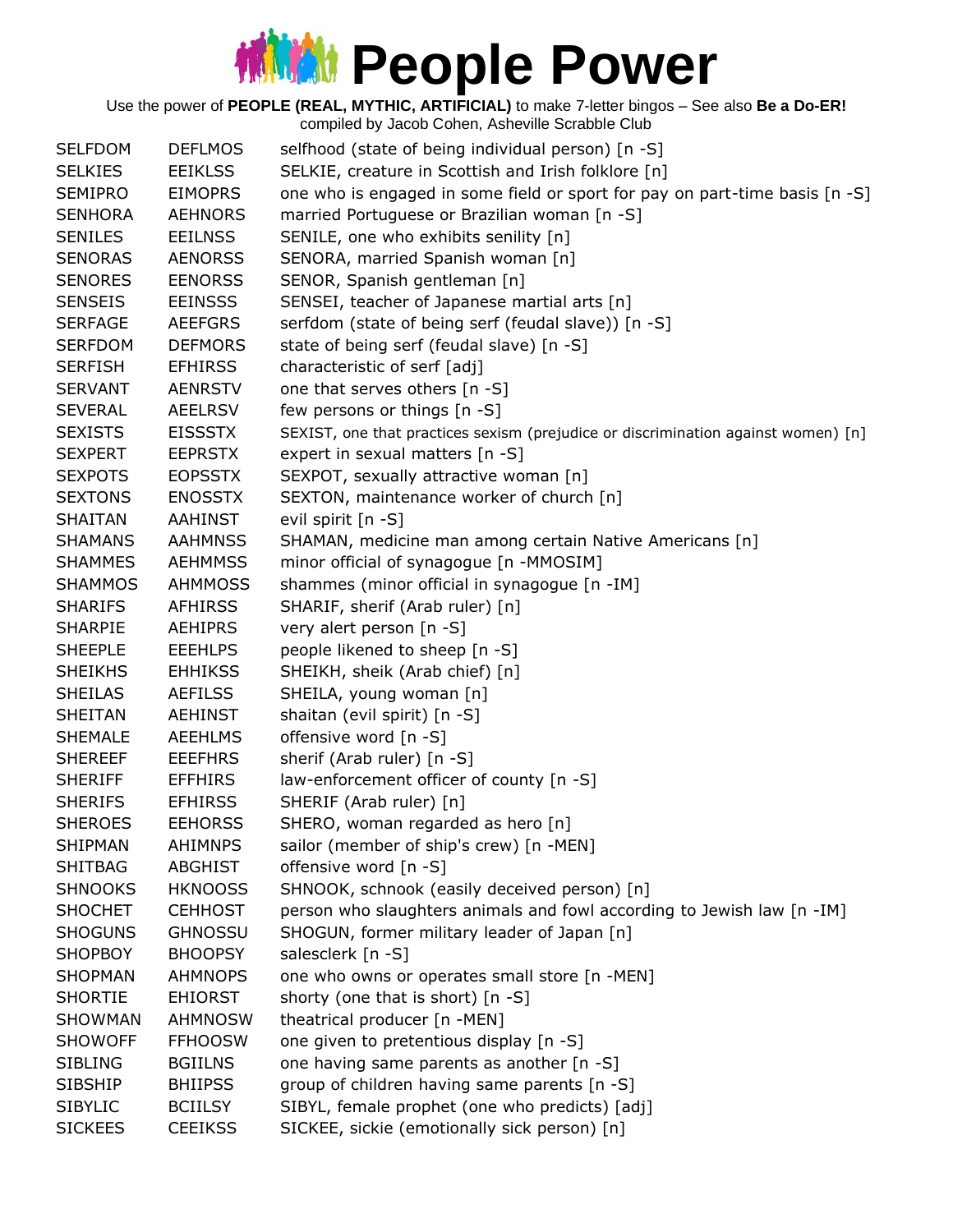#### **MMM** People Power

Use the power of **PEOPLE (REAL, MYTHIC, ARTIFICIAL)** to make 7-letter bingos – See also **Be a Do-ER!** compiled by Jacob Cohen, Asheville Scrabble Club

SICKIES CEIIKSS SICKIE, emotionally sick person [n] / SICKY, person who is unwell [n] SIDDHAS ADDHISS SIDDHA, one who has attained perfection in Hinduism [n] SIDEMAN ADEIMNS member of jazz band [n -MEN] SIGNEES EEGINSS SIGNEE, signer of document [n] SIGNORA AGINORS Italian title of courtesy for married woman [n -S or -RE] SILENUS EILNSSU woodland deity of Greek mythology [n -NI] SILLIES EIILLSS SILLY, silly person [n] SILVANS AILNSSV SYLVAN, one that lives in forest [n] SIMULAR AILMRSU simulant (one that simulates (to take on appearance of)) [n -S] SIRDARS ADIRRSS SIRDAR, person of rank in India [n] SIRRAHS AHIRRSS SIRRAH, form of address used to inferiors [n] SIRREES EEIRRSS SIRREE, sir (respectful form of address used to man) [n] SISSIER EIIRSSS SISSY, sissyish (resembling sissy) [adj] SISSIES EIISSSS SISSY, effeminate man or boy [n] SISTERS EIRSSST SISTER, to treat like sister (female sibling) [v] SKELLUM EKLLMSU rascal (unscrupulous or dishonest person) [n -S] SKEPTIC CEIKPST person who doubts generally accepted ideas [n -S] SKIPPER EIKPPRS to act as master or captain of [v -ED, -ING, -S] SKOOKUM KKMOOSU evil spirit [n -S] SKYCAPS ACKPSSY SKYCAP, porter at airport [n] SLAVERY AELRSVY ownership of one person by another [n -RIES] SLAVEYS AELSSVY SLAVEY, female servant [n] SLAVING AGILNSV SLAVE, to work like slave (one who is owned by another) [v] SLAVISH AHILSSV pertaining to or characteristic of slave [adj] SLEAZOS AELOSSZ SLEAZO, sleazoid (person of low morals or character) [n] SLOVENS ELNOSSV SLOVEN, slovenly person [n] SMARTIE AEIMRST smarty (obnoxiously conceited person) [n -S] SMOKEYS EKMOSSY SMOKEY, police officer who patrols highways [n] SMOKIES EIKMOSS SMOKEY, police officer who patrols highways [n] SMOOTHY HMOOSTY smoothie (person with polished manners) [n -HIES] SNOWMAN AMNNOSW figure of person that is made of snow [n -MEN] SOCIETY CEIOSTY organized group of persons [n -TIES] SOFTIES EFIOSST SOFTY, sentimental person [n] / SOFTIE, softy (sentimental person) [n] SOLDANS ADLNOSS SOLDAN, Muslim ruler [n] SOLOIST ILOOSST one that performs solo [n -S] SOMEONE EEMNOOS somebody (important person) [n -S] SONHOOD DHNOOOS state of being son [n -S] SONLESS ELNOSSS having no son [adj] SONLIKE EIKLNOS resembling son (male child (young person)) [adj] SONNIES EINNOSS SONNY, small boy (male child (young person)) [n] SONSHIP HINOPSS state of being son [n -S] SOPHIES EHIOPSS SOPHY, ruler of Persia [n] SOPHIST HIOPSST one that uses sophisms [n -S] SORORAL ALOORRS sisterly (of or resembling sister) [adj] SOROSES EOORSSS SOROSIS, women's club or society [n] SOROSIS IOORSSS women's club or society [n -SES, -ES]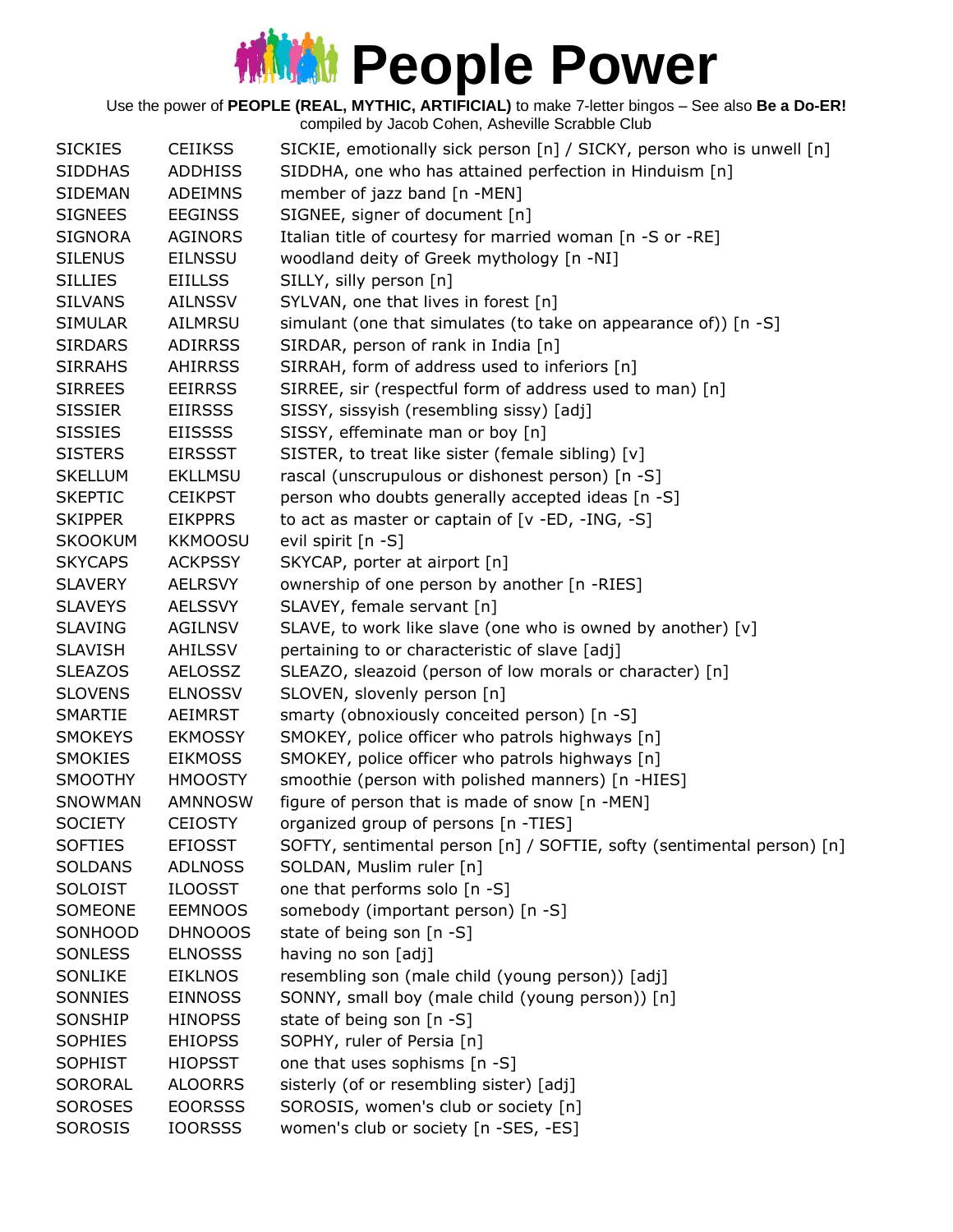| <b>SOUCARS</b> | <b>ACORSSU</b> | SOUCAR, Hindu banker [n]                                           |
|----------------|----------------|--------------------------------------------------------------------|
| <b>SOUDANS</b> | ADNOSSU        | SOUDAN, soldan (Muslim ruler) [n]                                  |
| <b>SOVRANS</b> | <b>ANORSSV</b> | SOVRAN, monarch (absolute ruler) [n]                               |
| <b>SOWCARS</b> | <b>ACORSSW</b> | SOWCAR, soucar (Hindu banker) [n]                                  |
| <b>SPAHEES</b> | <b>AEEHPSS</b> | SPAHEE, spahi (Turkish cavalryman) [n]                             |
| <b>SPASTIC</b> | <b>ACIPSST</b> | one suffering from paralysis with muscle spasms [n -S]             |
| <b>SPECIAL</b> | <b>ACEILPS</b> | special person or thing [n -S]                                     |
| <b>SPOONEY</b> | <b>ENOOPSY</b> | spoony (spoony (overly sentimental) person) [n -S]                 |
| <b>SPORTIF</b> | <b>FIOPRST</b> | person who is active or interested in physical competitions [n -S] |
| <b>SPRIGHT</b> | <b>GHIPRST</b> | sprite (elf or fairy) [n -S]                                       |
| <b>SPRITES</b> | <b>EIPRSST</b> | SPRITE, elf or fairy [n]                                           |
| SQUADDY        | <b>ADDQSUY</b> | SQUADDIE (military recruit) [n -DIES]                              |
| SQUIRED        | DEIQRSU        | SQUIRE, to serve as squire (escort) [v]                            |
| <b>SQUIRES</b> | <b>EIQRSSU</b> | SQUIRE, to serve as squire (escort) [v]                            |
| <b>STAFFED</b> | <b>ADEFFST</b> | STAFF, to provide with staff (body of assistants) [v]              |
| <b>STAGGED</b> | ADEGGST        | STAG, to attend social function without female companion [v]       |
| <b>STANDBY</b> | <b>ABDNSTY</b> | one that can be relied on [n -S]                                   |
| <b>STANDEE</b> | <b>ADEENST</b> | one who stands because of lack of seats [n -S]                     |
| <b>STARETS</b> | AERSSTT        | spiritual adviser in Eastern Orthodox Church [n -RTSY]             |
| <b>STATIST</b> | <b>AISSTTT</b> | adherent of statism [n -S]                                         |
| <b>STEPDAD</b> | <b>ADDEPST</b> | stepfather [n -S]                                                  |
| <b>STEPMOM</b> | <b>EMMOPST</b> | stepmother [n -S]                                                  |
| <b>STEPSON</b> | <b>ENOPSST</b> | son of one's spouse by former marriage [n -S]                      |
| <b>STINGES</b> | <b>EGINSST</b> | STINGE, mean or stingy person [n]                                  |
| <b>STOICAL</b> | <b>ACILOST</b> | STOIC, one who is indifferent to pleasure or pain [adj]            |
| <b>STOOGED</b> | <b>DEGOOST</b> | STOOGE, to act as comedian's straight man [v]                      |
| <b>STOOGES</b> | <b>EGOOSST</b> | STOOGE, to act as comedian's straight man [v]                      |
| <b>STOOLIE</b> | <b>EILOOST</b> | informer (one that informs (to supply with information)) [n -S]    |
| <b>STUDENT</b> | <b>DENSTTU</b> | person formally engaged in learning [n -S]                         |
| <b>STUPIDS</b> | <b>DIPSSTU</b> | STUPID, stupid person [n]                                          |
| <b>STYLIST</b> | <b>ILSSTTY</b> | one who is master of literary or rhetorical style [n -S]           |
| <b>STYLITE</b> | <b>EILSTTY</b> | early Christian ascetic [n -S]                                     |
| <b>SUBADAR</b> | <b>AABDRSU</b> | subahdar (governor of subah) [n -S]                                |
| <b>SUBCLAN</b> | <b>ABCLNSU</b> | subdivision of clan [n -S]                                         |
| <b>SUBCULT</b> | <b>BCLSTUU</b> | subdivision of cult [n -S]                                         |
| <b>SUBDEAN</b> | <b>ABDENSU</b> | subordinate dean [n -S]                                            |
| <b>SUBDEBS</b> | <b>BBDESSU</b> | SUBDEB, girl year before she becomes debutante [n]                 |
| <b>SUBEDIT</b> | <b>BDEISTU</b> | to act as assistant editor of [v -ED, -ING, -S]                    |
| <b>SUBRACE</b> | <b>ABCERSU</b> | subdivision of race [n -S]                                         |
| <b>SUBSECT</b> | <b>BCESSTU</b> | sect directly derived from another [n -S]                          |
| <b>SUBTEEN</b> | <b>BEENSTU</b> | person approaching teenage years [n -S]                            |
| <b>SUCCUBA</b> | <b>ABCCSUU</b> | succubus (female demon (evil spirit)) [n -S or -E]                 |
| <b>SULTANA</b> | <b>AALNSTU</b> | sultan's wife [n -S]                                               |
| <b>SULTANS</b> | <b>ALNSSTU</b> | SULTAN, ruler of Muslim country [n]                                |
| <b>SUMOIST</b> | <b>IMOSSTU</b> | sumo wrestler [n -S]                                               |
| <b>SUPREMO</b> | <b>EMOPRSU</b> | one who is highest in authority [n -S]                             |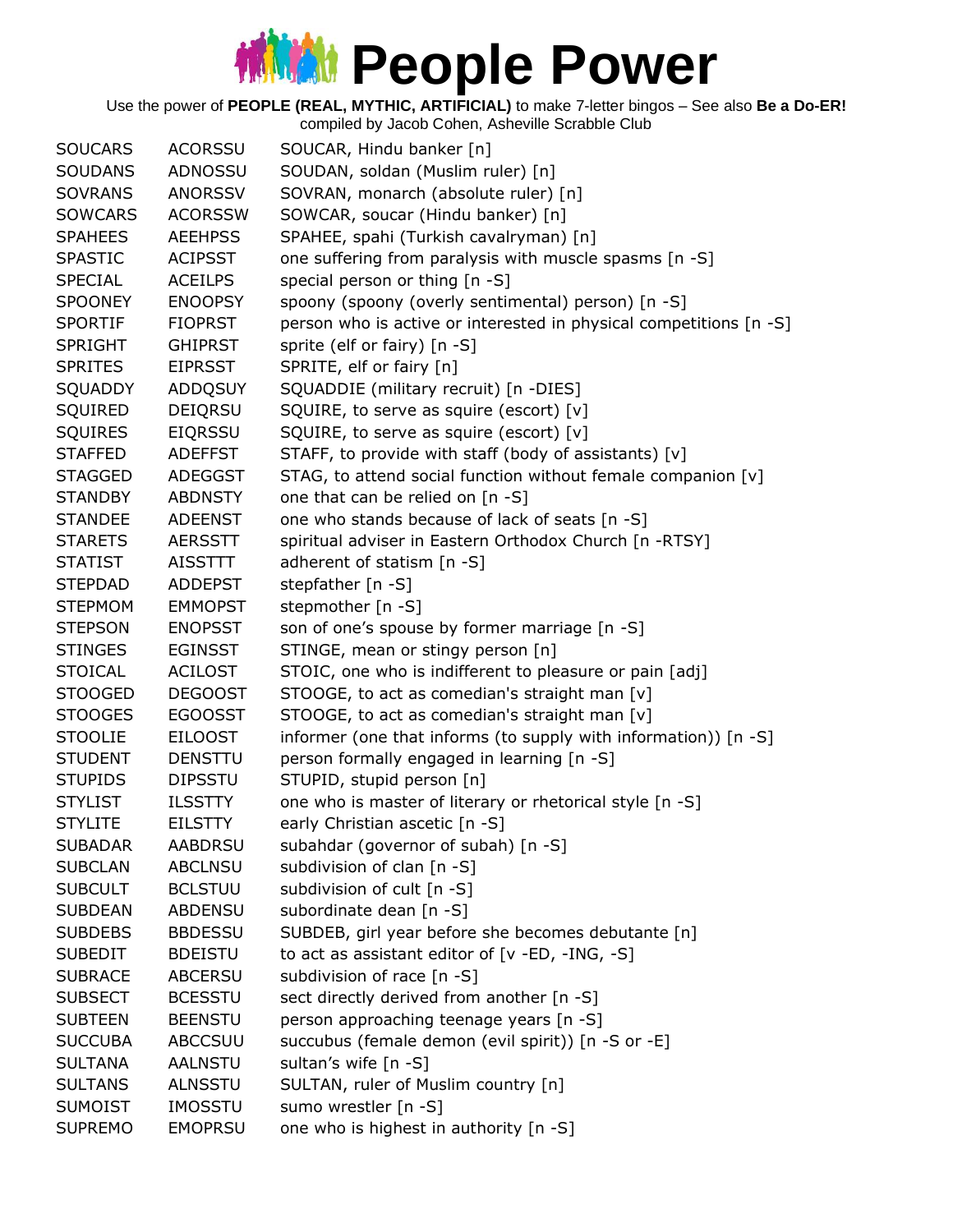Use the power of **PEOPLE (REAL, MYTHIC, ARTIFICIAL)** to make 7-letter bingos – See also **Be a Do-ER!**

| <b>SURFMAN</b> | <b>AFMNRSU</b> | one who is skilled in handling boat in surf [n -MEN]                                      |
|----------------|----------------|-------------------------------------------------------------------------------------------|
| <b>SURGEON</b> | <b>EGNORSU</b> | one who practices surgery [n -S]                                                          |
| <b>SUTTEES</b> | <b>EESSTTU</b> | SUTTEE, Hindu widow cremated on her husband's funeral pile t show her devotion to him [n] |
| <b>SWABBIE</b> | ABBEISW        | sailor [n -S]                                                                             |
| <b>SWAGGIE</b> | <b>AEGGISW</b> | swagman (hobo) [n -S]                                                                     |
|                |                |                                                                                           |
| <b>SWAGMAN</b> | <b>AAGMNSW</b> | hobo [n -MEN]                                                                             |
| <b>SWAMIES</b> | <b>AEIMSSW</b> | SWAMY, swami (Hindu religious teacher) [n]                                                |
| <b>SWEETIE</b> | <b>EEEISTW</b> | darling (much-loved person) [n -S]                                                        |
| SWIFTIE        | <b>EFIISTW</b> | person who acts or thinks quickly [n -S]                                                  |
| <b>SYLPHIC</b> | <b>CHILPSY</b> | SYLPH, slender, graceful girl or woman [adj]                                              |
| <b>SYLPHID</b> | <b>DHILPSY</b> | young sylph [n -S]                                                                        |
| <b>SYLVANS</b> | <b>ALNSSVY</b> | SYLVAN, one that lives in forest [n]                                                      |
| <b>SYNDICS</b> | <b>CDINSSY</b> | SYNDIC, business agent [n]                                                                |
| SYNODAL        | <b>ADLNOSY</b> | SYNOD, church council [adj]                                                               |
| <b>SYNODIC</b> | <b>CDINOSY</b> | SYNOD, church council [adj]                                                               |
| <b>SYNTONE</b> | <b>ENNOSTY</b> | person having syntonic temperament [n -S]                                                 |
|                |                | T 7s                                                                                      |
| <b>TABETIC</b> | ABCEITT        | one affected with tabes [n -S]                                                            |
| <b>TACHIST</b> | <b>ACHISTT</b> | action painter [n -S]                                                                     |
| <b>TAGRAGS</b> | AAGGRST        | TAGRAG, riffraff (disreputable element of society) [n]                                    |
| <b>TALIPED</b> | ADEILPT        | person afflicted with clubfoot [n -S]                                                     |
| <b>TANISTS</b> | <b>AINSSTT</b> | TANIST, heir apparent to Celtic chief [n]                                                 |
| TARTIER        | AEIRRTT        | TARTY, suggestive of prostitute [adj]                                                     |
| <b>TARTILY</b> | <b>AILRTTY</b> | TARTY, suggestive of prostitute [adv]                                                     |
| <b>TARTUFE</b> | AEFRTTU        | tartuffe (hypocrite) [n -S]                                                               |
| <b>TARZANS</b> | <b>AANRSTZ</b> | TARZAN, person of superior strength and agility [n]                                       |
| <b>TAWPIES</b> | <b>AEIPSTW</b> | TAWPIE, foolish young person [n]                                                          |
| <b>TAXIMAN</b> | <b>AAIMNTX</b> | operator of taxicab [n -MEN]                                                              |
| <b>TEAMING</b> | <b>AEGIMNT</b> | TEAM, to form team (group of persons associated in joint action) [v]                      |
| <b>TECHIES</b> | <b>CEEHIST</b> | TECHIE, technician [n]                                                                    |
| <b>TEENAGE</b> | <b>AEEEGNT</b> | pertaining to teenagers (person between ages of thirteen and nineteen) [adj]              |
| <b>TEENDOM</b> | <b>DEEMNOT</b> | teens collectively [n]                                                                    |
|                |                |                                                                                           |
| <b>TEKKIES</b> | <b>EEIKKST</b> | TEKKIE, techie (technician) [n]                                                           |
| <b>TELAMON</b> | <b>AELMNOT</b> | male figure used as supporting column [n -ES]                                             |
| <b>TELEMAN</b> | <b>AEELMNT</b> | naval officer [n -MEN]                                                                    |
| <b>TENNIST</b> | <b>EINNSTT</b> | tennis player [n -S]                                                                      |
| <b>TESTATE</b> | <b>AEESTTT</b> | testator (one that makes will) [n -S]                                                     |
| <b>TESTEES</b> | <b>EEESSTT</b> | TESTEE, one that is tested [n]                                                            |
| <b>THEGNLY</b> | <b>EGHLNTY</b> | THEGN, thane (man holding land by military service in Anglo-Saxon England]                |
| <b>THEISTS</b> | <b>EHISSTT</b> | THEIST, one who believes in existence of god [n]                                          |
| THEOLOG        | <b>EGHLOOT</b> | student of theology [n -S]                                                                |
| <b>THIEVES</b> | <b>EEHISTV</b> | THIEF, one that steals (to take without right or permission) [n]                          |
| <b>THRALLS</b> | <b>AHLLRST</b> | THRALL, to enslave (to make slave of) [v]                                                 |
| <b>THYSELF</b> | <b>EFHLSTY</b> | yourself (form of 2 <sup>nd</sup> person personal pronoun) [pron]                         |
| <b>TINHORN</b> | <b>HINNORT</b> | showily pretentious person [n -S]                                                         |
| <b>TITLIST</b> | <b>IILSTTT</b> | sports champion [n -S]                                                                    |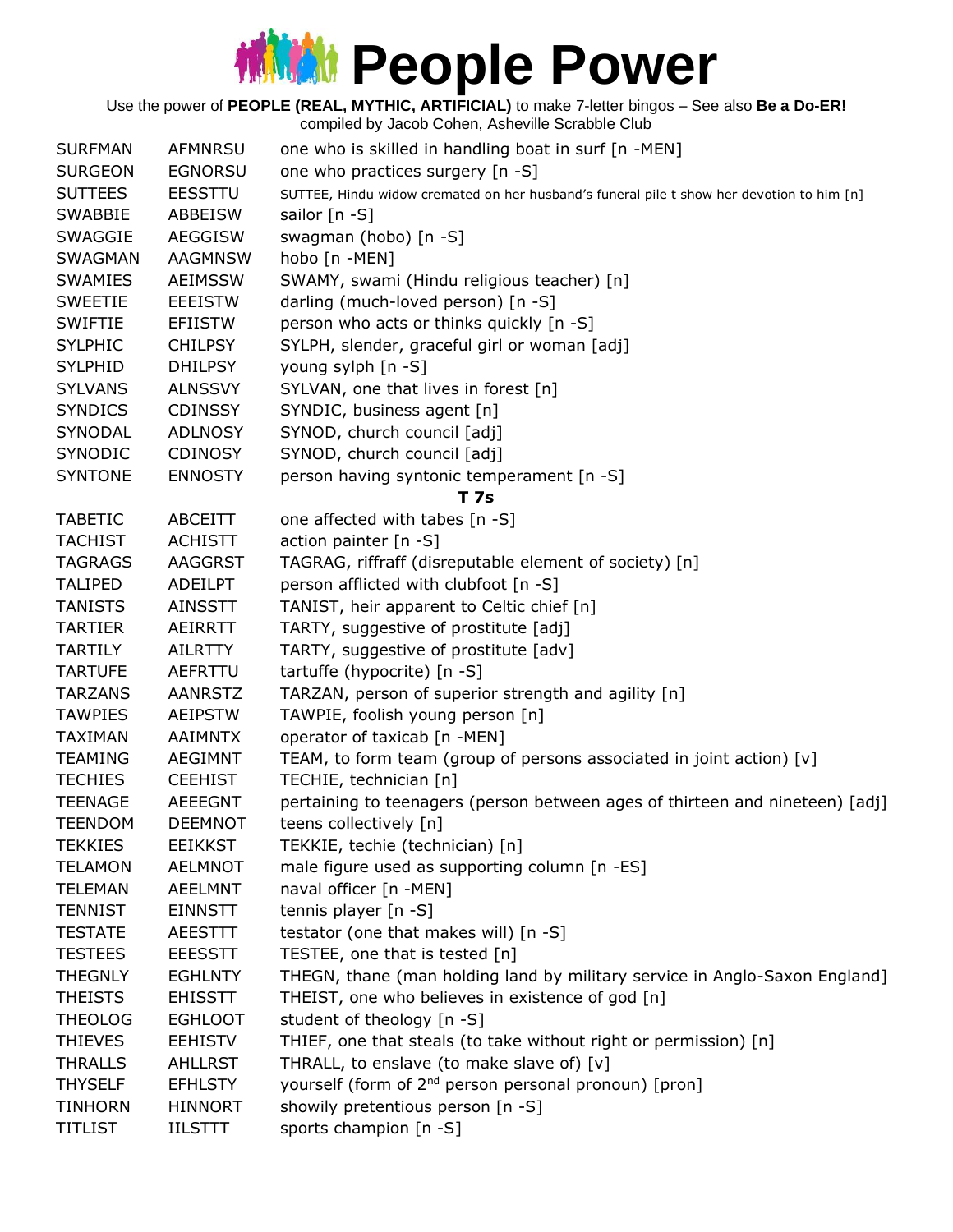Use the power of **PEOPLE (REAL, MYTHIC, ARTIFICIAL)** to make 7-letter bingos – See also **Be a Do-ER!**

| <b>TITTIES</b> | <b>EIISTTT</b> | TITTIE, sister [n]                                                       |
|----------------|----------------|--------------------------------------------------------------------------|
| <b>TOERAGS</b> | <b>AEGORST</b> | TOERAG, contemptible person [n]                                          |
| <b>TOLLMAN</b> | <b>ALLMNOT</b> | toller (collector of tolls) [n -MEN]                                     |
| <b>TOMBOYS</b> | <b>BMOOSTY</b> | TOMBOY, girl who prefers boyish activities [n]                           |
| <b>TOMFOOL</b> | <b>FLMOOOT</b> | foolish person [n -S]                                                    |
| <b>TONGMAN</b> | <b>AGMNNOT</b> | member of Chinese secret society [n -MEN]                                |
| <b>TOOTSES</b> | <b>EOOSSTT</b> | TOOTS, woman or girl-usually used as form of address [n]                 |
| <b>TOPKICK</b> | <b>CIKOPTT</b> | first sergeant $[n -S]$                                                  |
| <b>TOREROS</b> | <b>EOORRST</b> | TORERO, bullfighter [n]                                                  |
| <b>TOSSPOT</b> | <b>OOPSSTT</b> | drunkard (one who is habitually drunk) [n -S]                            |
| <b>TOTTIES</b> | <b>EIOSTTT</b> | TOTTY, sexually desirable woman [n]                                      |
| <b>TOUGHIE</b> | <b>EGHIOTU</b> | tough person [n -S]                                                      |
| <b>TOURIST</b> | <b>IORSTTU</b> | one who tours for pleasure [n -S]                                        |
| <b>TOWNEES</b> | <b>EENOSTW</b> | TOWNEE, townsman (resident of town) [n]                                  |
| <b>TOWNIES</b> | <b>EINOSTW</b> | TOWNIE, nonstudent who lives in college town [n] / TOWNY [n]             |
| <b>TRAINEE</b> | <b>AEEINRT</b> | person receiving training [n -S]                                         |
| <b>TRANNIE</b> | <b>AEINNRT</b> | offensive term [n -S]                                                    |
| <b>TRIADIC</b> | <b>ACDIIRT</b> | member of triad [n -S]                                                   |
| <b>TRIBADE</b> | <b>ABDEIRT</b> | lesbian [n -S]                                                           |
| <b>TRIBALS</b> | <b>ABILRST</b> | TRIBAL, member of aboriginal people of India [n]                         |
| <b>TRIBUNE</b> | <b>BEINRTU</b> | defender of rights of people [n -S]                                      |
| <b>TRIPMAN</b> | <b>AIMNPRT</b> | man hired to work on trip [n -MEN]                                       |
| <b>TROLLOP</b> | <b>LLOOPRT</b> | prostitute [n -S]                                                        |
| <b>TRUSTEE</b> | <b>EERSTTU</b> | to commit to care of administrator [v -D, -ING, -S]                      |
| <b>TSADDIK</b> | <b>ADDIKST</b> | zaddik (virtuous person by Jewish religious standards) [n -IM]           |
| <b>TSARINA</b> | <b>AAINRST</b> | czarina (wife of czar) [n -S]                                            |
| <b>TSARIST</b> | <b>AIRSSTT</b> | czarist (supporter of czarism) [n -S]                                    |
| <b>TSOTSIS</b> | <b>IOSSSTT</b> | TSOTSI, black African urban criminal [n]                                 |
| <b>TUBAIST</b> | ABISTTU        | tuba player [n -S]                                                       |
| <b>TUBISTS</b> | <b>BISSTTU</b> | TUBIST, tubaist (tuba player) [n]                                        |
| <b>TUCHUNS</b> | <b>CHNSTUU</b> | TUCHUN, Chinese military governor [n]                                    |
| <b>TURFMAN</b> | <b>AFMNRTU</b> | person who is devoted to horse racing [n -MEN]                           |
| <b>TURNKEY</b> | <b>EKNRTUY</b> | person who has charge of prison's keys [n -S]                            |
| <b>TURNOUT</b> | <b>NORTTUU</b> | assemblage of people [n -S]                                              |
| <b>TWEENIE</b> | <b>EEEINTW</b> | person not yet teenager [n -S]                                           |
| TWINKIE        | EIIKNTW        | young, attractive person of little experience [n -S]                     |
| <b>TYCOONS</b> | <b>CNOOSTY</b> | TYCOON, wealthy and powerful business person [n]                         |
| <b>TYPISTS</b> | <b>IPSSTTY</b> | TYPIST, one who types [n]                                                |
| <b>TYRANTS</b> | <b>ANRSTTY</b> | TYRANT, absolute ruler [n]                                               |
| <b>TZADDIK</b> | <b>ADDIKTZ</b> | zaddik (virtuous person by Jewish religious standards) [n -IM]           |
| <b>TZARIST</b> | <b>AIRSTTZ</b> | czarist (supporter of czarism) [n -S]                                    |
| <b>TZIGANE</b> | <b>AEGINTZ</b> | gypsy $[n - S]$                                                          |
|                |                | <b>U</b> 7s                                                              |
| <b>UMPIRED</b> | DEIMPRU        | UMPIRE, to act as umpire (person appointed to rule on plays in game) [v] |
| <b>UMPIRES</b> | <b>EIMPRSU</b> | UMPIRE, to act as umpire (person appointed to rule on plays in game) [v] |
| <b>UNADULT</b> | ADLNTUU        | not adult [adj]                                                          |
|                |                |                                                                          |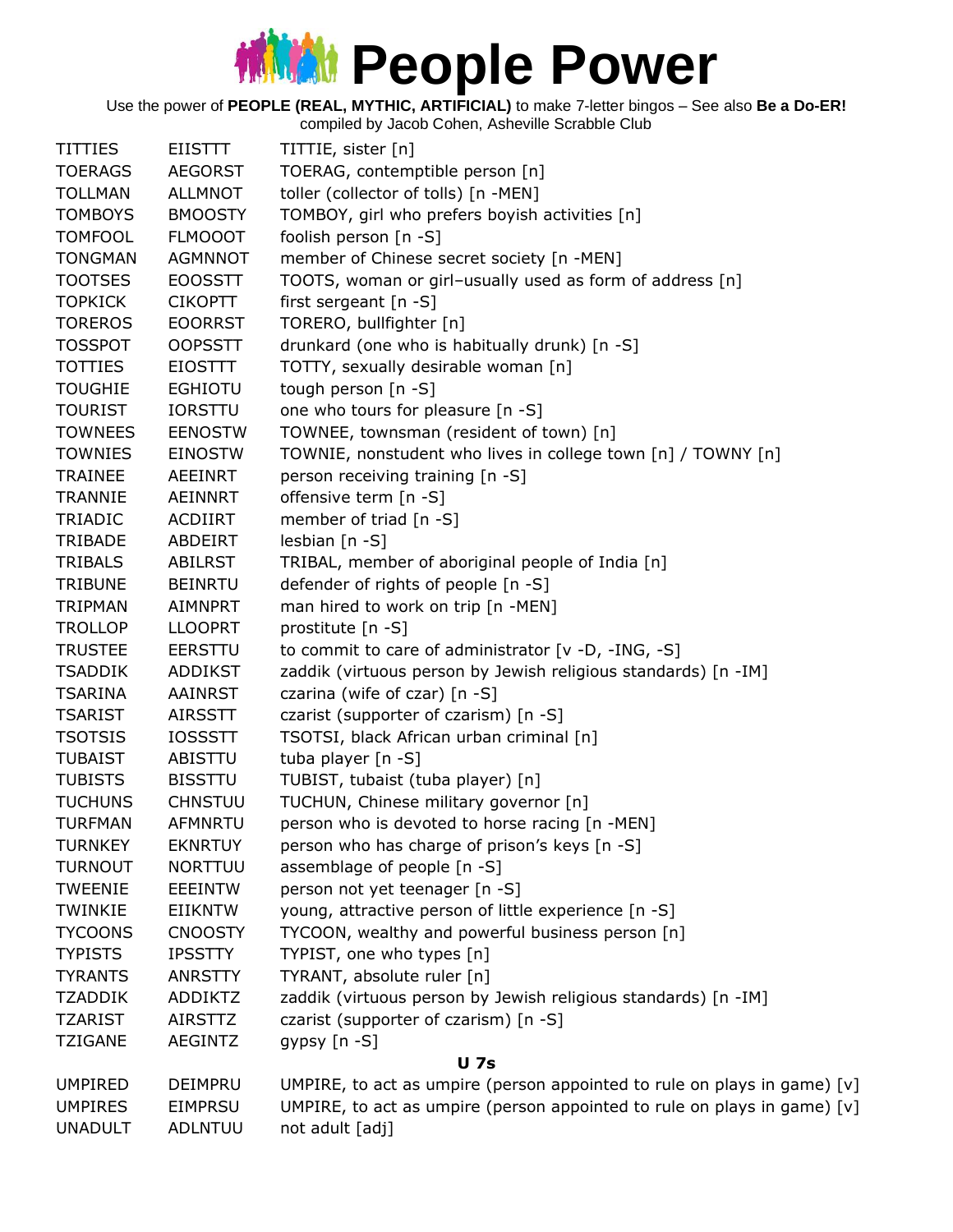Use the power of **PEOPLE (REAL, MYTHIC, ARTIFICIAL)** to make 7-letter bingos – See also **Be a Do-ER!**

| <b>UNBEING</b> | <b>BEGINNU</b> | UNBE, to cease to have being $[v]$                                                          |
|----------------|----------------|---------------------------------------------------------------------------------------------|
| <b>UNCHAIR</b> | ACHINRU        | to remove from chairmanship [v -ED, -ING, -S]                                               |
| <b>UNCROWN</b> | <b>CNNORUW</b> | to deprive of crown [v -ED, -ING, -S]                                                       |
| <b>UNDINES</b> | <b>DEINNSU</b> | UNDINE, female water spirit [n]                                                             |
| <b>UNEQUAL</b> | AELNQUU        | one that is not equal to another [n -S]                                                     |
| <b>UNHUMAN</b> | AHMNNUU        | HUMAN, person (human being) [adj]                                                           |
| <b>UNKNOWN</b> | <b>KNNNOUW</b> | one that is not known [n -S]                                                                |
| <b>UNMANLY</b> | <b>ALMNNUY</b> | MANLY, having qualities of man (adult human male) [adj -LIER, -LIEST]                       |
| <b>UNMANLY</b> | <b>ALMNNUY</b> | MANLY, having qualities of man [adj -LIER, -LIEST]                                          |
| <b>URCHINS</b> | <b>CHINRSU</b> | URCHIN, mischievous boy [n]                                                                 |
| <b>UTOPIAN</b> | <b>AINOPTU</b> | one who believes in perfectibility of human society [n -S]                                  |
| <b>UTOPIST</b> | <b>IOPSTTU</b> | utopian (one who believes in perfectibility of human society) [n -S]                        |
| <b>UXORIAL</b> | AILORUX        | pertaining to wife (woman married to man) [adj]                                             |
|                |                | <b>V</b> 7s                                                                                 |
| VAGRANT        | <b>AAGNRTV</b> | wanderer with no apparent means of support [n -S]                                           |
| <b>VAHINES</b> | <b>AEHINSV</b> | VAHINE, wahine (Hawaiian woman) [n]                                                         |
| <b>VAKEELS</b> | <b>AEEKLSV</b> | VAKEEL, native lawyer in India [n]                                                          |
| VALETED        | <b>ADEELTV</b> | VALET, to act as personal servant to $[v]$                                                  |
| VALIANT        | AAILNTV        | courageous person [n -S]                                                                    |
| VAMPIRE        | AEIMPRV        | reanimated corpse believed to feed on sleeping person's blood [n]                           |
| <b>VANDALS</b> | <b>AADLNSV</b> | VANDAL, one who willfully destroys or defaces property [n]                                  |
| VAQUERO        | <b>AEOQRUV</b> | cowboy [n -S]                                                                               |
| <b>VARLETS</b> | <b>AELRSTV</b> | VARLET, knave (dishonest person) [n]                                                        |
| <b>VASSALS</b> | <b>AALSSSV</b> | VASSAL, person granted use f land by feudal lord in return for homage and allegiance [n -S] |
| VATICAL        | <b>AACILTV</b> | vatic (pertaining to prophet (one who predicts)) [adj]                                      |
| <b>VEEPEES</b> | <b>EEEEPSV</b> | VEEPEE, veep (vice president) [n]                                                           |
| <b>VELITES</b> | <b>EEILSTV</b> | foot soldiers of ancient Rome [n]                                                           |
| <b>VENDEES</b> | <b>DEEENSV</b> | VENDEE, buyer (one that buys (to purchase)) [n]                                             |
| <b>VENUSES</b> | <b>EENSSUV</b> | VENUS, beautiful woman [n]                                                                  |
| <b>VERBILE</b> | <b>BEEILRV</b> | one whose mental imagery consists of words [n -S]                                           |
| <b>VERISTS</b> | <b>EIRSSTV</b> | VERIST, one who practices verism [n]                                                        |
| <b>VESTALS</b> | <b>AELSSTV</b> | VESTAL, chaste woman [n]                                                                    |
| <b>VETERAN</b> | <b>AEENRTV</b> | former member of armed forces [n -S]                                                        |
| <b>VIBISTS</b> | <b>BIISSTV</b> | VIBIST, one who plays vibraphone [n]                                                        |
| <b>VICARLY</b> | <b>ACILRVY</b> | vicarial (pertaining to vicar (church official)) [adj]                                      |
| <b>VICEROY</b> | <b>CEIORVY</b> | one who rules as representative of sovereign [n -S]                                         |
| <b>VICOMTE</b> | <b>CEIMOTV</b> | French nobleman [n -S]                                                                      |
| <b>VICTIMS</b> | <b>CIIMSTV</b> | VICTIM, one who suffers from destructive or injurious action [n]                            |
| <b>VIDUITY</b> | <b>DIITUVY</b> | quality or state of being widow [n -TIES]                                                   |
| VILLAIN        | AIILLNV        | cruelly malicious person [n -S]                                                             |
| VILLEIN        | EIILLNV        | type of serf $[n - S]$                                                                      |
| <b>VIOLIST</b> | <b>IILOSTV</b> | one who plays viol or viola [n -S]                                                          |
| <b>VIRAGOS</b> | <b>AGIORSV</b> | VIRAGO, noisy, domineering woman [n]                                                        |
| <b>VIRGINS</b> | <b>GIINRSV</b> | VIRGIN, person who has never had sexual intercourse [n]                                     |
| VISAGED        | ADEGISV        | VISAGE, face or facial expression of person [adj]                                           |
| <b>VISAGES</b> | <b>AEGISSV</b> | VISAGE, face or facial expression of person [n]                                             |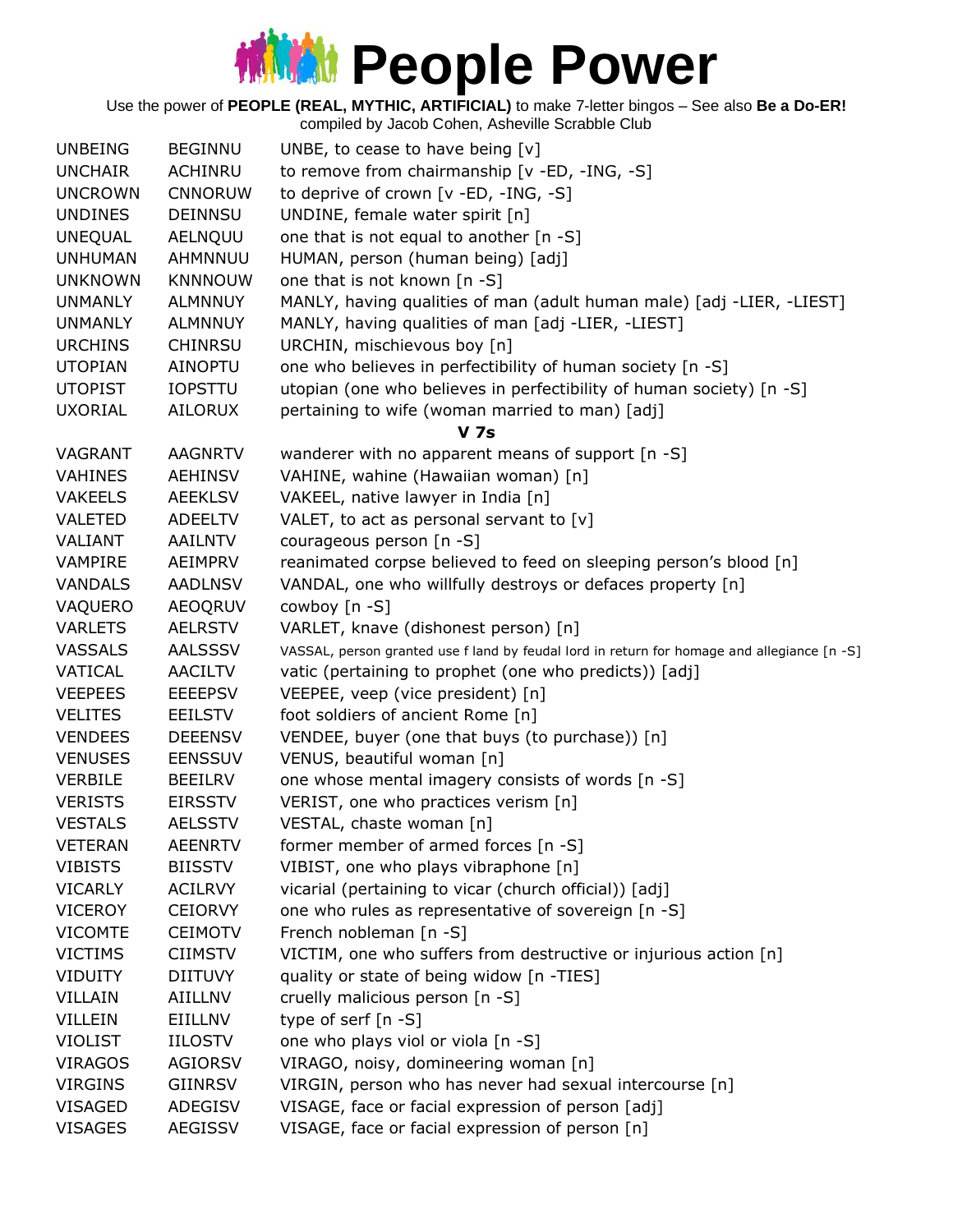Use the power of **PEOPLE (REAL, MYTHIC, ARTIFICIAL)** to make 7-letter bingos – See also **Be a Do-ER!**

| <b>VISIBLE</b> | <b>BEIILSV</b> | someone that can be seen [n -S]                                               |
|----------------|----------------|-------------------------------------------------------------------------------|
| <b>VIXENLY</b> | EILNVXY        | VIXEN, shrewish woman [adj]                                                   |
| <b>VIZIERS</b> | EIIRSVZ        | VIZIER, high official in some Muslim countries [n]                            |
| <b>VOTRESS</b> | <b>EORSSTV</b> | votaress (female votary (person who is bound by religious vows)) [n -ES]      |
| <b>VOUCHEE</b> | <b>CEEHOUV</b> | one for whom another vouches [n -S]                                           |
|                |                | <b>W</b> 7s                                                                   |
| <b>WACKOES</b> | <b>ACEKOSW</b> | WACKO, wacky person [n]                                                       |
| <b>WADDIES</b> | <b>ADDEISW</b> | WADDIE, cowboy [n]                                                            |
| <b>WAFFIES</b> | <b>AEFFISW</b> | WAFFIE, vagabond [n]                                                          |
| <b>WAHINES</b> | <b>AEHINSW</b> | WAHINE, Hawaiian woman [n]                                                    |
| WAIFISH        | <b>AFHIISW</b> | waiflike (resembling waif (homeless child)) [adj]                             |
| WAITING        | <b>AGIINTW</b> | act of one who waits [-S]                                                     |
| <b>WAITRON</b> | <b>AINORTW</b> | server in restaurant [n -S]                                                   |
| <b>WALLAHS</b> | <b>AAHLLSW</b> | WALLAH, person engaged in particular occupation or activity [n]               |
| <b>WANNABE</b> | AABENNW        | one who aspires to be like someone else [n -S]                                |
| <b>WARDENS</b> | <b>ADENRSW</b> | WARDEN, chief officer of prison [n]                                           |
| <b>WARLOCK</b> | <b>ACKLORW</b> | sorcerer (one who practices sorcery) [n -S]                                   |
| WARLORD        | <b>ADLORRW</b> | military leader of warlike nation [n -S]                                      |
| <b>WASTREL</b> | <b>AELRSTW</b> | one that wastes (to use thoughtlessly) [n -S]                                 |
| WAXWORK        | AKORWWX        | effigy (likeness or representation) made of wax [n -S]                        |
| <b>WAYANGS</b> | AAGNSWY        | WAYANG, performance featuring puppets or human dancers [n]                    |
| WEIRDIE        | <b>DEEIIRW</b> | very strange person [n -S]                                                    |
| <b>WEIRDOS</b> | <b>DEIORSW</b> | WEIRDO, weirdie (very strange person) [n]                                     |
| <b>WENCHED</b> | <b>CDEEHNW</b> | WENCH, to consort with prostitutes [v]                                        |
| <b>WENCHER</b> | <b>CEEHNRW</b> | one that wenches (to consort with prostitutes) [n -S]                         |
| <b>WENCHES</b> | <b>CEEHNSW</b> | WENCH, to consort with prostitutes [v]                                        |
| <b>WENDIGO</b> | <b>DEGINOW</b> | windigo (evil demon in Algonquian mythology) [n -S or -ES]                    |
| <b>WERWOLF</b> | <b>EFLORWW</b> | werewolf (person capable of assuming form of wolf) [n -LVES]                  |
| <b>WESTERN</b> | <b>EENRSTW</b> | one who lives in west [n -S]                                                  |
| <b>WHACKOS</b> | <b>ACHKOSW</b> | WHACKO, crazy or insane person [n]                                            |
| <b>WHIFFET</b> | <b>EFFHITW</b> | insignificant person [n -S]                                                   |
| <b>WHOEVER</b> | <b>EEHORVW</b> | whatever person [pron]                                                        |
| <b>WHOOSIS</b> | <b>HIOOSSW</b> | object or person whose name is not known [n -ES]                              |
| <b>WHORING</b> | <b>GHINORW</b> | use of services of prostitute [n -S] / WHORE, to consort with prostitutes [v] |
| <b>WHORISH</b> | <b>HHIORSW</b> | lewd (obscene (indecent (not decent))) [adj]                                  |
| <b>WHOSESO</b> | <b>EHOOSSW</b> | possessive of whoso [pron]                                                    |
| <b>WHOSITS</b> | <b>HIOSSTW</b> | WHOSIT, whoosis (object or person whose name is not known) [n]                |
| <b>WICCANS</b> | <b>ACCINSW</b> | WICCAN, one who practices wicca [n]                                           |
| <b>WIDDERS</b> | <b>DDEIRSW</b> | WIDDER, widow [n]                                                             |
| <b>WIFEDOM</b> | <b>DEFIMOW</b> | status or function of wife [n -S]                                             |
| WINDBAG        | ABDGINW        | talkative person [n -S]                                                       |
| WINDIGO        | <b>DGIINOW</b> | evil demon in Algonquian mythology [n -S]                                     |
| WINGMAN        | <b>AGIMNNW</b> | pilot behind leader of flying formation [n -MEN]                              |
| WIREMAN        | AEIMNRW        | one who makes or works with wire [n -MEN]                                     |
| <b>WISEASS</b> | <b>AEISSSW</b> | wiseacre (pretentiously wise person) [n -ES]                                  |
| WISEGUY        | <b>EGISUWY</b> | mobster (gangster (member of criminal gang)) [n -S]                           |
|                |                |                                                                               |